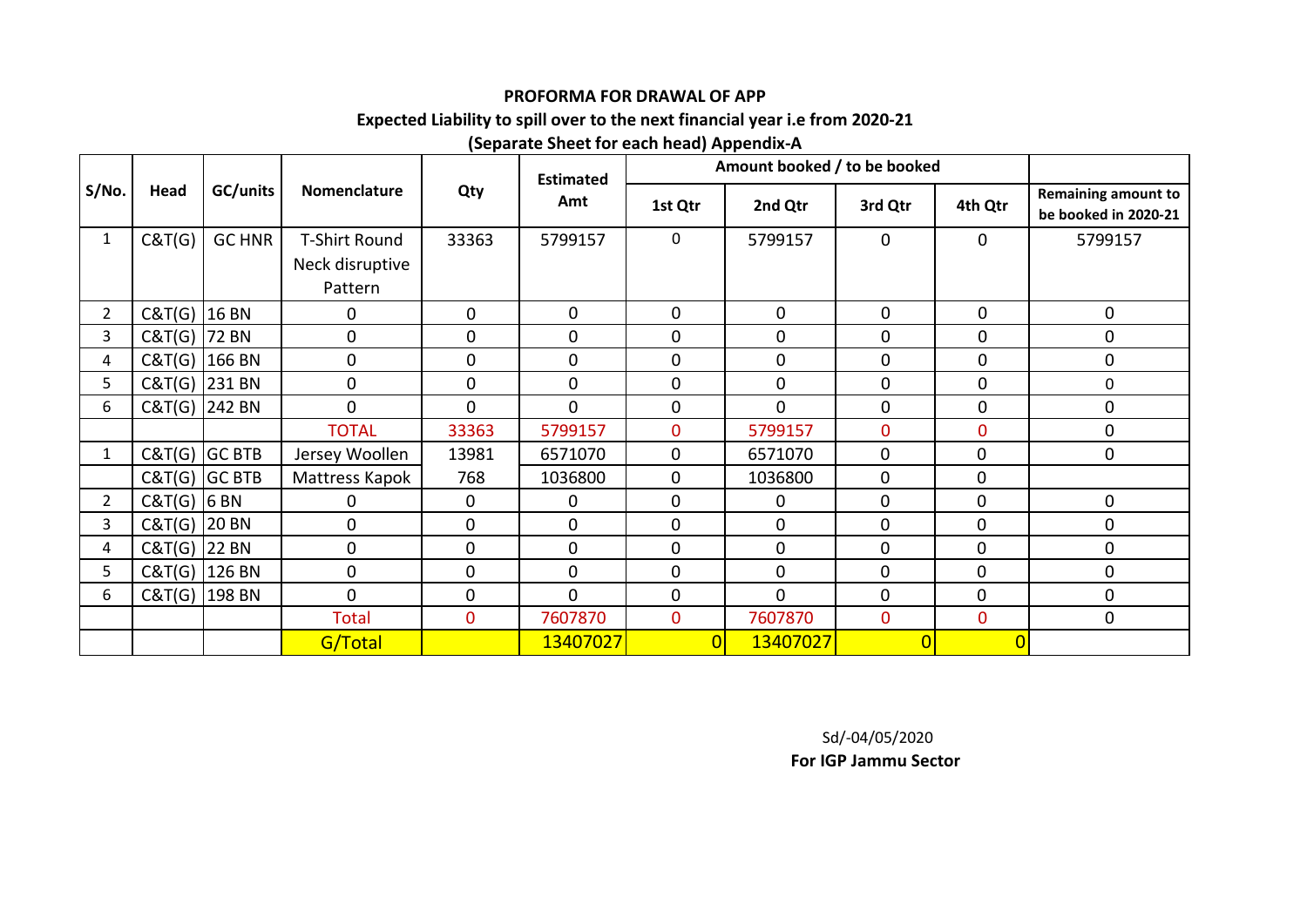|                |             |                 |                     |                | <b>PROFORMA FOR DRAWAL OF APP</b>                                                   |              |                |                              |                |                         |
|----------------|-------------|-----------------|---------------------|----------------|-------------------------------------------------------------------------------------|--------------|----------------|------------------------------|----------------|-------------------------|
|                |             |                 |                     |                | <b>Expected Liability to spill over to the next financial year i.e from 2020-21</b> |              |                |                              |                |                         |
|                |             |                 |                     |                | (Separate Sheet for each head) Appendix A                                           |              |                |                              |                |                         |
|                |             |                 |                     |                |                                                                                     |              |                | Amount booked / to be booked |                |                         |
| S/No.          | <b>Head</b> | GC/units        | Nomenclatu          | Qty            | <b>Estimated Amt</b>                                                                |              |                |                              |                | <b>Remaining amount</b> |
|                |             |                 | re                  |                |                                                                                     | 1st Qtr      | 2nd Qtr        | 3rd Qtr                      | 4th Qtr        | to be booked in         |
|                |             |                 |                     |                |                                                                                     |              |                |                              |                | 2020-21                 |
| $\mathbf{1}$   | M&E(G)      | <b>GC HNR</b>   | <b>Riot Control</b> | 11550          | 12900888                                                                            | $\mathbf{0}$ | 12900888       | $\mathbf 0$                  | $\mathbf 0$    | 12900888                |
|                |             |                 | Helmet              | <b>Nos</b>     |                                                                                     |              |                |                              |                |                         |
|                |             |                 | medium size         |                |                                                                                     |              |                |                              |                |                         |
| $\overline{2}$ | M&E(G)      | <b>16 BN</b>    | $\mathbf{0}$        | $\mathbf{0}$   | $\mathbf 0$                                                                         | $\mathbf 0$  | $\overline{0}$ | $\mathbf 0$                  | $\mathbf 0$    |                         |
| 3              | M&E(G)      | <b>72 BN</b>    | $\mathbf 0$         | $\mathbf{0}$   | $\pmb{0}$                                                                           | $\mathbf{0}$ | $\mathbf 0$    | $\mathbf 0$                  | $\mathbf 0$    |                         |
| 4              | M&E(G)      | 166 BN          | $\mathbf 0$         | 0              | $\mathbf 0$                                                                         | $\mathbf{0}$ | $\mathbf{0}$   | 0                            | $\Omega$       |                         |
| 5              | M&E(G)      | 231 BN          | $\mathbf 0$         | 0              | $\mathbf 0$                                                                         | $\mathbf 0$  | $\mathbf{0}$   | $\mathbf 0$                  | $\mathbf 0$    |                         |
| 6              | M&E(G)      | 242 BN          | $\overline{0}$      | 0              | $\overline{0}$                                                                      | $\mathbf 0$  | $\overline{0}$ | $\mathbf 0$                  | $\mathbf 0$    |                         |
|                |             |                 | <b>Total</b>        | 0              | 12900888                                                                            | $\mathbf{0}$ | 12900888       | $\mathbf 0$                  | $\overline{0}$ |                         |
| $\mathbf{1}$   | M&E(G)      | <b>GC BTB</b>   | $\mathbf 0$         | 0              | 0                                                                                   | $\mathbf 0$  | 0              | $\mathbf 0$                  | $\mathbf{0}$   |                         |
| $\overline{2}$ | M&E(G)      | 6 <sub>BN</sub> | $\mathbf 0$         | 0              | $\mathbf 0$                                                                         | $\Omega$     | 0              | 0                            | $\Omega$       |                         |
| 3              | M&E(G)      | <b>20 BN</b>    | $\overline{0}$      | $\overline{0}$ | $\pmb{0}$                                                                           | $\mathbf 0$  | $\overline{0}$ | $\mathbf 0$                  | $\mathbf{0}$   |                         |
| 4              | M&E(G)      | <b>22 BN</b>    | $\mathbf{0}$        | $\overline{0}$ | $\pmb{0}$                                                                           | $\mathbf 0$  | $\mathbf 0$    | $\mathbf 0$                  | $\mathbf 0$    |                         |
| 5              | M&E(G)      | 126 BN          | $\mathbf 0$         | 0              | $\pmb{0}$                                                                           | $\mathbf 0$  | 0              | 0                            | $\mathbf 0$    |                         |
| 6              | M&E(G)      | 198 BN          | $\overline{0}$      | 0              | $\pmb{0}$                                                                           | $\mathbf 0$  | 0              | $\mathbf 0$                  | $\mathbf{0}$   |                         |
|                |             |                 | Total               | 0              | $\overline{0}$                                                                      | $\mathbf 0$  | $\overline{0}$ | $\mathbf 0$                  | $\mathbf{0}$   |                         |
|                |             |                 | <b>Total</b>        | 0              | 12900888                                                                            | $\mathbf{0}$ | 12900888       | $\mathbf{0}$                 | $\overline{0}$ |                         |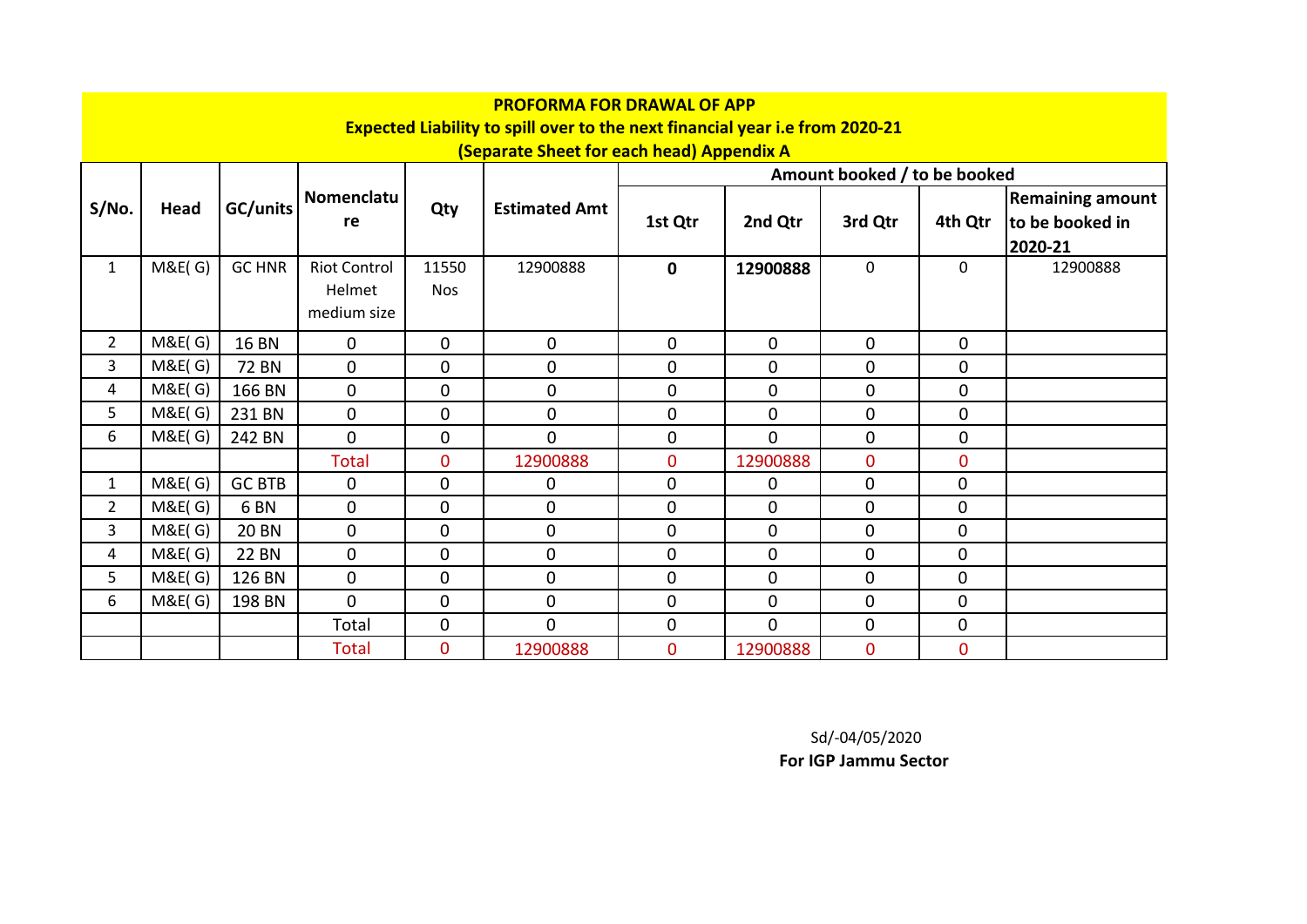|                |       |                 |                                                                              |                | <b>PROFORMA FOR DRAWAL OF APP</b>        |                |                |                              |                |                                                       |
|----------------|-------|-----------------|------------------------------------------------------------------------------|----------------|------------------------------------------|----------------|----------------|------------------------------|----------------|-------------------------------------------------------|
|                |       |                 | Expected Liability to spill over to the next financial year i.e from 2020-21 |                | (Separate Sheet for each head) Apendix A |                |                |                              |                |                                                       |
|                |       |                 |                                                                              |                |                                          |                |                | Amount booked / to be booked |                |                                                       |
| S/No.          | Head  | GC/units        | <b>Nomenclature</b>                                                          | Qty            | <b>Estimated</b><br>Amt                  | 1st Qtr        | 2nd Qtr        | 3rd Qtr                      | 4th Qtr        | <b>Remaining amount</b><br>to be booked in<br>2020-21 |
| $\mathbf{1}$   | MV(G) | <b>GC HNR</b>   | $\mathbf{0}$                                                                 | 0              | 0                                        | 0              | $\Omega$       | 0                            | $\Omega$       | 0                                                     |
| 2              | MV(G) | <b>16 BN</b>    | 0                                                                            | $\mathbf 0$    | 0                                        | 0              | $\mathbf 0$    | $\overline{0}$               | 0              | $\mathbf 0$                                           |
| 3              | MV(G) | 72 BN           | $\overline{0}$                                                               | $\mathbf 0$    | 0                                        | 0              | 0              | 0                            | 0              | $\mathbf 0$                                           |
| 4              | MV(G) | 166 BN          | $\overline{0}$                                                               | 0              | 0                                        | 0              | $\mathbf 0$    | $\mathbf 0$                  | 0              | $\mathbf 0$                                           |
| 5              | MV(G) | 231 BN          | 0                                                                            | $\mathbf 0$    | 0                                        | 0              | $\mathbf 0$    | $\mathbf 0$                  | 0              | $\mathbf 0$                                           |
| 6              | MV(G) | 242 BN          | $\Omega$                                                                     | 0              | 0                                        | 0              | 0              | 0                            | 0              | $\mathbf 0$                                           |
|                |       |                 | <b>TOTAL</b>                                                                 | $\overline{0}$ | 0                                        | $\overline{0}$ | $\overline{0}$ | $\overline{0}$               | 0              | $\mathbf 0$                                           |
| 1              | MV(G) | <b>GC BTB</b>   | 0                                                                            | $\mathbf 0$    | $\mathbf 0$                              | 0              | $\mathbf 0$    | $\mathbf{0}$                 | $\mathbf 0$    | 0                                                     |
| $\overline{2}$ | MV(G) | 6 <sub>BN</sub> | $\overline{0}$                                                               | $\mathbf 0$    | $\mathbf{0}$                             | $\mathbf{0}$   | $\overline{0}$ | $\Omega$                     | $\overline{0}$ | $\mathbf 0$                                           |
| 3              | MV(G) | <b>20 BN</b>    | $\Omega$                                                                     | $\mathbf 0$    | $\overline{0}$                           | 0              | $\overline{0}$ | $\Omega$                     | $\mathbf{0}$   | $\mathbf 0$                                           |
| 4              | MV(G) | <b>22 BN</b>    | 0                                                                            | $\mathbf 0$    | $\mathbf{0}$                             | $\mathbf{0}$   | $\mathbf 0$    | $\mathbf{0}$                 | $\overline{0}$ | $\mathbf 0$                                           |
| 5              | MV(G) | 126 BN          | $\overline{0}$                                                               | $\mathbf 0$    | $\overline{0}$                           | $\mathbf{0}$   | $\mathbf 0$    | $\Omega$                     | $\mathbf{0}$   | 0                                                     |
| 6              | MV(G) | 198 BN          | $\Omega$                                                                     | $\mathbf 0$    | 0                                        | 0              | 0              | $\Omega$                     | $\mathbf{0}$   | $\mathbf 0$                                           |
|                |       |                 | Total                                                                        | $\mathbf 0$    | $\mathbf 0$                              | 0              | $\mathbf 0$    | 0                            | $\mathbf 0$    | $\mathbf 0$                                           |
|                |       |                 | G.Total                                                                      | $\overline{0}$ | 0                                        | $\overline{0}$ | $\overline{0}$ | $\overline{0}$               | $\overline{0}$ | $\mathbf 0$                                           |

Sd/-04/05/2020

**For IGP Jammu Sector**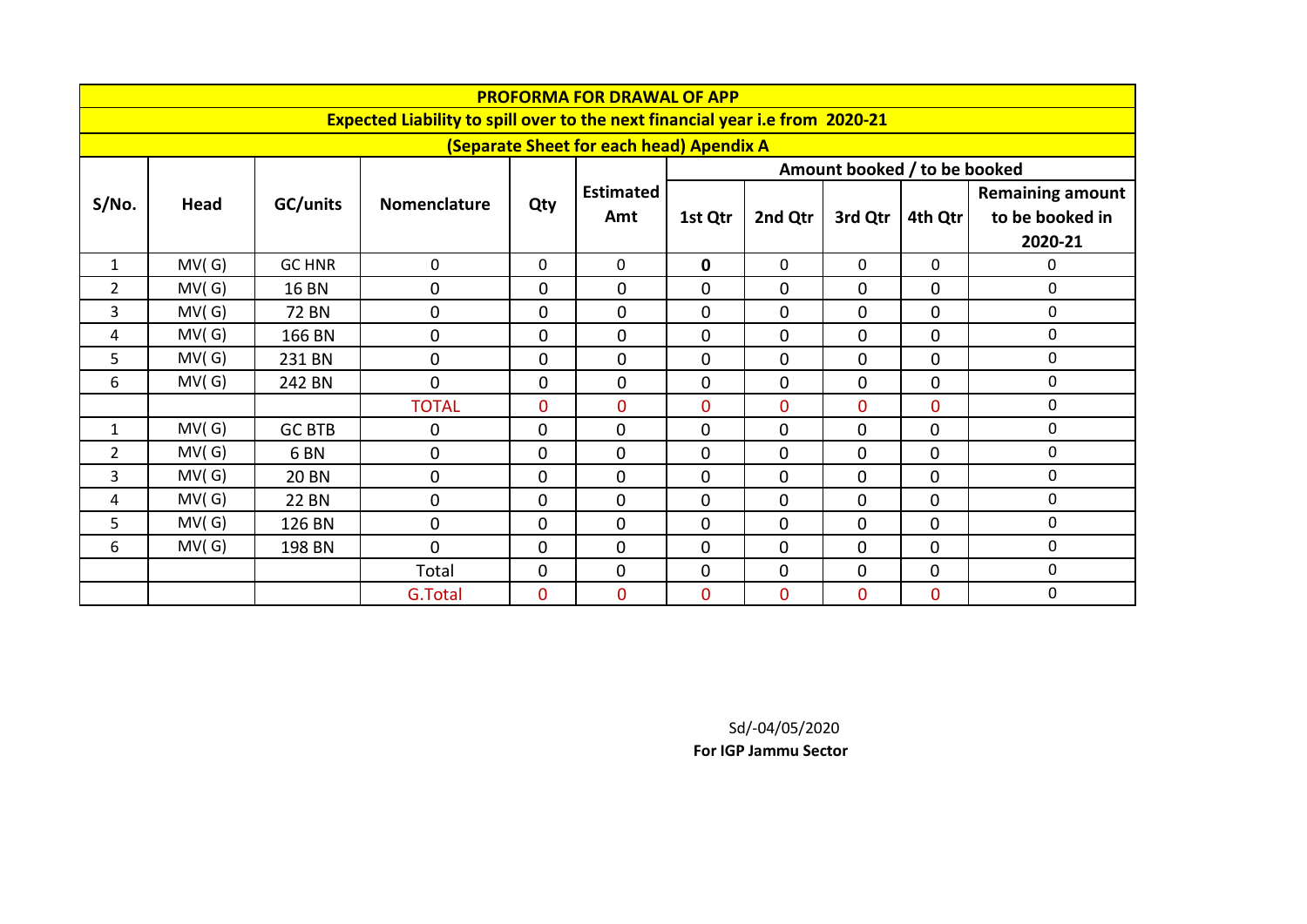|                |         |                 |                                                                            |                | <b>PROFORMA FOR DRAWAL OF APP</b>        |                |                |                              |              |                         |
|----------------|---------|-----------------|----------------------------------------------------------------------------|----------------|------------------------------------------|----------------|----------------|------------------------------|--------------|-------------------------|
|                |         |                 | <b>Expected Liability to spill over to the next financial year 2020-21</b> |                |                                          |                |                |                              |              |                         |
|                |         |                 |                                                                            |                | (Separate Sheet for each head) Apendix A |                |                |                              |              |                         |
|                |         |                 |                                                                            |                |                                          |                |                | Amount booked / to be booked |              |                         |
| S/No.          | Head    | GC/units        | <b>Nomenclature</b>                                                        | Qty            | <b>Estimated</b>                         |                |                |                              |              | <b>Remaining amount</b> |
|                |         |                 |                                                                            |                | Amt                                      | 1st Qtr        | 2nd Qtr        | 3rd Qtr                      | 4th Qtr      | to be booked in         |
|                |         |                 |                                                                            |                |                                          |                |                |                              |              | 2020-21                 |
| 1              | OE (IT) | <b>GC HNR</b>   | $\mathbf 0$                                                                | $\mathbf 0$    | 0                                        | $\mathbf 0$    | 0              | $\mathbf{0}$                 | $\Omega$     | 0                       |
| $\overline{2}$ | OE (IT) | <b>16 BN</b>    | $\pmb{0}$                                                                  | $\mathbf 0$    | $\mathbf 0$                              | $\overline{0}$ | $\mathbf 0$    | $\mathbf{0}$                 | $\mathbf{0}$ | 0                       |
| 3              | OE (IT) | <b>72 BN</b>    | $\mathbf 0$                                                                | $\mathbf 0$    | $\overline{0}$                           | $\overline{0}$ | $\Omega$       | 0                            | $\Omega$     | 0                       |
| 4              | OE (IT) | 166 BN          | $\mathbf 0$                                                                | 0              | $\mathbf 0$                              | $\mathbf{0}$   | 0              | $\mathbf 0$                  | $\Omega$     | $\mathbf 0$             |
| 5              | OE (IT) | 231 BN          | $\pmb{0}$                                                                  | 0              | $\mathbf 0$                              | 0              | $\mathbf 0$    | $\mathbf 0$                  | $\mathbf{0}$ | $\mathbf 0$             |
| 6              | OE (IT) | 242 BN          | $\Omega$                                                                   | 0              | $\overline{0}$                           | $\overline{0}$ | $\mathbf 0$    | 0                            | $\Omega$     | 0                       |
|                |         |                 | <b>Total</b>                                                               | $\overline{0}$ | $\overline{0}$                           | $\overline{0}$ | $\overline{0}$ | $\overline{0}$               | $\Omega$     | $\mathbf{0}$            |
| 1              | OE(IT)  | <b>GC BTB</b>   | $\mathbf 0$                                                                | $\mathbf 0$    | 0                                        | $\mathbf 0$    | $\mathbf 0$    | 0                            | $\mathbf 0$  | $\mathbf 0$             |
| $\overline{2}$ | OE(IT)  | 6 <sub>BN</sub> | $\mathbf 0$                                                                | $\mathbf 0$    | 0                                        | $\mathbf{0}$   | $\mathbf 0$    | $\overline{0}$               | $\Omega$     | 0                       |
| 3              | OE(IT)  | <b>20 BN</b>    | $\mathbf{0}$                                                               | $\mathbf 0$    | 0                                        | $\overline{0}$ | $\overline{0}$ | $\overline{0}$               | $\Omega$     | $\mathbf 0$             |
| 4              | OE(IT)  | <b>22 BN</b>    | $\mathbf 0$                                                                | $\pmb{0}$      | $\overline{0}$                           | $\mathbf{0}$   | $\mathbf 0$    | $\mathbf 0$                  | $\mathbf 0$  | $\mathbf 0$             |
| 5              | OE(IT)  | 126 BN          | $\mathbf 0$                                                                | $\mathbf 0$    | $\overline{0}$                           | $\mathbf{0}$   | $\mathbf 0$    | $\overline{0}$               | $\Omega$     | $\mathbf{0}$            |
| 6              | OE(IT)  | 198 BN          | $\Omega$                                                                   | $\mathbf 0$    | $\Omega$                                 | $\Omega$       | $\mathbf 0$    | $\Omega$                     | $\Omega$     | $\mathbf 0$             |
|                |         |                 | Total                                                                      | $\pmb{0}$      | 0                                        | $\mathbf 0$    | $\mathbf 0$    | 0                            | $\mathbf 0$  | 0                       |
|                |         |                 | G.Total                                                                    | $\mathbf{0}$   | $\overline{0}$                           | $\overline{0}$ | $\overline{0}$ | $\overline{0}$               | $\mathbf{0}$ | $\mathbf 0$             |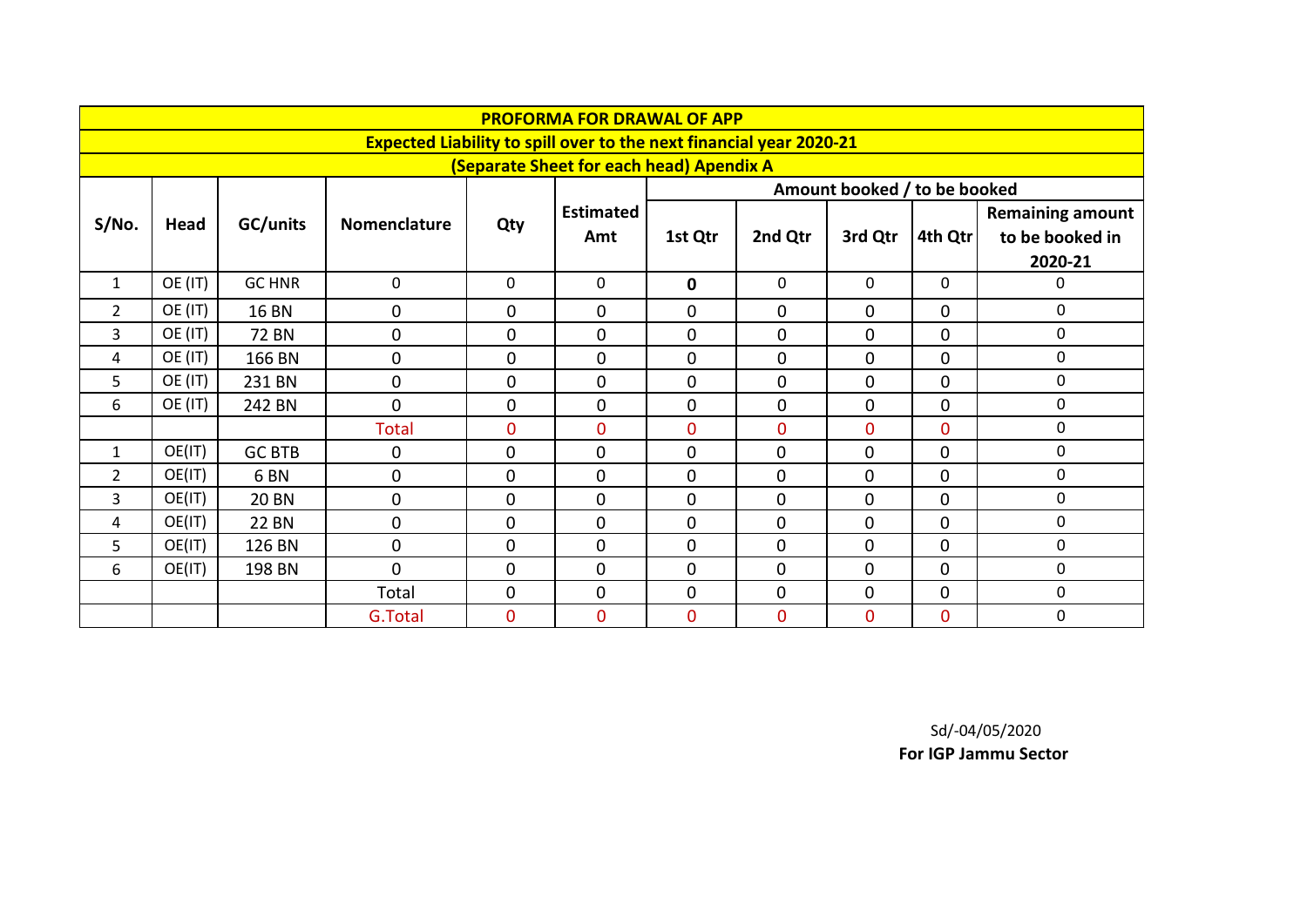|                |        |                 |                                                                              |                | <b>PROFORMA FOR DRAWAL OF APP</b>        |                |                |                              |                |                                                       |
|----------------|--------|-----------------|------------------------------------------------------------------------------|----------------|------------------------------------------|----------------|----------------|------------------------------|----------------|-------------------------------------------------------|
|                |        |                 | Expected Liability to spill over to the next financial year i.e from 2021-22 |                |                                          |                |                |                              |                |                                                       |
|                |        |                 |                                                                              |                | (Separate Sheet for each head) Apendix A |                |                |                              |                |                                                       |
| S/No.          | Head   | GC/units        | <b>Nomenclature</b>                                                          | Qty            | <b>Estimated</b>                         |                |                | Amount booked / to be booked |                |                                                       |
|                |        |                 |                                                                              |                | Amt                                      | 1st Qtr        | 2nd Qtr        | 3rd Qtr                      | 4th Qtr        | <b>Remaining amount</b><br>to be booked in<br>2021-22 |
| 1              | OE(IT) | <b>GC HNR</b>   | 0                                                                            | 0              | 0                                        | 0              | 0              | $\Omega$                     | $\Omega$       | 0                                                     |
| 2              | OE(IT) | <b>16 BN</b>    | $\pmb{0}$                                                                    | $\mathbf 0$    | $\mathbf 0$                              | $\mathbf 0$    | $\mathbf 0$    | $\mathbf{0}$                 | $\overline{0}$ | 0                                                     |
| 3              | OE(IT) | <b>72 BN</b>    | $\mathbf 0$                                                                  | $\overline{0}$ | 0                                        | $\mathbf 0$    | 0              | $\Omega$                     | $\Omega$       | 0                                                     |
| 4              | OE(IT) | 166 BN          | $\mathbf 0$                                                                  | $\mathbf{0}$   | $\mathbf 0$                              | 0              | 0              | $\mathbf{0}$                 | $\overline{0}$ | $\mathbf 0$                                           |
| 5              | OE(IT) | 231 BN          | $\mathbf 0$                                                                  | $\mathbf 0$    | $\mathbf 0$                              | $\mathbf{0}$   | $\mathbf{0}$   | $\Omega$                     | $\Omega$       | $\mathbf 0$                                           |
| 6              | OE(IT) | 242 BN          | $\overline{0}$                                                               | $\mathbf 0$    | $\mathbf 0$                              | $\mathbf 0$    | $\mathbf 0$    | $\mathbf{0}$                 | $\overline{0}$ | 0                                                     |
|                |        |                 | <b>TOTAL</b>                                                                 | $\mathbf{0}$   | $\overline{0}$                           | $\mathbf{0}$   | $\mathbf{0}$   | $\overline{0}$               | $\overline{0}$ | $\mathbf 0$                                           |
| $\mathbf{1}$   | OE(IT) | <b>GC BTB</b>   | 0                                                                            | 0              | 0                                        | 0              | 0              | $\mathbf 0$                  | $\Omega$       | $\mathbf 0$                                           |
| $\overline{2}$ | OE(IT) | 6 <sub>BN</sub> | $\mathbf 0$                                                                  | $\mathbf{0}$   | 0                                        | 0              | $\mathbf{0}$   | $\mathbf 0$                  | $\mathbf{0}$   | 0                                                     |
| 3              | OE(IT) | <b>20 BN</b>    | $\mathbf 0$                                                                  | $\overline{0}$ | $\overline{0}$                           | $\overline{0}$ | $\mathbf{0}$   | $\overline{0}$               | $\mathbf 0$    | 0                                                     |
| 4              | OE(IT) | <b>22 BN</b>    | $\mathbf 0$                                                                  | $\mathbf{0}$   | $\mathbf{0}$                             | $\mathbf 0$    | $\overline{0}$ | $\mathbf 0$                  | $\overline{0}$ | 0                                                     |
| 5              | OE(IT) | 126 BN          | $\overline{0}$                                                               | 0              | $\Omega$                                 | 0              | $\overline{0}$ | $\Omega$                     | $\Omega$       | $\mathbf 0$                                           |
| 6              | OE(IT) | 198 BN          | $\overline{0}$                                                               | $\mathbf{0}$   | $\mathbf 0$                              | $\mathbf 0$    | 0              | $\mathbf 0$                  | $\overline{0}$ | 0                                                     |
|                |        |                 | <b>Total</b>                                                                 | $\overline{0}$ | $\overline{0}$                           | $\mathbf{0}$   | $\mathbf{0}$   | $\mathbf{0}$                 | $\overline{0}$ | 0                                                     |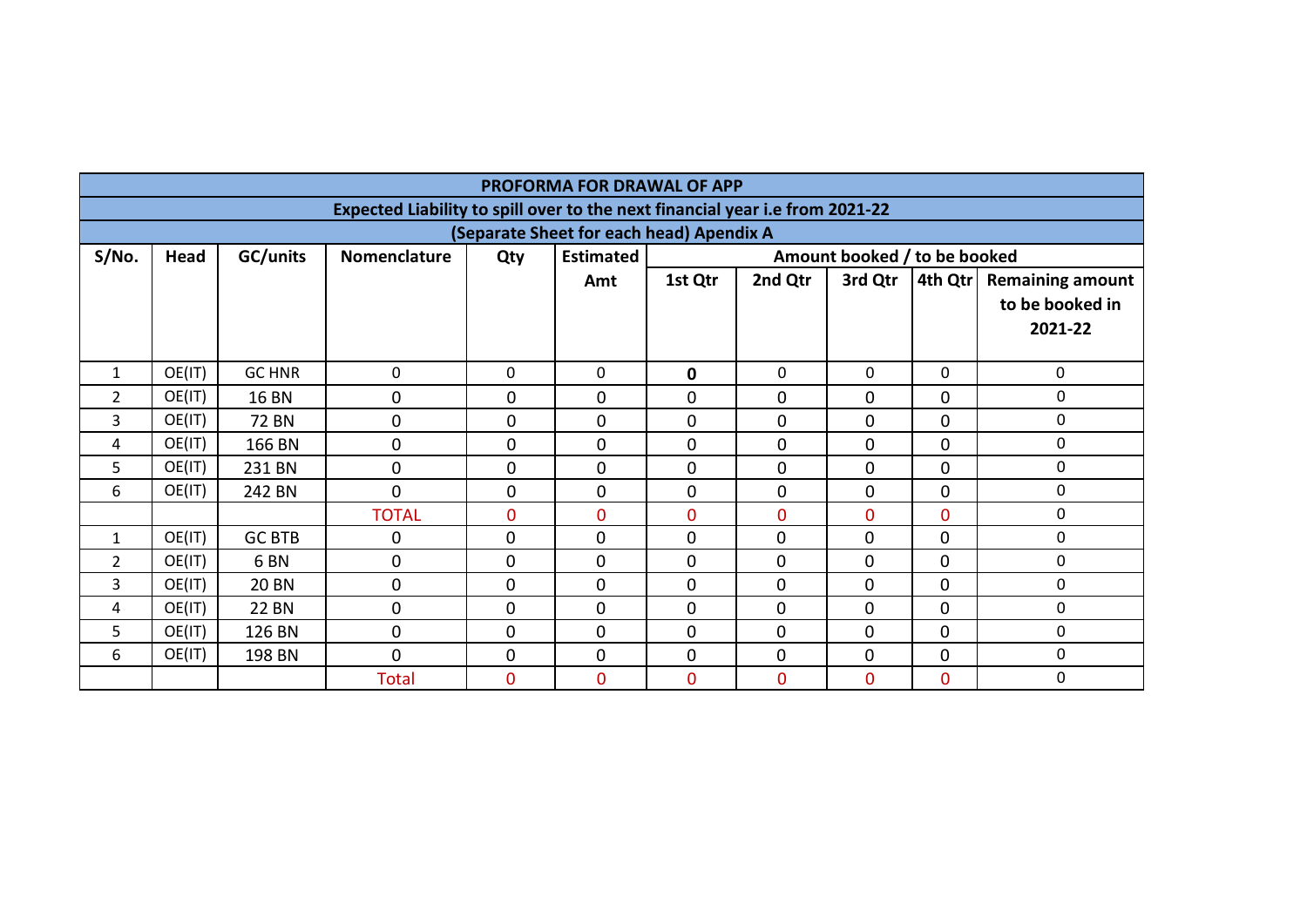|                |         |                 |                                                                              |             | <b>PROFORMA FOR DRAWAL OF APP</b>        |              |                |                              |              |                         |
|----------------|---------|-----------------|------------------------------------------------------------------------------|-------------|------------------------------------------|--------------|----------------|------------------------------|--------------|-------------------------|
|                |         |                 | Expected Liability to spill over to the next financial year i.e from 2022-23 |             |                                          |              |                |                              |              |                         |
|                |         |                 |                                                                              |             | (Separate Sheet for each head) Apendix A |              |                |                              |              |                         |
| S/No.          | Head    | GC/units        | Nomenclature                                                                 | Qty         | <b>Estimated</b>                         |              |                | Amount booked / to be booked |              |                         |
|                |         |                 |                                                                              |             | Amt                                      | 1st Qtr      | 2nd Qtr        | 3rd Qtr                      | 4th Qtr      | <b>Remaining amount</b> |
|                |         |                 |                                                                              |             |                                          |              |                |                              |              | to be booked in         |
|                |         |                 |                                                                              |             |                                          |              |                |                              |              | 2022-23                 |
| $\mathbf{1}$   | OE(IT)  | <b>GC HNR</b>   | 0                                                                            | $\mathbf 0$ | $\Omega$                                 | $\mathbf 0$  | $\Omega$       | $\Omega$                     | $\mathbf{0}$ | $\Omega$                |
| 2              | OE(IT)  | <b>16 BN</b>    | $\mathbf 0$                                                                  | 0           | 0                                        | $\mathbf{0}$ | 0              | 0                            | $\mathbf 0$  | $\Omega$                |
| 3              | OE(IT)  | <b>72 BN</b>    | $\mathbf 0$                                                                  | 0           | $\mathbf 0$                              | $\mathbf{0}$ | 0              | $\Omega$                     | $\Omega$     | $\mathbf{0}$            |
| 4              | OE(IT)  | 166 BN          | $\mathbf 0$                                                                  | $\mathbf 0$ | 0                                        | 0            | 0              | $\mathbf 0$                  | $\mathbf 0$  | 0                       |
| 5              | OE(IT)  | 231 BN          | $\mathbf 0$                                                                  | $\mathbf 0$ | $\overline{0}$                           | $\mathbf{0}$ | 0              | $\overline{0}$               | $\Omega$     | 0                       |
| 6              | OE(IT)  | 242 BN          | $\Omega$                                                                     | $\mathbf 0$ | $\Omega$                                 | $\mathbf{0}$ | 0              | $\overline{0}$               | $\Omega$     | 0                       |
|                |         |                 | <b>TOTAL</b>                                                                 | $\bf{0}$    | $\Omega$                                 | $\Omega$     | $\overline{0}$ | $\Omega$                     | $\Omega$     | $\Omega$                |
| 1              | OC (IT) | <b>GC BTB</b>   | 0                                                                            | $\mathbf 0$ | 0                                        | $\mathbf{0}$ | $\mathbf 0$    | $\overline{0}$               | $\mathbf{0}$ | $\Omega$                |
| $\overline{2}$ | OC (IT) | 6 <sub>BN</sub> | $\mathbf 0$                                                                  | $\mathbf 0$ | $\Omega$                                 | $\Omega$     | $\overline{0}$ | $\Omega$                     | $\Omega$     | $\mathbf{0}$            |
| 3              | OC (IT) | <b>20 BN</b>    | $\mathbf 0$                                                                  | $\mathbf 0$ | $\Omega$                                 | $\Omega$     | 0              | $\Omega$                     | $\Omega$     | 0                       |
| 4              | OC (IT) | <b>22 BN</b>    | $\mathbf 0$                                                                  | $\mathbf 0$ | $\Omega$                                 | $\Omega$     | $\overline{0}$ | $\Omega$                     | $\Omega$     | 0                       |
| 5              | OC (IT) | 126 BN          | $\mathbf 0$                                                                  | $\mathbf 0$ | $\mathbf 0$                              | $\mathbf{0}$ | $\mathbf 0$    | $\Omega$                     | $\mathbf{0}$ | 0                       |
| 6              | OC (IT) | 198 BN          | $\mathbf 0$                                                                  | $\mathbf 0$ | 0                                        | 0            | 0              | $\mathbf 0$                  | $\mathbf{0}$ | 0                       |
|                |         |                 | <b>Total</b>                                                                 | $\mathbf 0$ | $\mathbf 0$                              | 0            | $\overline{0}$ | $\overline{0}$               | $\mathbf{0}$ | 0                       |

For Polcent Jammu Sector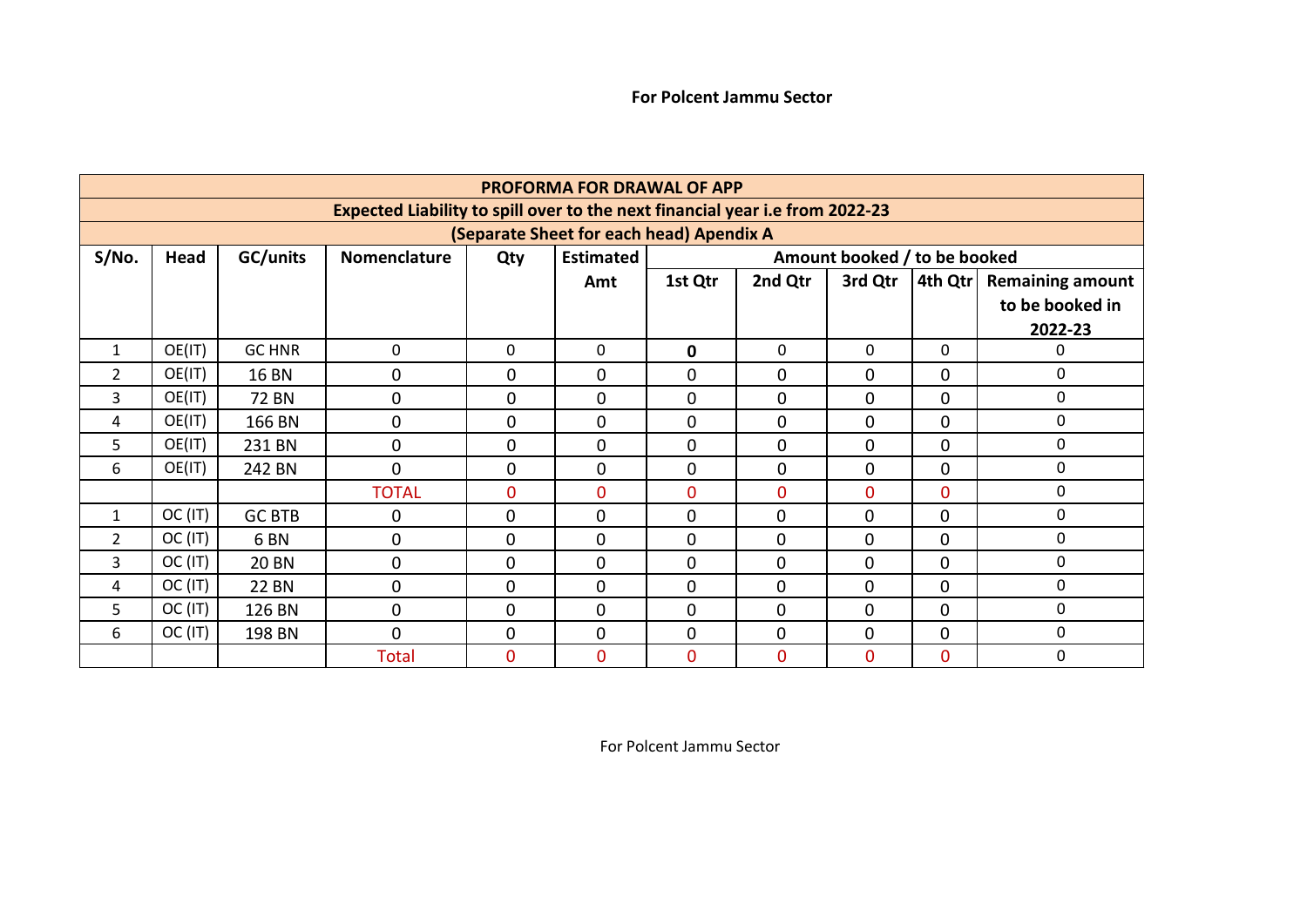|                |             |                 | New Procurement for 2020-21-(Seperate sheet for each head) |                | <b>Part A-50% Critical Items</b> |              |              |                              |              |                         |
|----------------|-------------|-----------------|------------------------------------------------------------|----------------|----------------------------------|--------------|--------------|------------------------------|--------------|-------------------------|
|                |             |                 |                                                            |                |                                  |              |              | Amount booked / to be booked |              |                         |
| S/No.          | <b>Head</b> | <b>GC/units</b> | <b>Nomenclature</b>                                        | <b>Qty</b>     | <b>Estimated</b><br><b>Amt</b>   | 1st Qtr      | 2nd Qtr      | 3rd Qtr                      | 4th Qtr      | <b>Remark if</b><br>any |
| $\mathbf{1}$   | C&T(G)      | <b>GC HNR</b>   | <b>Towel Terry Cotton</b>                                  | 41363          | 7000000                          | $\mathbf{0}$ | $\mathbf{0}$ | 7000000                      | $\mathbf 0$  |                         |
| $\overline{2}$ | C&T(G)      | <b>GC HNR</b>   | Anklet synthetic black                                     | 3882           | 350000                           | 350000       | $\mathbf 0$  | 0                            | $\Omega$     |                         |
| 3              | C&T(G)      | <b>GC HNR</b>   | compartmental Tray                                         | 1162           | 200000                           | 200000       | $\Omega$     | $\overline{0}$               | $\mathbf 0$  |                         |
| 4              | C&T(G)      | <b>GC HNR</b>   | Cap FS Disruptive                                          | 4279           | 200000                           | $\mathbf 0$  | 200000       | 0                            | $\mathbf 0$  |                         |
| 5              | C&T(G)      | <b>GC HNR</b>   | Frog Bayonet                                               | 1670           | 100000                           | $\mathbf 0$  | 100000       | $\mathbf 0$                  | $\mathbf 0$  |                         |
| 6              | C&T(G)      | <b>GC HNR</b>   | Peak cap for Sos                                           | 470            | 150000                           | $\mathbf 0$  | 150000       | $\overline{0}$               | $\mathbf 0$  |                         |
| $\overline{7}$ | C&T(G)      | <b>GC HNR</b>   | Pistol Pouches synthetic                                   | 144            | 25000                            | 0            | 25000        | 0                            | $\mathbf 0$  |                         |
| 8              | C&T(G)      | <b>GC HNR</b>   | <b>Sling Insas</b>                                         | 547            | 25000                            | $\mathbf 0$  | 25000        | $\mathbf 0$                  | $\mathbf 0$  |                         |
| 9              | C&T(G)      | <b>GC HNR</b>   | <b>Stainless Steel Mug</b>                                 | 1317           | 200000                           | $\mathbf 0$  | 200000       | 0                            | $\mathbf 0$  |                         |
| 10             | C&T(G)      | <b>16 BN</b>    | Tin Sheet, Barbed Wire,                                    | A/R            | 1000000                          | 450000       | 300000       | 200000                       | 50000        |                         |
|                |             |                 | Iron Pipe for Morcha,                                      |                |                                  |              |              |                              |              |                         |
|                |             |                 | Defence Material, Sand                                     |                |                                  |              |              |                              |              |                         |
|                |             |                 | Bag, Sofa set, Security                                    |                |                                  |              |              |                              |              |                         |
|                |             |                 | light etc                                                  |                |                                  |              |              |                              |              |                         |
| 11             | C&T(G)      | <b>72 BN</b>    | Plywood (Hard Board) for                                   | <b>500 Nos</b> | 900000                           | 900000       | $\mathbf 0$  | $\mathbf 0$                  | $\mathbf 0$  |                         |
|                |             |                 | steel cot                                                  |                |                                  |              |              |                              |              |                         |
| 12             | C&T(G)      | <b>72 BN</b>    | Defence material like                                      | A/R            | 600000                           | 200000       | 200000       | 200000                       | $\mathbf 0$  |                         |
|                |             |                 | Morcha net, View cutter                                    |                |                                  |              |              |                              |              |                         |
|                |             |                 | Net, Iron Pole/Pipe, CGI                                   |                |                                  |              |              |                              |              |                         |
|                |             |                 | Tin Sheet and Barbed Wire                                  |                |                                  |              |              |                              |              |                         |
| 13             | C&T(G)      | <b>72 BN</b>    | Office/ Barrack Furniture                                  | A/R            | 400000                           | 400000       | $\mathbf 0$  | 0                            | $\mathbf{0}$ |                         |
| 14             | C&T(G)      | <b>72 BN</b>    | Sand Bag                                                   | A/R            | 200000                           | $\mathbf 0$  | $\mathbf{0}$ | 0                            | 200000       |                         |
| 15             | C&T(G)      | <b>72 BN</b>    | <b>Black Polythene sheet</b>                               | A/R            | 100000                           | 0            | 100000       | 0                            | 0            |                         |
| 16             | C&T(G)      | <b>72 BN</b>    | <b>Steel Dining Table</b>                                  | A/R            | 300000                           | 0            | 300000       | 0                            | $\mathbf 0$  |                         |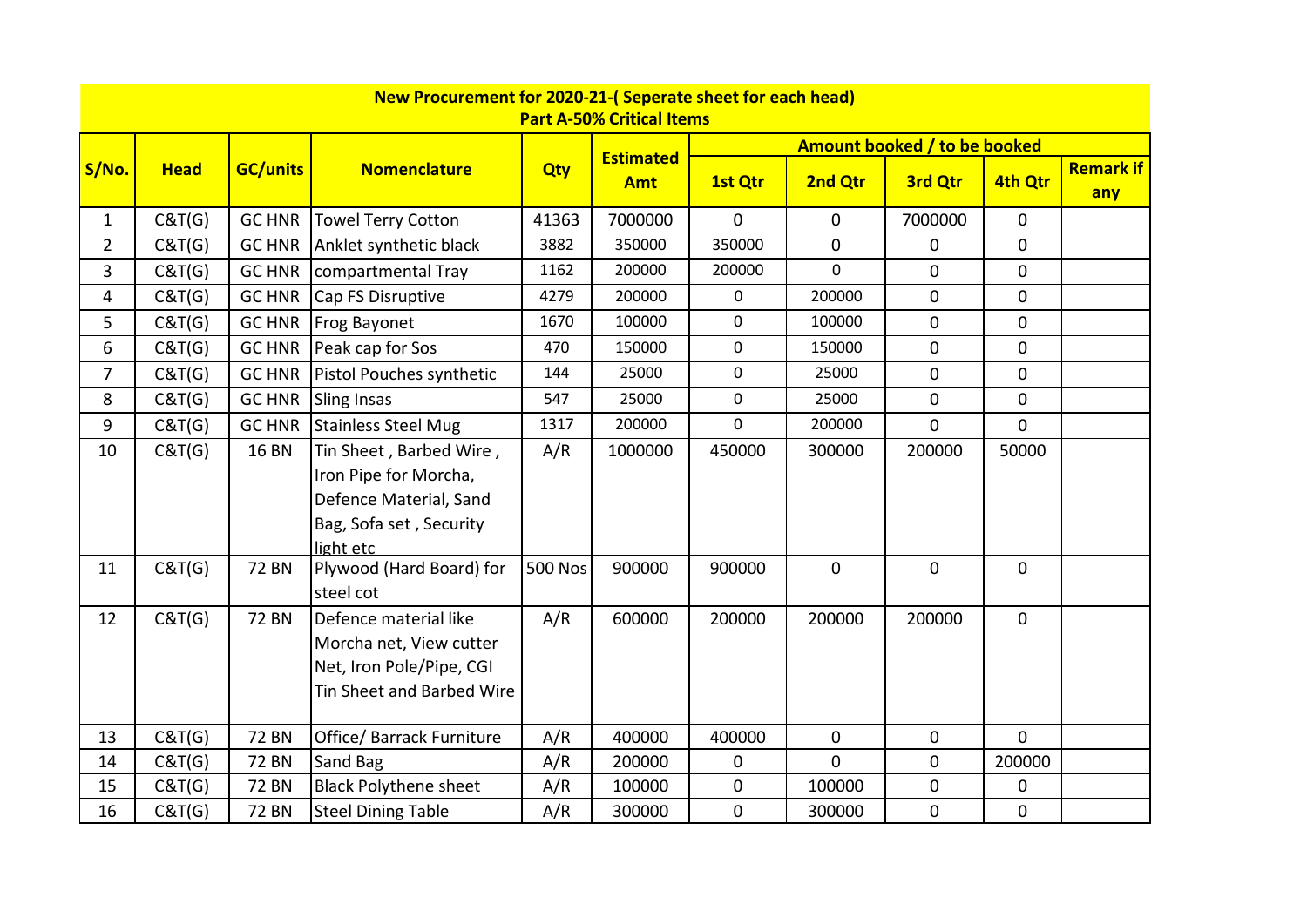| 17             | C&T(G) | <b>72 BN</b>  | Amount required to be<br>procued other irrescapable<br>items/ maintenance /<br>repair etc                             | ARB            | 200000   | $\mathbf{0}$ | $\mathbf{0}$ | 200000       | $\mathbf{0}$ |  |
|----------------|--------|---------------|-----------------------------------------------------------------------------------------------------------------------|----------------|----------|--------------|--------------|--------------|--------------|--|
| 18             | C&T(G) | 166 BN        | Defece Materials CGI<br>sheet, Iron Picket,<br>Concertina Coil, Sand Bag,<br><b>Electric Wire etc.</b>                | ARB            | 1500000  | 500000       | 500000       | 300000       | 200000       |  |
| 19             | C&T(G) | 231 BN        | <b>Defece Materials</b><br>Concertina Coil, Barbed<br>Wire, Tin Sheet, Security<br>light, Iron Picket and Sand<br>bag | ARB            | 3000000  | 1200000      | 1000000      | 800000       | $\mathbf 0$  |  |
| 20             | C&T(G) | 242 BN        | <b>Defece Materials</b><br>Concertina Coil, Barbed<br>Wire, Tin Sheet, Security<br>light, Iron Picket and Sand<br>bag | ARB            | 2200000  | 600000       | 600000       | 600000       | 400000       |  |
|                |        |               | <b>Total</b>                                                                                                          |                | 18650000 | 4800000      | 3700000      | 9300000      | 850000       |  |
| $\mathbf{1}$   | C&T(G) | <b>GC BTB</b> | Glove leather (two layered<br>ECC (Cat)-1                                                                             | 2148<br>Prs    | 2000000  | $\mathbf{0}$ | 2000000      | $\mathbf{0}$ | $\mathbf 0$  |  |
| $\overline{2}$ | C&T(G) | <b>GC BTB</b> | Carried Man Pack(II)                                                                                                  | 819 Nos        | 1000000  | 0            | 1000000      | $\mathbf{0}$ | $\mathbf 0$  |  |
| 3              | C&T(G) | <b>GC BTB</b> | Defence Materials like<br>Morcha Net, View cutter                                                                     | ARB            | 2000000  | 0            | 500000       | 1000000      | 500000       |  |
| 4              | C&T(G) | <b>GC BTB</b> | Pouch Amn synthetic                                                                                                   | 191 Nos        | 76400    | 76400        | $\mathbf{0}$ | $\mathbf 0$  | $\mathbf{0}$ |  |
| 5              | C&T(G) | <b>GC BTB</b> | Frog Bayonet                                                                                                          | <b>186 Nos</b> | 93350    | 93350        | 0            | $\mathbf 0$  | $\mathbf{0}$ |  |
| 6              | C&T(G) | <b>GC BTB</b> | Stainless steel mug                                                                                                   | <b>278 Nos</b> | 33360    | 33360        | $\mathbf 0$  | $\mathbf 0$  | $\mathbf 0$  |  |
| $\overline{7}$ | C&T(G) | 06 BN         | Ply Wood (Hard Board) for<br>steel cot                                                                                | <b>400 Nos</b> | 800000   | 800000       | $\mathbf{0}$ | $\mathbf{0}$ | $\mathbf 0$  |  |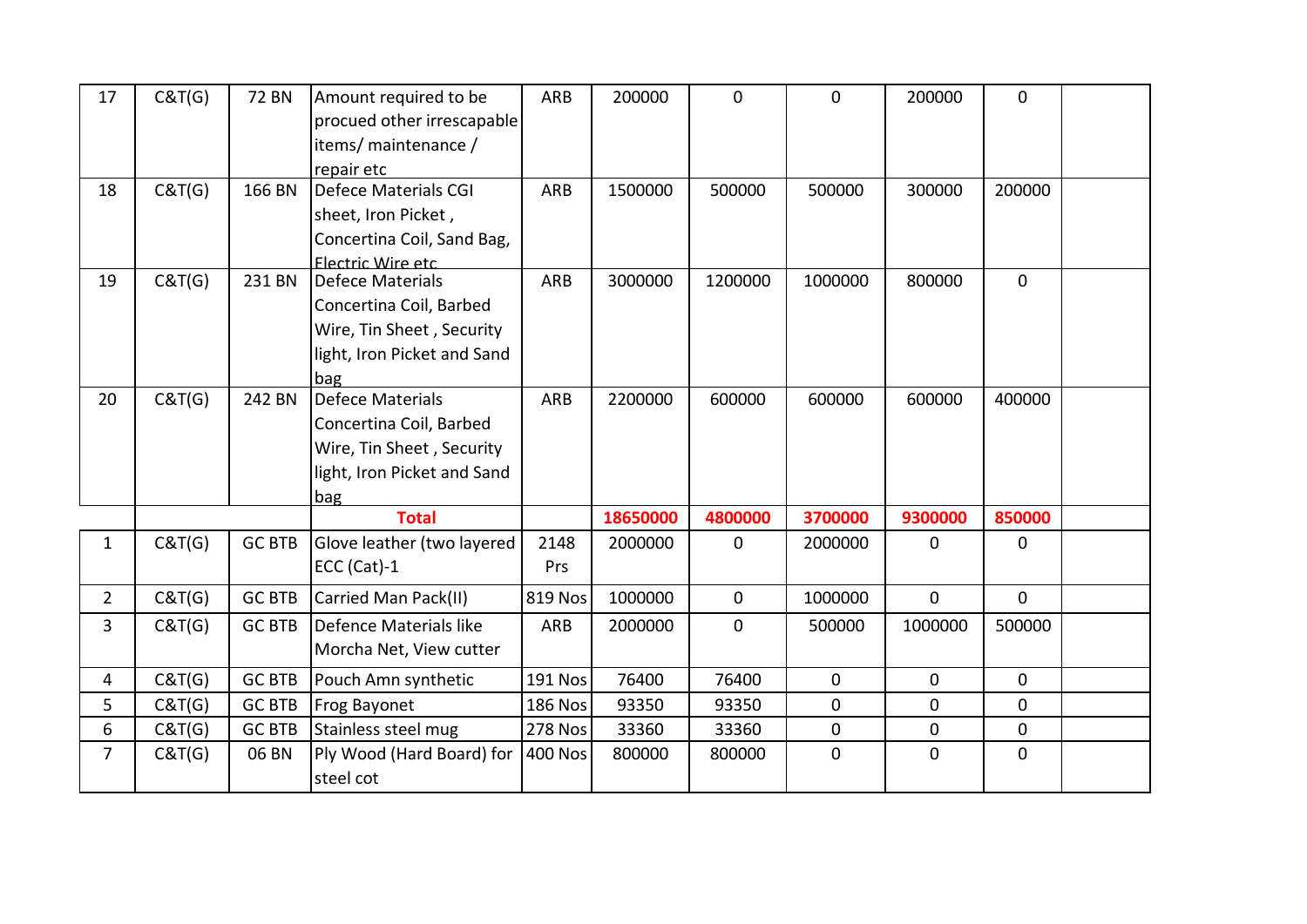| 8  | C&T(G) | 06 BN           | Defence Materials like<br>Morcha Net. View cutter           | A/R            | 1000000 | 500000      | 500000       | $\mathbf 0$    | $\mathbf 0$    |  |
|----|--------|-----------------|-------------------------------------------------------------|----------------|---------|-------------|--------------|----------------|----------------|--|
| 9  | C&T(G) | 6 <sub>BN</sub> | Office Furniture (like Steel<br>Almirah, Chair, Table, Rack | 10 Nos<br>Each | 1000000 | 250000      | 250000       | 250000         | 250000         |  |
| 10 | C&T(G) | 6 <sub>BN</sub> | Polythene Sheet                                             | 1000           | 200000  | 100000      | 100000       | $\mathbf 0$    | $\mathbf 0$    |  |
| 11 | C&T(G) | <b>20 BN</b>    | Ply Wood (Hard Board) for<br>steel cot                      | <b>200 Nos</b> | 400000  | 400000      | 0            | $\mathbf 0$    | 0              |  |
| 12 | C&T(G) | <b>20 BN</b>    | Defence Materials like<br>Morcha Net, View cutter           | A/R            | 900000  | 300000      | 300000       | 300000         | $\mathbf 0$    |  |
| 13 | C&T(G) | <b>20 BN</b>    | Office Furniture (like Steel<br>Almirah, Chair, Table, Rack | 10 Nos<br>Each | 400000  | 200000      | $\mathbf 0$  | 200000         | $\mathbf 0$    |  |
| 14 | C&T(G) | <b>20 BN</b>    | Sand Bags                                                   | A/R            | 200000  | 100000      | 100000       | $\mathbf{0}$   | $\mathbf 0$    |  |
| 15 | C&T(G) | <b>20 BN</b>    | Polythene Sheet                                             | 1000           | 200000  | 0           | 100000       | 100000         | 0              |  |
| 16 | C&T(G) | <b>20 BN</b>    | Dining Tables with bench<br><b>Steel for Mess</b>           | A/R            | 400000  | 0           | 200000       | 200000         | $\mathbf 0$    |  |
| 17 | C&T(G) | <b>22 BN</b>    | <b>Mosquito Nets</b>                                        | <b>400 Nos</b> | 200000  | $\mathbf 0$ | $\mathbf 0$  | 200000         | $\mathbf{0}$   |  |
| 18 | C&T(G) | <b>22 BN</b>    | Wooden Balli                                                | 1000           | 150000  | $\Omega$    | $\mathbf{0}$ | 0              | 150000         |  |
| 19 | C&T(G) | <b>22 BN</b>    | Tin sheets                                                  | <b>400 Nos</b> | 200000  | 200000      | $\mathbf 0$  | $\mathbf 0$    | 0              |  |
| 20 | C&T(G) | <b>22 BN</b>    | G.I Pipe for boundary wall                                  | <b>200 Nos</b> | 350000  | 350000      | $\mathbf 0$  | $\mathbf 0$    | $\mathbf{0}$   |  |
| 21 | C&T(G) | <b>22 BN</b>    | Barracks furniture items                                    | 01 Set         | 350000  | 350000      | $\mathbf 0$  | $\mathbf 0$    | $\mathbf 0$    |  |
| 22 | C&T(G) | <b>22 BN</b>    | Dining table                                                | 15sets         | 450000  | 450000      | $\mathbf 0$  | $\overline{0}$ | 0              |  |
| 23 | C&T(G) | <b>22 BN</b>    | Canopy Samiana                                              | 02 Nos         | 250000  | $\mathbf 0$ | 250000       | $\pmb{0}$      | $\pmb{0}$      |  |
| 24 | C&T(G) | <b>22 BN</b>    | Almirah big and Small                                       | 20 Nos         | 500000  | 500000      | $\mathbf 0$  | 0              | $\overline{0}$ |  |
| 25 | C&T(G) | <b>22 BN</b>    | <b>Defense Materials</b>                                    | 20 Nos         | 500000  | $\Omega$    | $\Omega$     | $\mathbf 0$    | 500000         |  |
| 26 | C&T(G) | 126 BN          | Ply Wood (Hard Board) for<br>steel cot                      | <b>300 Nos</b> | 500000  | 250000      | 250000       | $\mathbf 0$    | 0              |  |
| 27 | C&T(G) | 126 BN          | Defence Materials like<br>Morcha Net, View cutter           | A/R            | 800000  | 250000      | 250000       | 200000         | 100000         |  |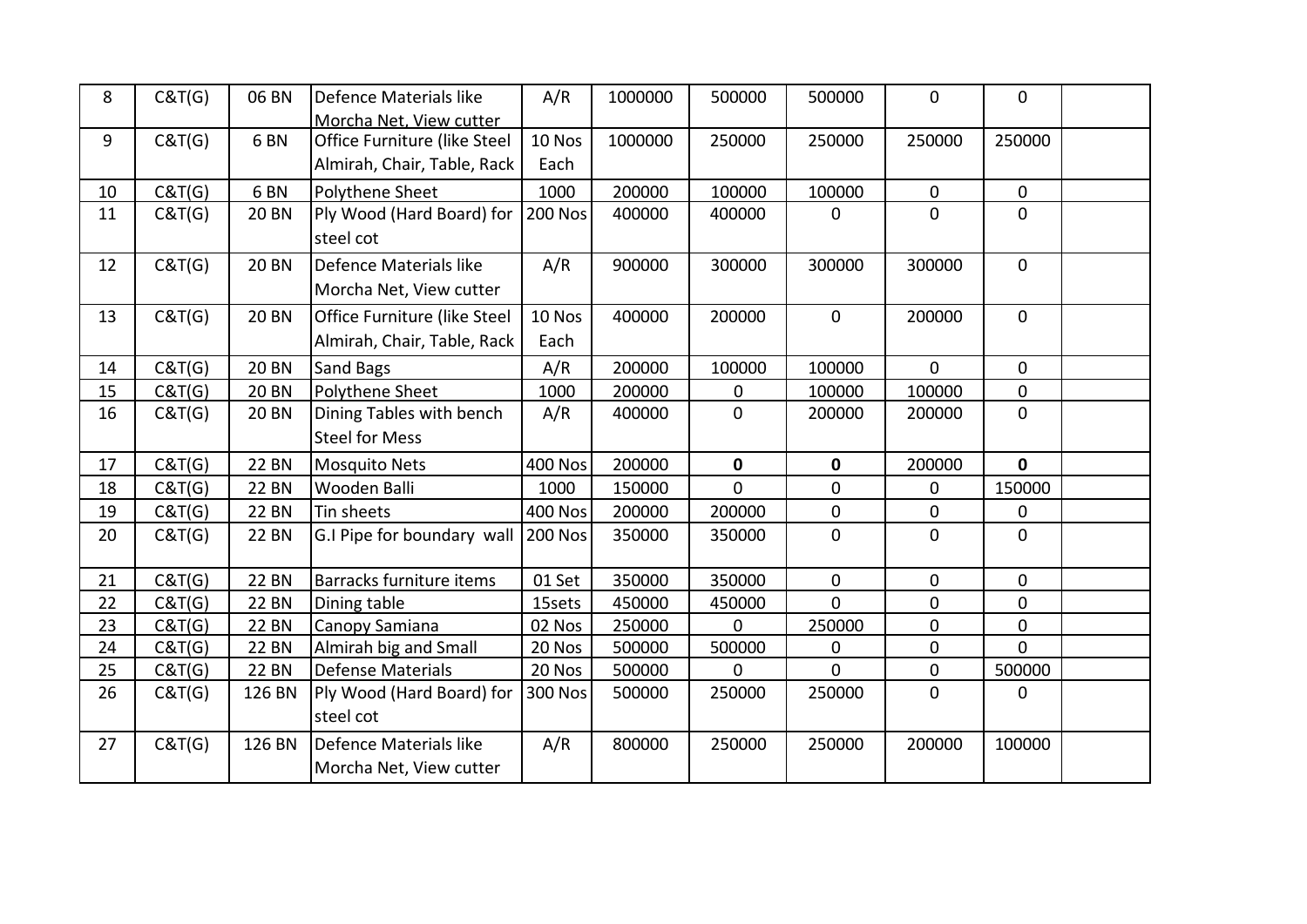| 28 | C&T(G) | 126 BN | <b>Office Furniture (like Steel</b> | 10 Nos         | 400000   | 200000       | $\Omega$    | 0           | 200000      |  |
|----|--------|--------|-------------------------------------|----------------|----------|--------------|-------------|-------------|-------------|--|
|    |        |        | Almirah, Chair, Table, Rack         | Each           |          |              |             |             |             |  |
| 29 | C&T(G) | 126 BN | Polythene Sheet                     | A/R            | 100000   | $\mathbf{0}$ | 100000      | 0           | $\mathbf 0$ |  |
| 30 | C&T(G) | 126 BN | Table officer modular               | A/R            | 300000   | 100000       | 200000      | 0           | $\mathbf 0$ |  |
| 31 | C&T(G) | 126 BN | Dining Tables Steel for             | A/R            | 500000   | 250000       | 250000      | 0           | $\mathbf 0$ |  |
|    |        |        | Mess                                |                |          |              |             |             |             |  |
| 32 | C&T(G) | 198 BN | Ply Wood (Hard Board) for           | <b>200 Nos</b> | 400000   | 400000       | $\Omega$    | 0           | $\mathbf 0$ |  |
|    |        |        | steel cot                           |                |          |              |             |             |             |  |
| 33 | C&T(G) | 198 BN | Defence Materials like              | A/R            | 400000   | 200000       | 200000      | $\mathbf 0$ | $\mathbf 0$ |  |
|    |        |        | Morcha Net, View cutter             |                |          |              |             |             |             |  |
| 34 | C&T(G) | 198 BN | <b>Office Furniture (like Steel</b> | 10 Nos         | 400000   | 200000       | $\Omega$    | 0           | 200000      |  |
|    |        |        | Almirah, Chair, Table, Rack         | Each           |          |              |             |             |             |  |
| 35 | C&T(G) | 198 BN | Polythene Sheet                     | 500 Mtr        | 100000   | $\mathbf{0}$ | 100000      | 0           | $\Omega$    |  |
| 36 | C&T(G) | 198 BN | Table officer modular               | A/R            | 100000   | 100000       | $\Omega$    | 0           | $\mathbf 0$ |  |
| 37 | C&T(G) | 198 BN | Dining Tables Steel for             | 05 Nos         | 120000   | 120000       | $\mathbf 0$ | 0           | $\mathbf 0$ |  |
|    |        |        | Mess                                |                |          |              |             |             |             |  |
|    |        |        | <b>Total</b>                        |                | 17773110 | 6773110      | 6650000     | 2450000     | 1900000     |  |
|    |        |        | G/Total                             |                | 36423110 | 11573110     | 10350000    | 11750000    | 2750000     |  |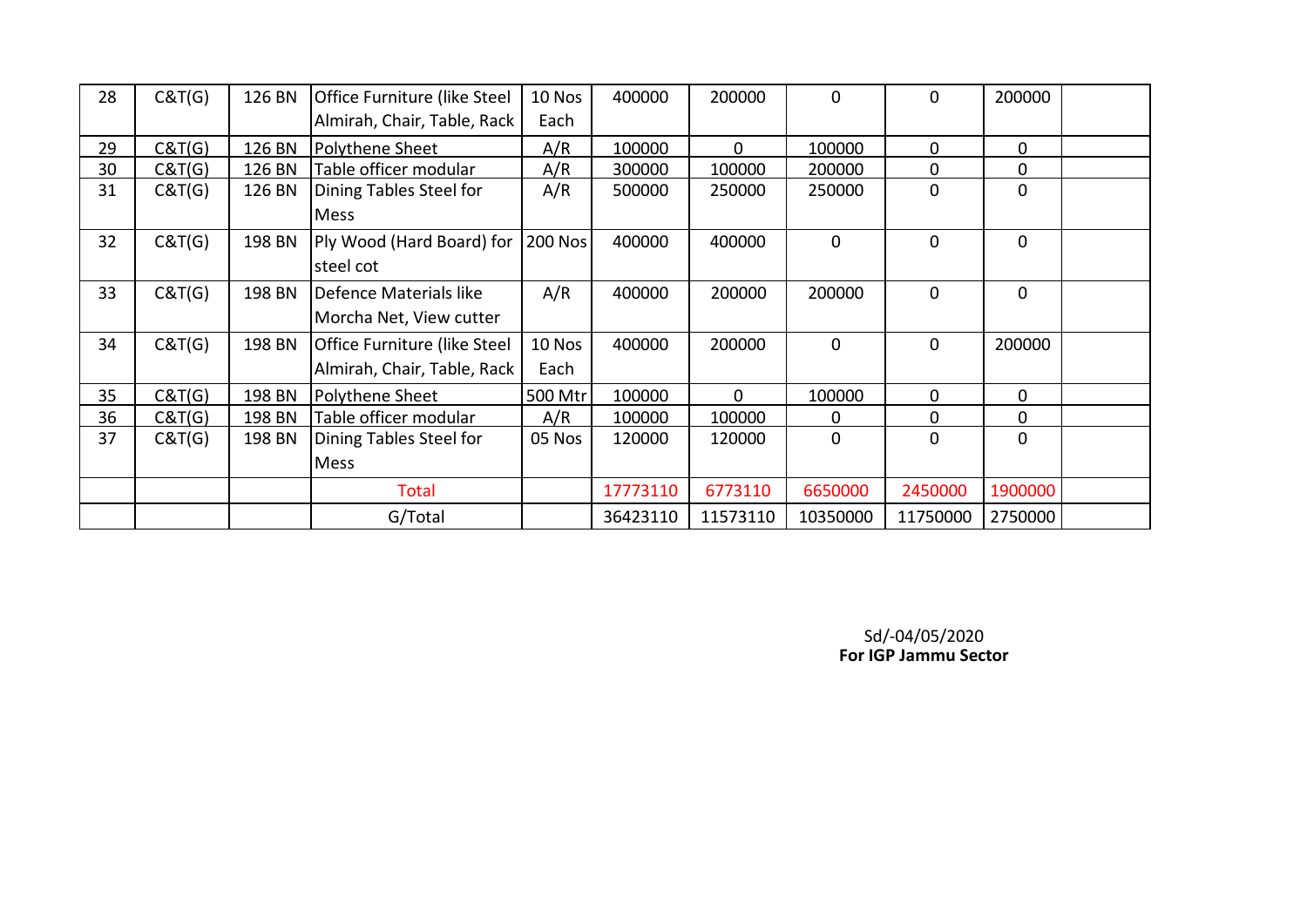|                |             |                 |                                 |            | New Procurement for 2020-21-(Seperate sheet for each head) |                |                |                              |                |                  |
|----------------|-------------|-----------------|---------------------------------|------------|------------------------------------------------------------|----------------|----------------|------------------------------|----------------|------------------|
|                |             |                 |                                 |            | <b>Part A-50% Critical Items Appendix B</b>                |                |                |                              |                |                  |
|                |             |                 |                                 |            | <b>Estimated</b>                                           |                |                | Amount booked / to be booked |                |                  |
| S/No           | <b>Head</b> | <b>GC/units</b> | <b>Nomenclature</b>             | <b>Qty</b> | <b>Amt</b>                                                 | 1st Qtr        | 2nd Qtr        | 3rd Qtr                      | 4th Qtr        | Remark<br>if any |
| 1              | M&E(G)      | <b>GC HNR</b>   | Polycarbonate shield            | 5300 Nos   | 8000000                                                    | 0              | 8000000        | $\Omega$                     | 0              |                  |
| $\overline{2}$ | M&E(G)      | <b>GC HNR</b>   | Full Body Protector             | 2153 Nos   | 45000000                                                   | $\overline{0}$ | $\overline{0}$ | 45000000                     | 0              |                  |
| $\overline{3}$ | M&E(G)      | <b>GC HNR</b>   | <b>Kishok Machine</b>           | 1 Nos      | 200000                                                     | 200000         | $\overline{0}$ | $\mathbf 0$                  | $\overline{0}$ |                  |
| 4              | M&E(G)      | <b>GC HNR</b>   | Machine/Eqpts for mess          | A/R        | 3000000                                                    | 2000000        | $\overline{0}$ | $\mathbf{0}$                 | 1000000        |                  |
| 5              | M&E(G)      | <b>GC HNR</b>   | Items for Quater quard          | A/R        | 1000000                                                    | 1000000        | $\overline{0}$ | $\mathbf{0}$                 | $\mathbf 0$    |                  |
| 6              | M&E(G)      | <b>GC HNR</b>   | Battery for Solar Street        | 25 Nos     | 3000000                                                    | 3000000        | $\overline{0}$ | $\overline{0}$               | 0              |                  |
|                |             |                 | light 12V, 100ah                |            |                                                            |                |                |                              |                |                  |
| $\overline{7}$ | M&E(G)      | <b>GC HNR</b>   | <b>Battery for Solar Street</b> | 20 Nos     | 3500000                                                    | $\mathbf 0$    | 3500000        | $\mathbf{0}$                 | $\mathbf 0$    |                  |
|                |             |                 | light 12V, 105 ah               |            |                                                            |                |                |                              |                |                  |
| 8              | M&E(G)      | <b>16 BN</b>    | Trademan Tools, Weight          | A/R        | 1000000                                                    | 450000         | 300000         | 200000                       | 50000          |                  |
|                |             |                 | machine for messes,             |            |                                                            |                |                |                              |                |                  |
|                |             |                 | sports items, food              |            |                                                            |                |                |                              |                |                  |
|                |             |                 | warmer, Chapati Warmer,         |            |                                                            |                |                |                              |                |                  |
|                |             |                 | Gas Bhatti, Chapatti            |            |                                                            |                |                |                              |                |                  |
|                |             |                 | chullaha                        |            |                                                            |                |                |                              |                |                  |
| 9              | M&E(G)      | <b>72 BN</b>    | Kote Management                 | 08 Nos     | 800000                                                     | 400000         | $\mathbf 0$    | 400000                       | $\mathbf 0$    |                  |
|                |             |                 | System                          |            |                                                            |                |                |                              |                |                  |
| 10             | M&E(G)      | <b>72 BN</b>    | Training Aids & Eqpts (         | A/R        | 300000                                                     | 100000         | 200000         | $\mathbf{0}$                 | $\mathbf 0$    |                  |
|                |             |                 | Games & Sports) :-              |            |                                                            |                |                |                              |                |                  |
|                |             |                 | Training aids & Sports          |            |                                                            |                |                |                              |                |                  |
|                |             |                 | acticles (includin track        |            |                                                            |                |                |                              |                |                  |
|                |             |                 | suits, sports dress,            |            |                                                            |                |                |                              |                |                  |
|                |             |                 | Medicine balls(various          |            |                                                            |                |                |                              |                |                  |
|                |             |                 | size). Manila rope etc.         |            |                                                            |                |                |                              |                |                  |
| 11             | M&E(G)      | <b>72 BN</b>    | <b>CCTV Camera</b>              | A/R        | 400000                                                     | $\mathbf 0$    | 200000         | 200000                       | 0              |                  |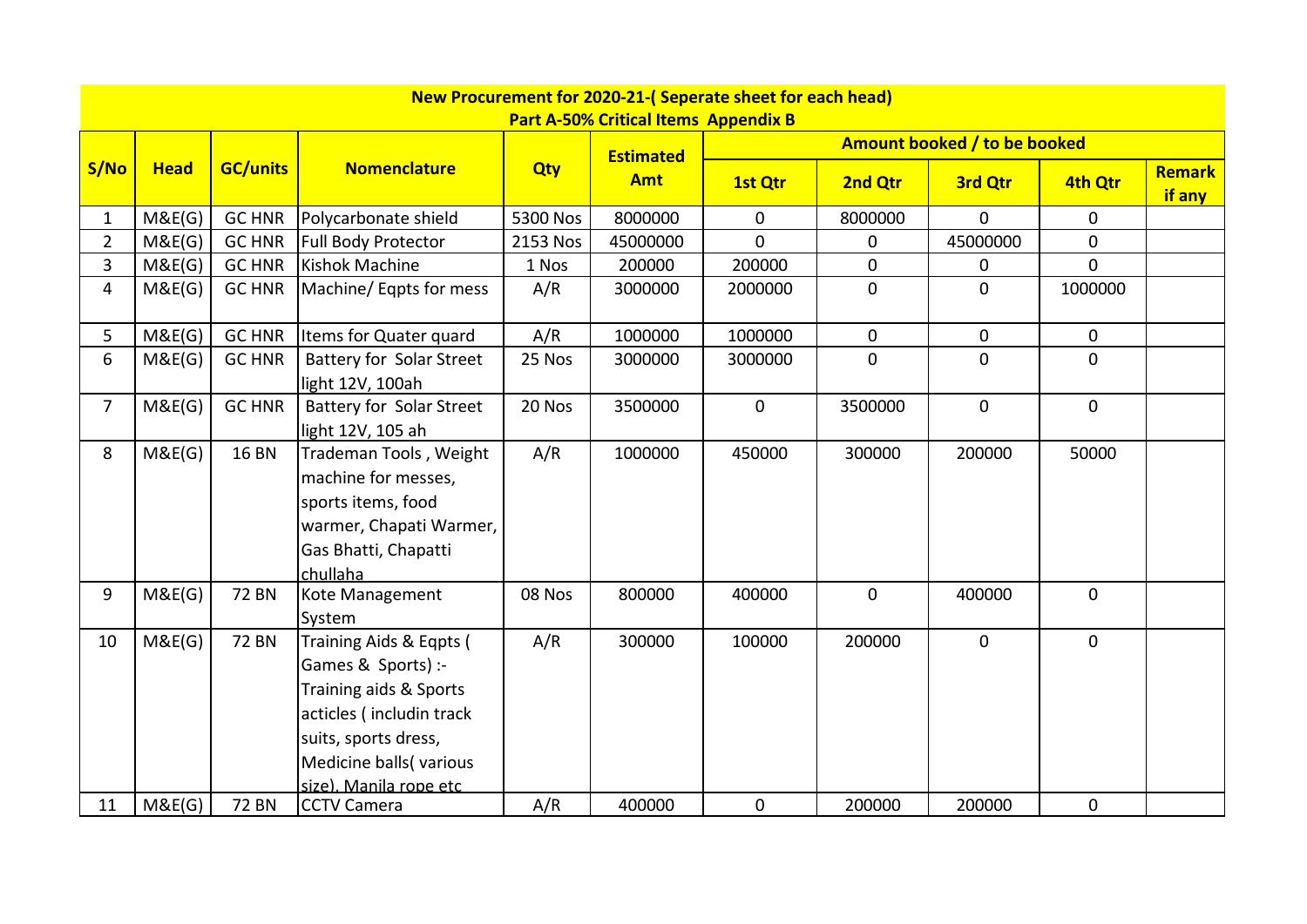| 12 | M&E(G) | <b>72 BN</b> | Gym Equipments(<br>Treadmill & exercise cycle                       | A/R        | 200000  | 200000         | $\overline{0}$ | $\mathbf{0}$   | $\Omega$       |  |
|----|--------|--------------|---------------------------------------------------------------------|------------|---------|----------------|----------------|----------------|----------------|--|
| 13 | M&E(G) | <b>72 BN</b> | Vegetable cutting<br>machine                                        | 07 Nos     | 200000  | $\mathbf 0$    | $\mathbf 0$    | 200000         | $\overline{0}$ |  |
| 14 | M&E(G) | <b>72 BN</b> | <b>Cooking Utensils</b>                                             | 10 set     | 100000  | $\mathbf 0$    | $\mathbf 0$    | $\mathbf{0}$   | 100000         |  |
| 15 | M&E(G) | <b>72 BN</b> | <b>Commercial Gas Chulla</b>                                        | 08 Nos     | 100000  | $\overline{0}$ | $\overline{0}$ | 100000         | 0              |  |
| 16 | M&E(G) | <b>72 BN</b> | RO System                                                           | A/R        | 500000  | 300000         | 200000         | $\overline{0}$ | $\overline{0}$ |  |
| 17 | M&E(G) | <b>72 BN</b> | <b>LED Bulbs</b>                                                    | A/R        | 300000  | 200000         | 0              | 100000         | $\overline{0}$ |  |
| 18 | M&E(G) | <b>72 BN</b> | Refrigerator(heavy duty)                                            | 02 Nos     | 200000  | 100000         | $\mathbf{0}$   | 100000         | $\mathbf{0}$   |  |
| 19 | M&E(G) | <b>72 BN</b> | Printer for computer                                                | A/R        | 200000  | $\mathbf 0$    | 200000         | $\mathbf 0$    | $\overline{0}$ |  |
| 20 | M&E(G) | <b>72 BN</b> | Water Tank 200,300 and<br>500 ltr                                   | A/R        | 300000  | $\mathbf{0}$   | $\Omega$       | 0              | 300000         |  |
| 21 | M&E(G) | <b>72 BN</b> | Treadman Tools (<br>Carpenter and tailor)                           | A/R        | 200000  | $\mathbf 0$    | 200000         | $\mathbf 0$    | $\overline{0}$ |  |
| 22 | M&E(G) | <b>72 BN</b> | Dobhi Table                                                         | 05 Nos     | 100000  | $\mathbf{0}$   | 100000         | $\mathbf 0$    | $\Omega$       |  |
| 23 | M&E(G) | <b>72 BN</b> | Barber chair                                                        | 05 Nos     | 200000  | $\overline{0}$ | $\mathbf 0$    | 0              | 200000         |  |
| 24 | M&E(G) | <b>72 BN</b> | Deep Freezer 300 ltrs                                               | 04 Nos     | 200000  | 200000         | $\mathbf 0$    | 0              | $\Omega$       |  |
| 25 | M&E(G) | <b>72 BN</b> | <b>BDD Equipments (</b><br>Blasting machine and trip<br>wire flair) | 01&06      | 100000  | $\Omega$       | $\Omega$       | 0              | 100000         |  |
| 26 | M&E(G) | <b>72 BN</b> | Kitchen equipment                                                   | A/R        | 400000  | 200000         | 200000         | $\mathbf 0$    | $\overline{0}$ |  |
| 27 | M&E(G) | <b>72 BN</b> | <b>Water Cooler</b>                                                 | A/R        | 200000  | 200000         | 0              | $\overline{0}$ | $\mathbf 0$    |  |
| 28 | M&E(G) | 166 BN       | Kote Management system                                              | ARB        | 700000  | 500000         | $\mathbf{0}$   | 200000         | $\mathbf{0}$   |  |
| 29 | M&E(G) | 166 BN       | Complete GYM<br>equipments                                          | <b>ARB</b> | 1500000 | 1000000        | 500000         | $\mathbf 0$    | $\mathbf 0$    |  |
| 30 | M&E(G) | 166 BN       | Kitchen equipments                                                  | ARB        | 1000000 | 500000         | $\mathbf{0}$   | 500000         | $\Omega$       |  |
| 31 | M&E(G) | 231 BN       | Mess Utensils & Machine                                             | <b>ARB</b> | 700000  | 200000         | 200000         | 200000         | 100000         |  |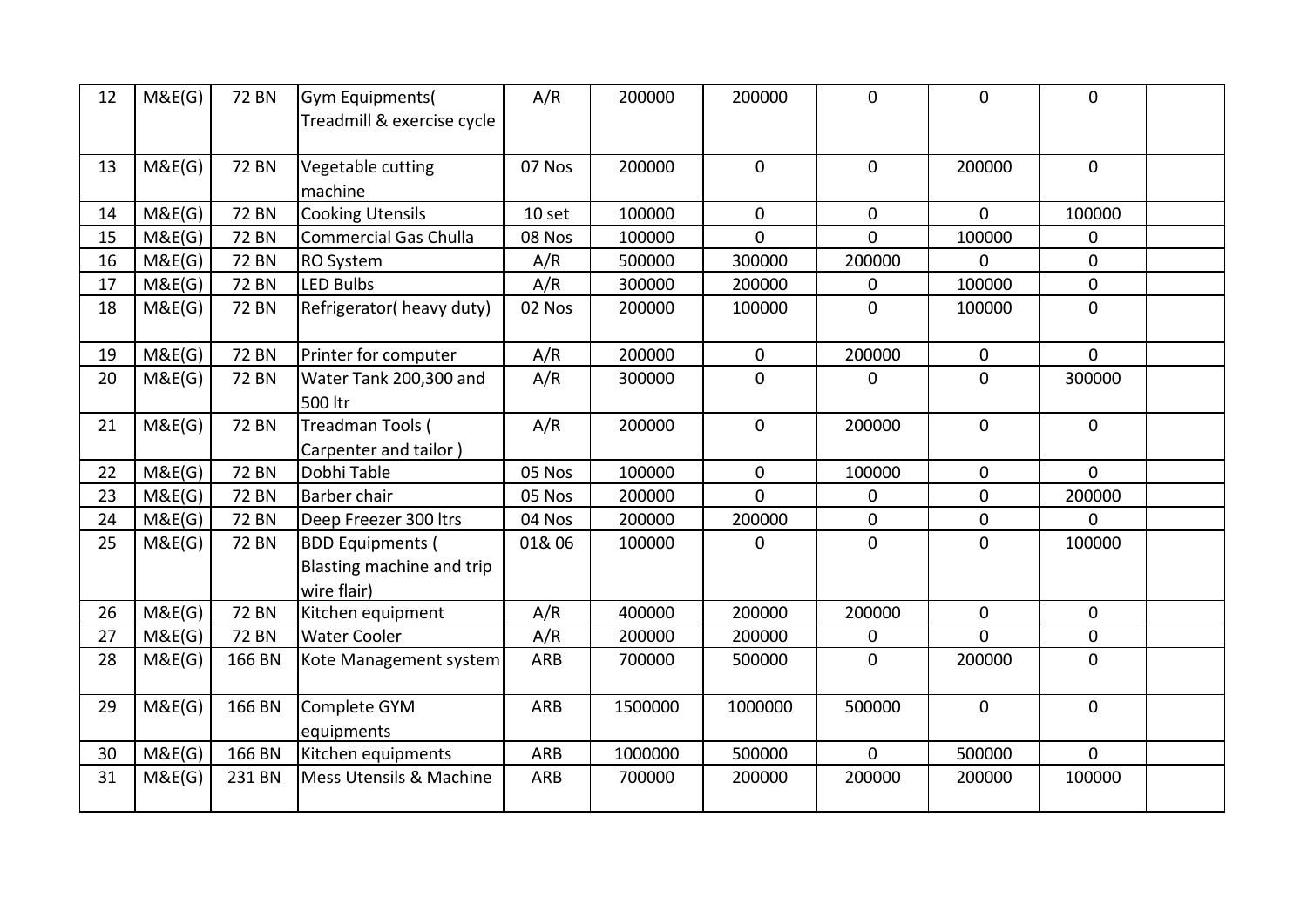| 32             | M&E(G) | 231 BN          | Tradesmen Machine            | A/R            | 500000   | 150000       | 150000       | 150000         | 50000          |  |
|----------------|--------|-----------------|------------------------------|----------------|----------|--------------|--------------|----------------|----------------|--|
| 33             | M&E(G) | 231 BN          | <b>CCTV</b>                  | A/R            | 500000   | 250000       | 150000       | 100000         | 0              |  |
| 34             | M&E(G) | 231 BN          | <b>UAV/Phantom Battries</b>  | A/R            | 300000   | 150000       | 100000       | 50000          | $\overline{0}$ |  |
| 35             | M&E(G) | 231 BN          | Ro System                    | A/R            | 500000   | 150000       | 150000       | 150000         | 50000          |  |
| 36             | M&E(G) | 242 BN          | Fire Extingushier            | A/R            | 500000   | 250000       | $\mathbf{0}$ | 250000         | 0              |  |
| 37             | M&E(G) | 242 BN          | <b>Hot Case</b>              | A/R            | 250000   | 125000       | 125000       | 0              | 0              |  |
| 38             | M&E(G) | 242 BN          | P.A Equipment                | A/R            | 250000   | 150000       | 100000       | $\overline{0}$ | $\overline{0}$ |  |
| 39             | M&E(G) | 242 BN          | Mess Utensils & Machine      | A/R            | 1000000  | 300000       | 300000       | 300000         | 100000         |  |
|                |        |                 | <b>Total</b>                 |                | 77400000 | 12275000     | 14875000     | 48200000       | 2050000        |  |
| $\mathbf{1}$   | M&E(G) | <b>GC BTB</b>   | DG Set 250 KVA               | 02 Nos         | 5000000  | $\mathbf 0$  | 5000000      | $\overline{0}$ | 0              |  |
| $\overline{2}$ | M&E(G) | <b>GC BTB</b>   | Solar Street Light           | ARB            | 500000   | $\mathbf{0}$ | $\mathbf{0}$ | 500000         | 0              |  |
| 3              | M&E(G) | <b>GC BTB</b>   | <b>Mess Equipments</b>       | ARB            | 500000   | 500000       | $\mathbf 0$  | $\overline{0}$ | 0              |  |
| 4              | M&E(G) | <b>GC BTB</b>   | Trademan Tools               | ARB            | 300000   | 300000       | $\mathbf 0$  | $\Omega$       | 0              |  |
| 5              | M&E(G) | <b>GC BTB</b>   | <b>CCTV Camera &amp;</b>     | ARB            | 1000000  | 500000       | 300000       | 200000         | 0              |  |
|                |        |                 | accessories                  |                |          |              |              |                |                |  |
| 6              | M&E(G) | 06 BN           | <b>CCTV Cameras</b>          | 05 Set         | 500000   | 250000       | 250000       | $\overline{0}$ | 0              |  |
| 8              | M&E(G) | 06 BN           | <b>Multy Gym 8 Station</b>   | 02 Set         | 500000   | 250000       | 250000       | $\overline{0}$ | 0              |  |
| 9              | M&E(G) | 06 BN           | <b>Grass Cutting Machine</b> | 02 Nos         | 200000   | 100000       | 100000       | $\overline{0}$ | 0              |  |
| 10             | M&E(G) | 6 <sub>BN</sub> | <b>Cooking Utensils</b>      | 10 Set         | 500000   | 300000       | 200000       | $\Omega$       | 0              |  |
| 11             | M&E(G) | 6 <sub>BN</sub> | <b>LED Bulbs</b>             | <b>500 Nos</b> | 200000   | $\mathbf{0}$ | 100000       | 100000         | 0              |  |
| 12             | M&E(G) | 6 <sub>BN</sub> | Deep Frizer                  | 08 Nos         | 400000   | 300000       | 100000       | $\mathbf 0$    | 0              |  |
| 13             | M&E(G) | 6 <sub>BN</sub> | Heavy duty Washing           | 05 Nos         | 350000   | 200000       | 150000       | $\overline{0}$ | 0              |  |
|                |        |                 | Machine                      |                |          |              |              |                |                |  |
| 14             | M&E(G) | 6 <sub>BN</sub> | water storage tanks 1000     | 15 Nos         | 250000   | 200000       | $\mathbf 0$  | 0              | 50000          |  |
|                |        |                 | Ltr                          |                |          |              |              |                |                |  |
| 15             | M&E(G) | 6 <sub>BN</sub> | RO Plant 250 Capacity        | 05 Nos         | 750000   | 500000       | $\mathbf 0$  | 250000         | $\overline{0}$ |  |
| 16             | M&E(G) | 6 <sub>BN</sub> | tradesman tools              | A/R            | 250000   | 200000       | $\mathbf{0}$ | $\overline{0}$ | 50000          |  |
| 17             | M&E(G) | <b>20 BN</b>    | Kote Management              | A/R            | 800000   | 400000       | 400000       | 0              | 0              |  |
|                |        |                 | System                       |                |          |              |              |                |                |  |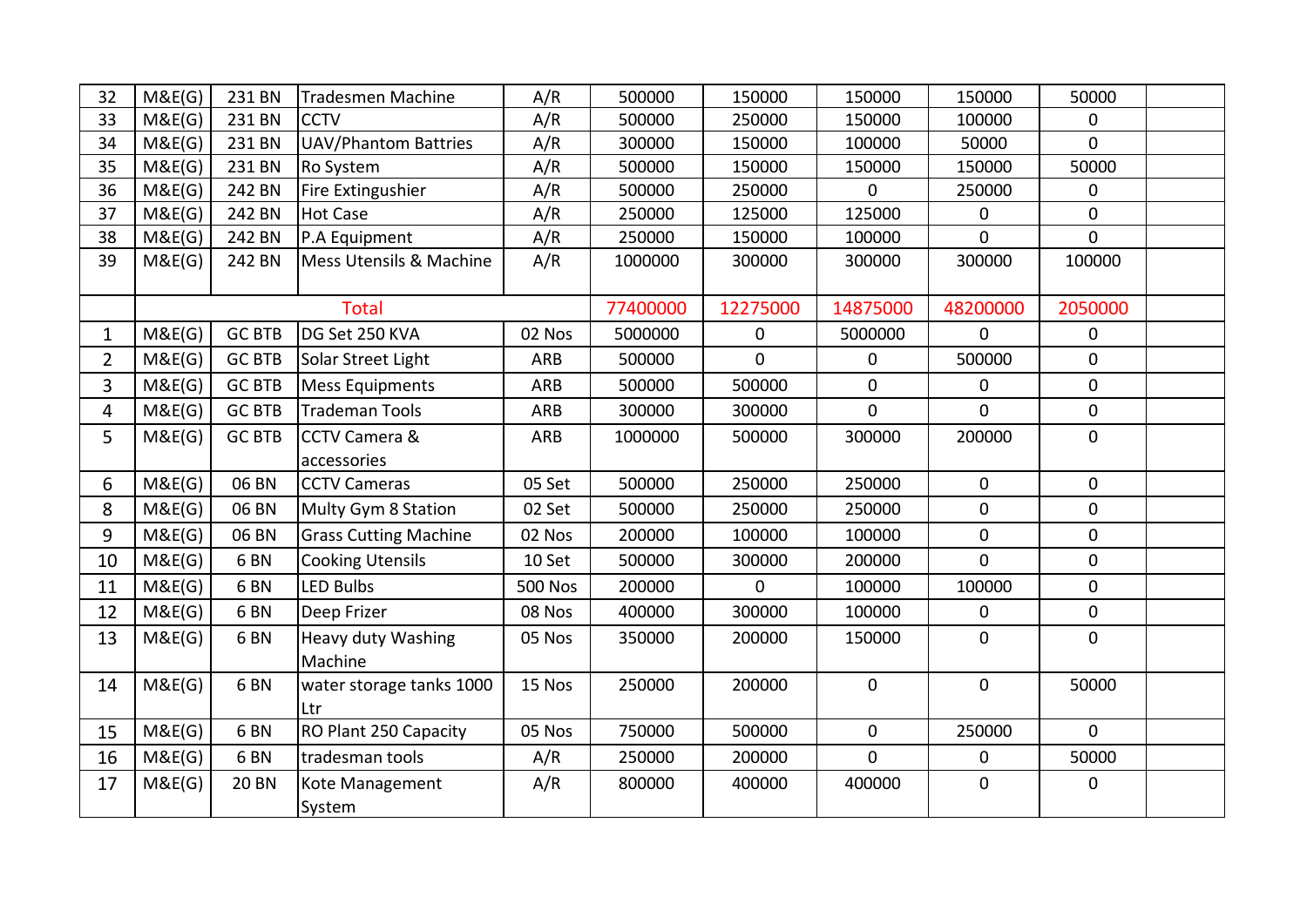| 18 | M&E(G) | <b>20 BN</b> | Trainsing aids and<br>equipments (Games & | A/R                                   | 400000 | $\mathbf 0$      | 200000       | 200000         | 0              |  |
|----|--------|--------------|-------------------------------------------|---------------------------------------|--------|------------------|--------------|----------------|----------------|--|
|    |        |              | Sports)                                   |                                       |        |                  |              |                |                |  |
| 19 | M&E(G) | <b>20 BN</b> | <b>CCTV Cameras</b>                       | A/R                                   | 500000 | 300000           | 200000       | $\mathbf{0}$   | 0              |  |
| 20 | M&E(G) | <b>20 BN</b> | Exercise/Gym Equipments                   | A/R                                   | 200000 | 100000           | 100000       | $\overline{0}$ | 0              |  |
| 21 | M&E(G) | <b>20 BN</b> | <b>Vegitables Cutting</b><br>Machine      | 08 Nos                                | 300000 | 300000           | $\mathbf 0$  | $\overline{0}$ | 0              |  |
| 22 | M&E(G) | <b>20 BN</b> | <b>Cooking Utensils</b>                   | 10 Set                                | 100000 | 100000           | $\mathbf{0}$ | $\mathbf{0}$   | 0              |  |
| 23 | M&E(G) | <b>20 BN</b> | <b>Commercial Gas Chullah</b>             | 08 Nos                                | 200000 | 200000           | $\mathbf 0$  | $\overline{0}$ | 0              |  |
| 24 | M&E(G) | <b>20 BN</b> | Water Purifier / RO system                | A/R                                   | 200000 | $\mathbf 0$      | 200000       | $\overline{0}$ | 0              |  |
| 25 | M&E(G) | <b>20 BN</b> | <b>LED Bulb</b>                           | A/R                                   | 300000 | 100000           | 100000       | 100000         | $\overline{0}$ |  |
| 26 | M&E(G) | <b>20 BN</b> | Refrigerator (heavy duty)                 | 02 Nos                                | 200000 | 200000           | $\mathbf 0$  | $\mathbf 0$    | 0              |  |
| 27 | M&E(G) | <b>20 BN</b> | <b>Printer for Computer</b>               | A/R                                   | 200000 | 100000           | $\mathbf{0}$ | $\mathbf 0$    | 100000         |  |
| 28 | M&E(G) | <b>22 BN</b> | DegchaAllu. 25" with lid                  | 18 Nos                                | 180000 | $\mathbf 0$      | $\mathbf 0$  | $\mathbf 0$    | 180000         |  |
| 29 | M&E(G) | <b>22 BN</b> | ChapatiBhatthi                            | 08 Nos                                | 150000 | 150000           | $\mathbf 0$  | $\mathbf{0}$   | 0              |  |
| 30 | M&E(G) | <b>22 BN</b> | PA. Equipment                             | 01 Set                                | 50000  | 50000            | $\mathbf 0$  | $\overline{0}$ | 0              |  |
| 31 | M&E(G) | <b>22 BN</b> | <b>Electric Air Cooler</b>                | 50 Nos                                | 250000 | 250000           | $\mathbf{0}$ | $\overline{0}$ | 0              |  |
| 32 | M&E(G) | <b>22 BN</b> | <b>Pedestal Fans</b>                      | 16 Nos                                | 50000  | 50000            | $\mathbf{0}$ | $\overline{0}$ | 0              |  |
| 33 | M&E(G) | <b>22 BN</b> | <b>Broom Stick</b>                        | 2000 Nos                              | 100000 | $\mathbf 0$      | 100000       | $\overline{0}$ | 0              |  |
| 34 | M&E(G) | <b>22 BN</b> | Rechargeable Battery                      | 90 Nos                                | 30000  | $\mathbf 0$      | 30000        | $\overline{0}$ | 0              |  |
| 35 | M&E(G) | <b>22 BN</b> | <b>CCTV Camera</b>                        | 03 Sets<br>(05)<br>camera<br>per set) | 350000 | $\mathbf 0$      | 350000       | $\overline{0}$ | 0              |  |
| 36 | M&E(G) | <b>22 BN</b> | Hospital equipment                        | 01 Set                                | 200000 | 200000           | $\mathbf 0$  | $\mathbf{0}$   | 0              |  |
| 37 | M&E(G) | <b>22 BN</b> | Mali equipment                            | 01 Set                                | 60000  | $\boldsymbol{0}$ | $\mathbf 0$  | 60000          | 0              |  |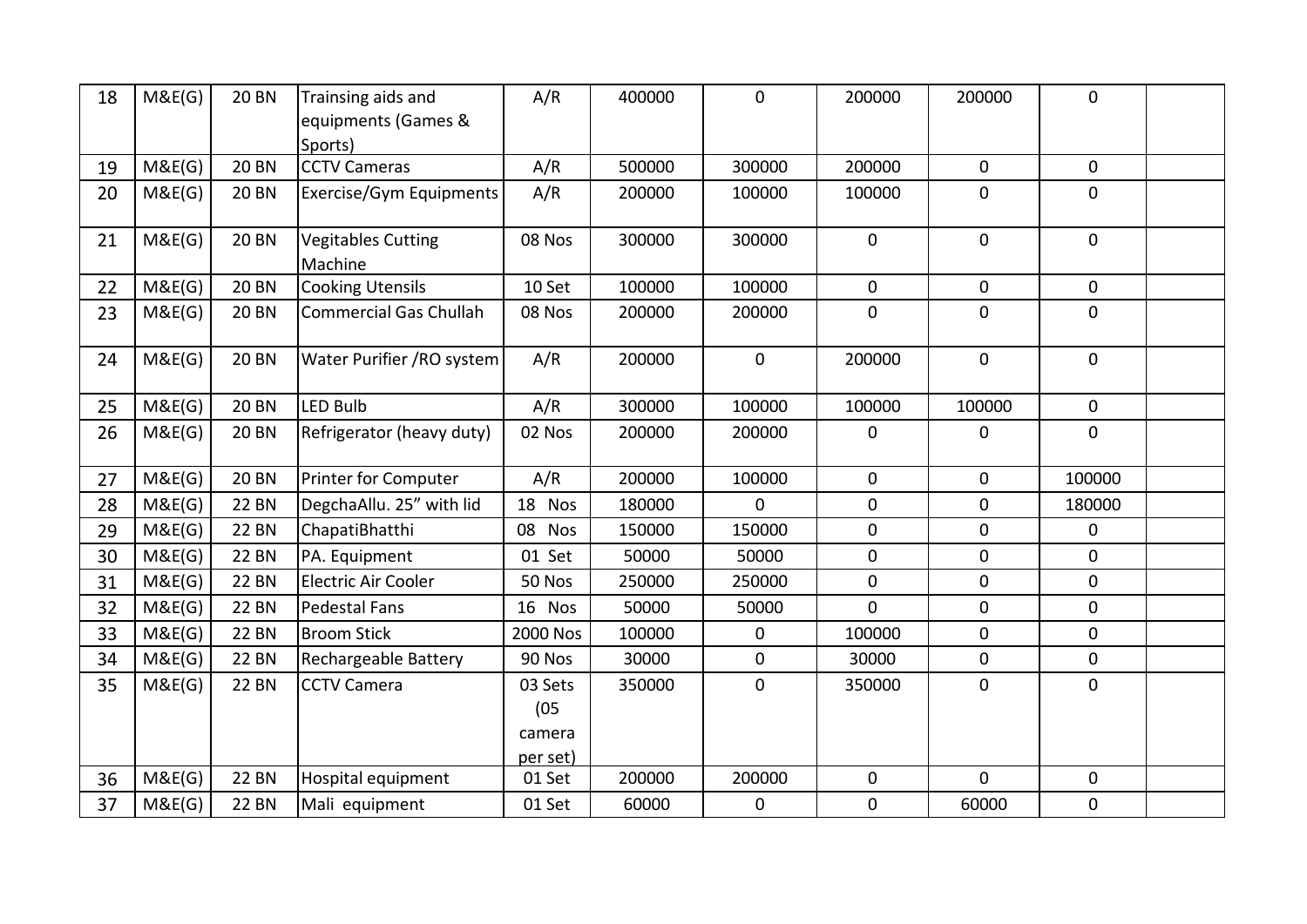| 38 | M&E(G) | <b>22 BN</b> | Carpenter equipment                  | 01 Set  | 60000   | 0              | 0              | 60000          | 0              |  |
|----|--------|--------------|--------------------------------------|---------|---------|----------------|----------------|----------------|----------------|--|
| 39 | M&E(G) | <b>22 BN</b> | Cobbler equipment                    | 01 Set  | 60000   | 0              | $\mathbf 0$    | 60000          | $\mathbf{0}$   |  |
| 40 | M&E(G) | <b>22 BN</b> | Plumber equipment                    | 01 Set  | 35000   | $\overline{0}$ | 35000          | $\mathbf 0$    | $\mathbf{0}$   |  |
| 41 | M&E(G) | <b>22 BN</b> | R.O Plant                            | 06 Sets | 1200000 | 800000         | $\mathbf 0$    | $\overline{0}$ | 400000         |  |
| 42 | M&E(G) | <b>22 BN</b> | Double Burner Gas Chulha             | 03Nos   | 100000  | $\mathbf 0$    | $\mathbf 0$    | $\overline{0}$ | 100000         |  |
| 43 | M&E(G) | <b>22 BN</b> | Multi Gym                            | 01 Set  | 200000  | $\overline{0}$ | 200000         | $\overline{0}$ | $\mathbf{0}$   |  |
| 44 | M&E(G) | 126 BN       | Kote Management<br>System            | 04 Nos  | 500000  | 250000         | 250000         | $\overline{0}$ | $\mathbf{0}$   |  |
| 45 | M&E(G) | 126 BN       | <b>CCTV Cameras</b>                  | A/R     | 400000  | 200000         | 200000         | $\mathbf 0$    | 0              |  |
| 46 | M&E(G) | 126 BN       | Exercise/Gym<br>Equipments           | A/R     | 400000  | 200000         | 200000         | $\mathbf 0$    | $\mathbf{0}$   |  |
| 47 | M&E(G) | 126 BN       | <b>Vegetables Cutting</b><br>Machine | 07 Nos  | 300000  | $\mathbf 0$    | 300000         | $\mathbf 0$    | $\mathbf 0$    |  |
| 48 | M&E(G) | 126 BN       | <b>Cooking Utensils</b>              | 10 Set  | 200000  | 200000         | $\overline{0}$ | $\Omega$       | 0              |  |
| 49 | M&E(G) | 126 BN       | LED Bulbs/LED Tube Rod               | A/R     | 200000  | $\mathbf{0}$   | 100000         | 100000         | $\mathbf{0}$   |  |
| 50 | M&E(G) | 126 BN       | Refrigerator (heavy duty)            | 07 Nos  | 400000  | 200000         | $\overline{0}$ | 200000         | $\mathbf 0$    |  |
| 51 | M&E(G) | 126 BN       | <b>Heavy duty Washing</b><br>Machine | 08 Nos  | 400000  | 200000         | 200000         | $\mathbf{0}$   | $\mathbf 0$    |  |
| 52 | M&E(G) | 126 BN       | Comercial Gas Chullaha               | 08 Nos  | 100000  | $\Omega$       | 100000         | $\overline{0}$ | $\Omega$       |  |
| 53 | M&E(G) | 126 BN       | water storage tanks                  | A/R     | 300000  | 200000         | 100000         | $\mathbf 0$    | 0              |  |
| 54 | M&E(G) | 126 BN       | tradesman tools                      | A/R     | 300000  | 300000         | $\mathbf 0$    | $\overline{0}$ | $\overline{0}$ |  |
| 55 | M&E(G) | 126 BN       | Battery for Gen. sets                | A/R     | 200000  | 200000         | $\mathbf 0$    | $\mathbf 0$    | 0              |  |
| 56 | M&E(G) | 126 BN       | Water Purifier R/O System            | A/R     | 300000  | 300000         | $\overline{0}$ | $\overline{0}$ | $\mathbf 0$    |  |
| 57 | M&E(G) | 126 BN       | Printer For Computer                 | A/R     | 200000  | 200000         | $\overline{0}$ | $\mathbf{0}$   | $\overline{0}$ |  |
| 58 | M&E(G) | 126 BN       | Dhobi Table                          | A/R     | 100000  | 100000         | $\mathbf 0$    | $\mathbf{0}$   | $\mathbf{0}$   |  |
| 59 | M&E(G) | 126 BN       | <b>Barber Chair</b>                  | 05 Nos  | 100000  | 100000         | $\mathbf 0$    | $\overline{0}$ | 0              |  |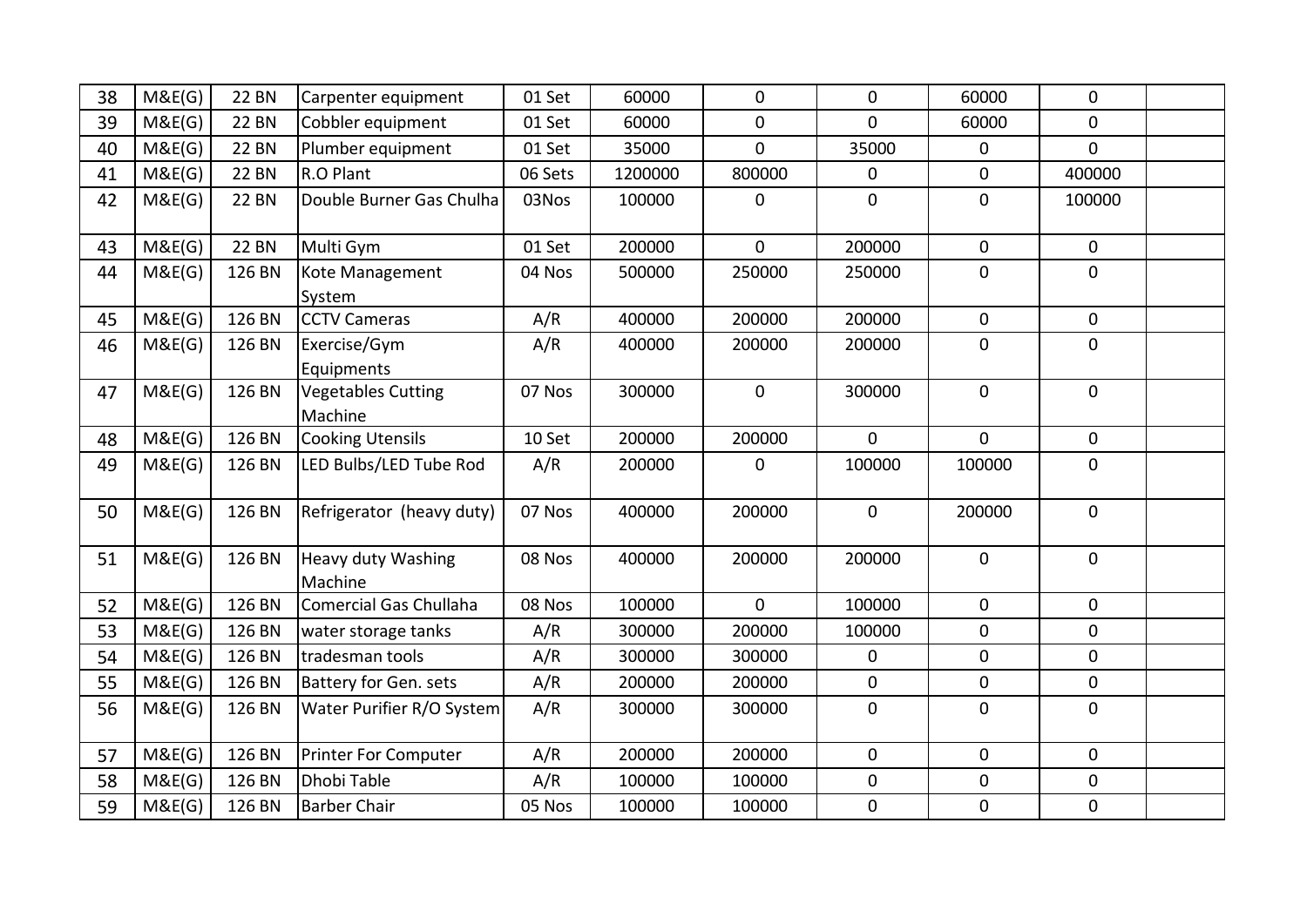| 60 | M&E(G) | 126 BN | Deep Freezer 300 Ltrs       | 04 Nos         | 200000   | 200000         | 0           | $\mathbf 0$  | 0            |  |
|----|--------|--------|-----------------------------|----------------|----------|----------------|-------------|--------------|--------------|--|
| 61 | M&E(G) | 126 BN | Kitchen Equipment           | A/R            | 200000   | 200000         | 0           | $\mathbf 0$  | 0            |  |
| 62 | M&E(G) | 126 BN | <b>Water Cooler</b>         | A/R            | 200000   | 200000         | $\mathbf 0$ | $\mathbf 0$  | $\mathbf 0$  |  |
| 63 | M&E(G) | 198 BN | <b>CCTV Cameras for Two</b> | 02 Nos         | 400000   | 200000         | 200000      | $\mathbf 0$  | $\mathbf 0$  |  |
|    |        |        | coys                        |                |          |                |             |              |              |  |
| 64 | M&E(G) | 198 BN | <b>Exercise Equipments</b>  | 07 set         | 300000   | 150000         | 150000      | $\mathbf{0}$ | $\mathbf{0}$ |  |
| 65 | M&E(G) | 198 BN | <b>Vegetables Cutting</b>   | 07 Nos         | 300000   | 0              | 300000      | $\mathbf 0$  | $\mathbf 0$  |  |
|    |        |        | Machine                     |                |          |                |             |              |              |  |
| 66 | M&E(G) | 198 BN | <b>Cooking Utensils</b>     | 10 Set         | 300000   | 300000         | $\mathbf 0$ | $\Omega$     | $\mathbf{0}$ |  |
| 67 | M&E(G) | 198 BN | <b>LED Bulbs</b>            | <b>500 Nos</b> | 200000   | $\overline{0}$ | $\mathbf 0$ | 200000       | $\mathbf 0$  |  |
| 68 | M&E(G) | 198 BN | Refrigerator (heavy duty)   | 07 Nos         | 350000   | 350000         | $\mathbf 0$ | $\mathbf 0$  | $\mathbf 0$  |  |
|    |        |        |                             |                |          |                |             |              |              |  |
| 69 | M&E(G) | 198 BN | Heavy duty Washing          | 04 Nos         | 200000   | 200000         | $\mathbf 0$ | $\mathbf 0$  | $\mathbf 0$  |  |
|    |        |        | Machine                     |                |          |                |             |              |              |  |
| 70 | M&E(G) | 198 BN | Receptacles Large           | 80 Nos         | 100000   | 0              | 100000      | $\mathbf 0$  | $\mathbf 0$  |  |
| 71 | M&E(G) | 198 BN | water storage tanks         | 20 Nos         | 200000   | $\overline{0}$ | 0           | $\mathbf 0$  | 200000       |  |
| 72 | M&E(G) | 198 BN | tradesman tools             | A/R            | 200000   | 200000         | $\mathbf 0$ | $\mathbf 0$  | 0            |  |
| 73 | M&E(G) | 198 BN | Battery for Gen. sets       | 15 Nos         | 150000   | 0              | 150000      | $\mathbf 0$  | $\mathbf 0$  |  |
|    |        |        | Total                       |                | 20375000 | 11550000       | 5715000     | 2030000      | 1080000      |  |
|    |        |        | G/Total                     |                | 97775000 | 23825000       | 20590000    | 50230000     | 3130000      |  |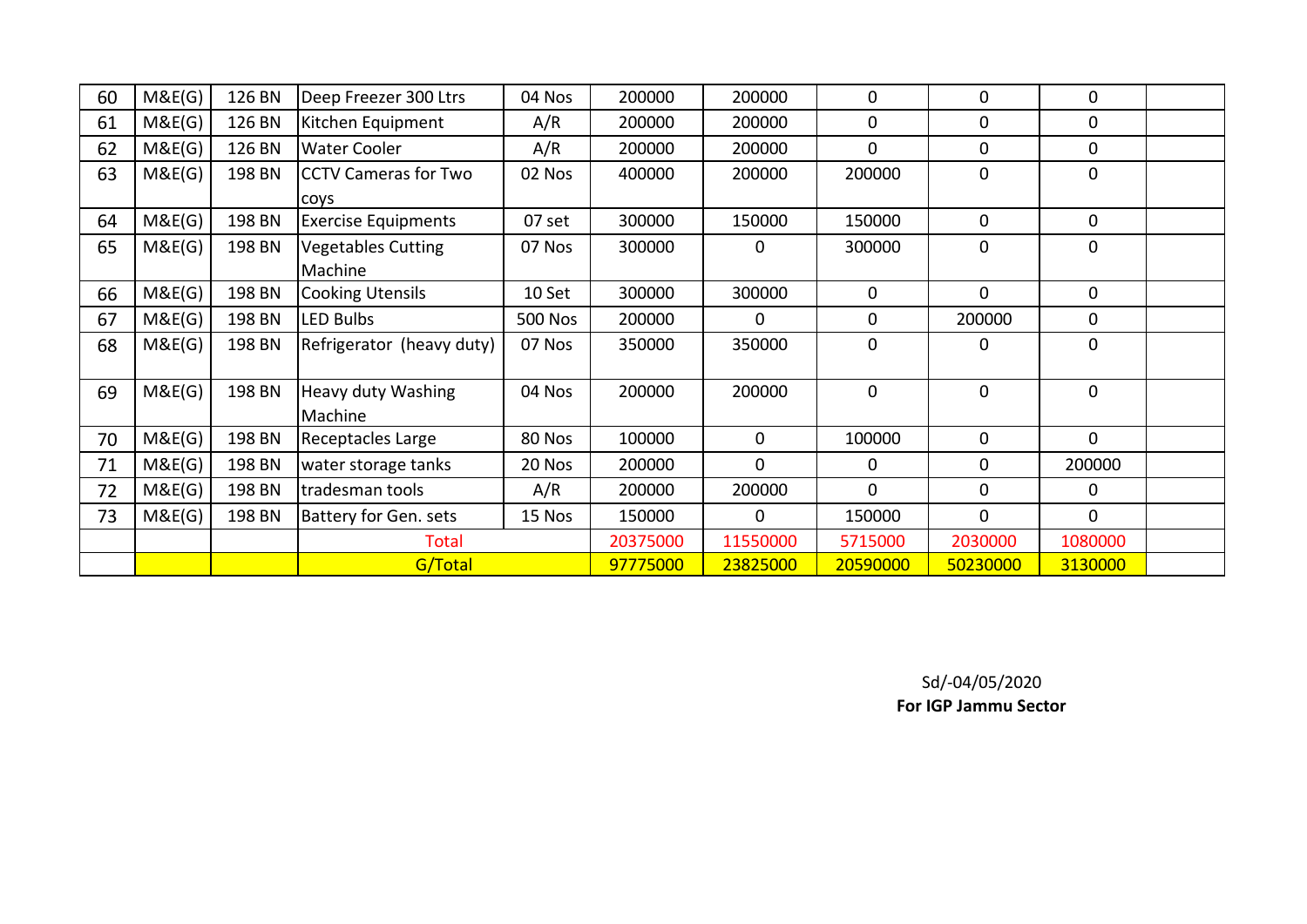|                | New Procurement for 2020-21-(Seperate sheet for each head)<br><b>Part A-50% Critical Items Appendix B</b> |                 |                                                                                                                         |            |                  |             |             |                              |                  |                         |  |  |  |  |
|----------------|-----------------------------------------------------------------------------------------------------------|-----------------|-------------------------------------------------------------------------------------------------------------------------|------------|------------------|-------------|-------------|------------------------------|------------------|-------------------------|--|--|--|--|
|                |                                                                                                           |                 |                                                                                                                         |            |                  |             |             |                              |                  |                         |  |  |  |  |
|                |                                                                                                           | GC/             |                                                                                                                         |            | <b>Estimated</b> |             |             | Amount booked / to be booked |                  |                         |  |  |  |  |
| S/No           | <b>Head</b>                                                                                               | units           | <b>Nomenclature</b>                                                                                                     | <b>Qty</b> | <b>Amt</b>       | 1st Qtr     | 2nd Qtr     | 3rd Qtr                      | 4th Qtr          | <b>Remark if</b><br>any |  |  |  |  |
| $\mathbf{1}$   | MV(V)                                                                                                     | <b>GC HNR</b>   | <b>Running Repairing</b>                                                                                                | A/R        | 600000           | 250000      | 170000      | 130000                       | 50000            |                         |  |  |  |  |
| $\overline{2}$ | MV(V)                                                                                                     | <b>16 BN</b>    | Tyre, Tube, Flap and Battery                                                                                            | A/R        | 1000000          | 450000      | 300000      | 200000                       | 50000            |                         |  |  |  |  |
| $\overline{3}$ | MV(V)                                                                                                     | <b>72 BN</b>    | Vehicle Batteries (various<br>type/tyre)                                                                                | A/R        | 200000           | 100000      | 100000      | $\mathbf{0}$                 | $\mathbf 0$      |                         |  |  |  |  |
| 4              | MV(V)                                                                                                     | <b>72 BN</b>    | Partially bullet Proofing(03<br>Medium vehicle)                                                                         | A/R        | 1800000          | 800000      | 500000      | 300000                       | 200000           |                         |  |  |  |  |
| 5              | MV(V)                                                                                                     | <b>72 BN</b>    | Tyre Tubes and Flaps for light /<br>Medium / Heavy Vehicles                                                             | 20 Nos     | 300000           | 200000      | $\mathbf 0$ | 100000                       | $\boldsymbol{0}$ |                         |  |  |  |  |
| 6              | MV(V)                                                                                                     | <b>72 BN</b>    | Vehicle paints                                                                                                          | A/R        | 200000           | $\mathbf 0$ | 100000      | 100000                       | 0                |                         |  |  |  |  |
| $\overline{7}$ | MV(V)                                                                                                     | <b>72 BN</b>    | Repairing/ maintance of all<br>units/Sector vehicles including<br>motor cycles to keep the<br>vehicle on road condition | A/R        | 1000000          | 300000      | 300000      | 300000                       | 100000           |                         |  |  |  |  |
| 8              | MV(V)                                                                                                     | 166 BN          | New Vehicle registration                                                                                                | A/R        | 2500000          | 800000      | 700000      | 600000                       | 400000           |                         |  |  |  |  |
| 9              | MV(V)                                                                                                     | 166 BN          | Running repairing                                                                                                       | A/R        | 800000           | 300000      | 200000      | 150000                       | 150000           |                         |  |  |  |  |
| 10             | MV(V)                                                                                                     | 231 BN          | Running repairing                                                                                                       | A/R        | 1000000          | 300000      | 300000      | 300000                       | 100000           |                         |  |  |  |  |
| 11             | MV(V)                                                                                                     | 242 BN          | Running repairing/ Job works<br>of vehicle                                                                              | A/R        | 1000000          | 250000      | 250000      | 250000                       | 250000           |                         |  |  |  |  |
|                |                                                                                                           |                 | <b>Total</b>                                                                                                            |            | 10400000         | 3750000     | 2920000     | 2430000                      | 1300000          |                         |  |  |  |  |
| $\mathbf{1}$   | MV(V)                                                                                                     | <b>GC BTB</b>   | TYRE/TUBE/FLAPS                                                                                                         | 70         | 1500000          | 500000      | 300000      | 200000                       | 500000           |                         |  |  |  |  |
| $\overline{2}$ | MV(V)                                                                                                     | <b>GC BTB</b>   | Vehcile spare parts                                                                                                     | L/S        | 1000000          | 250000      | 250000      | 250000                       | 250000           |                         |  |  |  |  |
| 3              | MV(V)                                                                                                     | <b>GC BTB</b>   | <b>Batteries</b>                                                                                                        | 10         | 150000           | 25000       | 50000       | 75000                        | 0                |                         |  |  |  |  |
| $\overline{4}$ | MV(V)                                                                                                     | 6 <sub>BN</sub> | Various type vehicle batteries                                                                                          | 15 Nos     | 300000           | 0           | 100000      | 100000                       | 100000           |                         |  |  |  |  |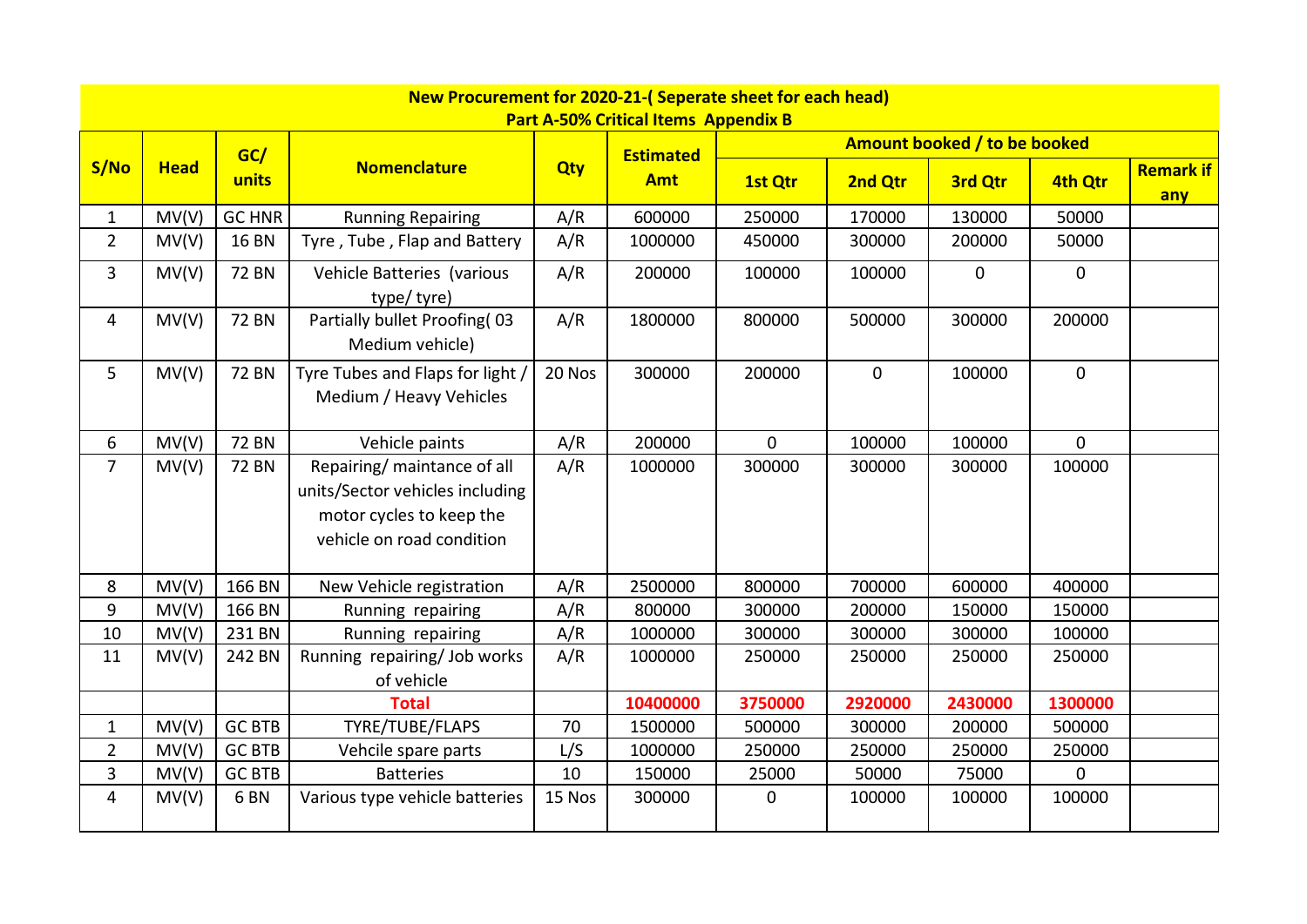| 5              | MV(V) | 6 <sub>BN</sub> | Various type vehicle tyres     | 12 Nos   | 300000  | 200000         | 100000      | $\overline{0}$ | 0              |  |
|----------------|-------|-----------------|--------------------------------|----------|---------|----------------|-------------|----------------|----------------|--|
| 6              | MV(V) | 6 <sub>BN</sub> | Purchase of Workshop Tools     | A/R      | 100000  | 50000          | 50000       | $\mathbf{0}$   | 0              |  |
| $\overline{7}$ | MV(V) | 6 <sub>BN</sub> | <b>Vehicles Tools</b>          | A/R      | 200000  | 100000         | 100000      | $\overline{0}$ | $\overline{0}$ |  |
| 8              | MV(V) | 6 <sub>BN</sub> | Repairing/maintenance of all   | A/R      | 1200000 | 300000         | 300000      | 300000         | 300000         |  |
|                |       |                 | unit/sector vehicles including |          |         |                |             |                |                |  |
|                |       |                 | motor cycles to keep the       |          |         |                |             |                |                |  |
|                |       |                 | vehicle on road                |          |         |                |             |                |                |  |
| 9              | MV(V) | <b>20 BN</b>    | Various type vehicle batteries | A/R      | 300000  | 200000         | 100000      | $\overline{0}$ | $\mathbf{0}$   |  |
|                |       |                 |                                |          |         |                |             |                |                |  |
| 10             | MV(V) | <b>20 BN</b>    | Various type vehicle tyres     | 30 Nos   | 500000  | 300000         | 200000      | $\mathbf 0$    | $\pmb{0}$      |  |
|                |       |                 | Tubes and Flaps                |          |         |                |             |                |                |  |
| 11             | MV(V) | <b>20 BN</b>    | Repairing/maintenance of all   | A/R      | 1000000 | 300000         | 300000      | 300000         | 100000         |  |
|                |       |                 | unit/sector vehicles including |          |         |                |             |                |                |  |
|                |       |                 | motor cycles to keep the       |          |         |                |             |                |                |  |
|                |       |                 | vehicle on road                |          |         |                |             |                |                |  |
| 12             | MV(V) | <b>20 BN</b>    | Purchase of workshop Tools     | A/R      | 400000  | 200000         | 200000      | $\mathbf 0$    | 0              |  |
| 13             | MV(V) | <b>22 BN</b>    | Procurement of Tyre Tube and   | 29 Nos   | 655000  | 455000         | 200000      | $\Omega$       | $\mathbf 0$    |  |
|                |       |                 | flaps (02 Nos Heavy, 02        |          |         |                |             |                |                |  |
|                |       |                 | Medium and 01 Light Veh.)      |          |         |                |             |                |                |  |
| 14             | MV(V) | <b>22 BN</b>    | <b>Procurement of Battery</b>  | 28Nos    | 520000  | $\overline{0}$ | $\mathbf 0$ | 520000         | 0              |  |
| 15             | MV(V) | <b>22 BN</b>    | MT Work Shop Tools             | 01 Set   | 250000  | 250000         | $\mathbf 0$ | $\Omega$       | 0              |  |
| 16             | MV(V) | <b>22 BN</b>    | <b>Vehicle Paints</b>          | 150 Ltrs | 250000  | $\mathbf 0$    | 250000      | $\Omega$       | $\overline{0}$ |  |
| 17             | MV(V) | <b>22 BN</b>    | <b>Vehicle Tools</b>           | 10 Sets  | 150000  | $\overline{0}$ | $\mathbf 0$ | 150000         | $\overline{0}$ |  |
| 18             | MV(V) | <b>22 BN</b>    | <b>Running Repair</b>          | A/R      | 1250000 | 775000         | 200000      | 30000          | 245000         |  |
| 19             | MV(V) | 126 BN          | Various type veh batteries     | A/R      | 500000  | 250000         | $\mathbf 0$ | 250000         | $\mathbf 0$    |  |
| 20             | MV(V) | 126 BN          | Various type vehicle tyres     | A/R      | 500000  | 200000         | 200000      | 100000         | $\mathbf 0$    |  |
| 21             | MV(V) | 126 BN          | Purchase of Workshop Tools     | A/R      | 100000  | 100000         | $\mathbf 0$ | $\mathbf 0$    | 0              |  |
| 22             | MV(V) | 126 BN          | <b>Vehicles Tools</b>          | A/R      | 200000  | 100000         | 100000      | $\overline{0}$ | $\pmb{0}$      |  |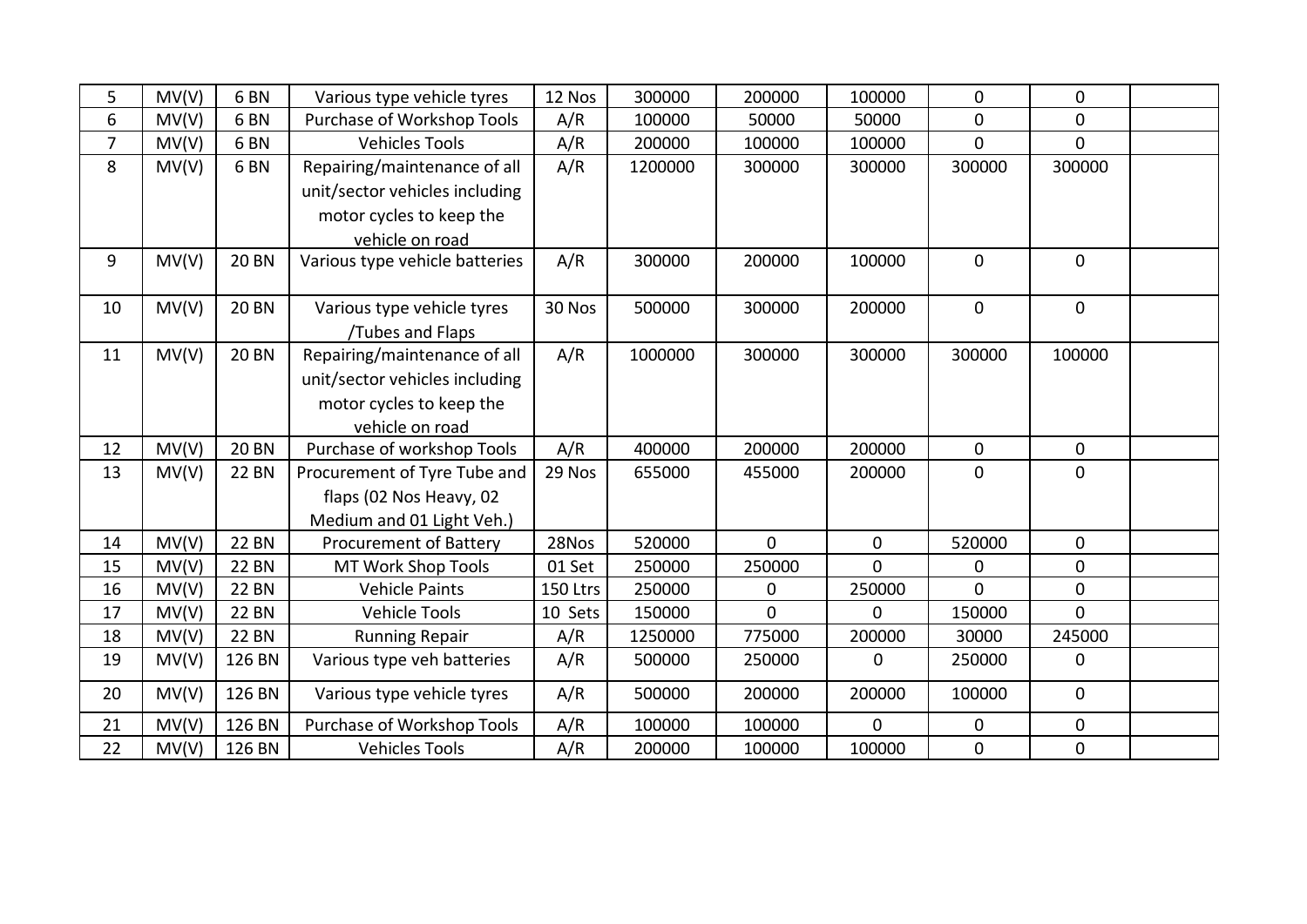| 23 | MV(V) | 126 BN | Repairing/maintenance of all   | A/R    | 1000000  | 300000      | 300000      | 300000      | 100000       |  |
|----|-------|--------|--------------------------------|--------|----------|-------------|-------------|-------------|--------------|--|
|    |       |        | unit/sector vehicles including |        |          |             |             |             |              |  |
|    |       |        | motor cycles to keep the       |        |          |             |             |             |              |  |
|    |       |        | vehicle on road                |        |          |             |             |             |              |  |
| 24 | MV(V) | 126 BN | Partial Bullet proofing of     | A/R    | 1200000  | 1200000     | $\mathbf 0$ | $\mathbf 0$ | $\mathbf{0}$ |  |
|    |       |        | vehicles 2 Nos                 |        |          |             |             |             |              |  |
| 25 | MV(V) | 198 BN | Various type vehicle batteries | 10 Nos | 100000   | $\mathbf 0$ | $\mathbf 0$ | $\mathbf 0$ | 100000       |  |
| 26 | MV(V) | 198 BN | Various type vehicle tyres     | 12 Nos | 200000   | 0           | 200000      | $\mathbf 0$ | 0            |  |
| 27 | MV(V) | 198 BN | Purchase of Workshop Tools     | A/R    | 50000    | 50000       | 0           | $\mathbf 0$ | $\mathbf 0$  |  |
| 28 | MV(V) | 198 BN | <b>Vehicles Tools</b>          | A/R    | 200000   | 100000      | 100000      | $\Omega$    | 0            |  |
| 29 | MV(V) | 198 BN | Repairing/maintenance of all   | A/R    | 1000000  | 300000      | 300000      | 300000      | 100000       |  |
|    |       |        | unit/sector vehicles including |        |          |             |             |             |              |  |
|    |       |        | motor cycles to keep the       |        |          |             |             |             |              |  |
|    |       |        | vehicle on road                |        |          |             |             |             |              |  |
| 30 |       | 198 BN | Road Tax of vehicles           | A/R    | 50000    | 25000       | 25000       | $\Omega$    | $\Omega$     |  |
|    |       |        | <b>Total</b>                   |        | 15125000 | 6530000     | 3925000     | 2875000     | 1795000      |  |
|    |       |        | G/Total                        |        | 25525000 | 10280000    | 6845000     | 5305000     | 3095000      |  |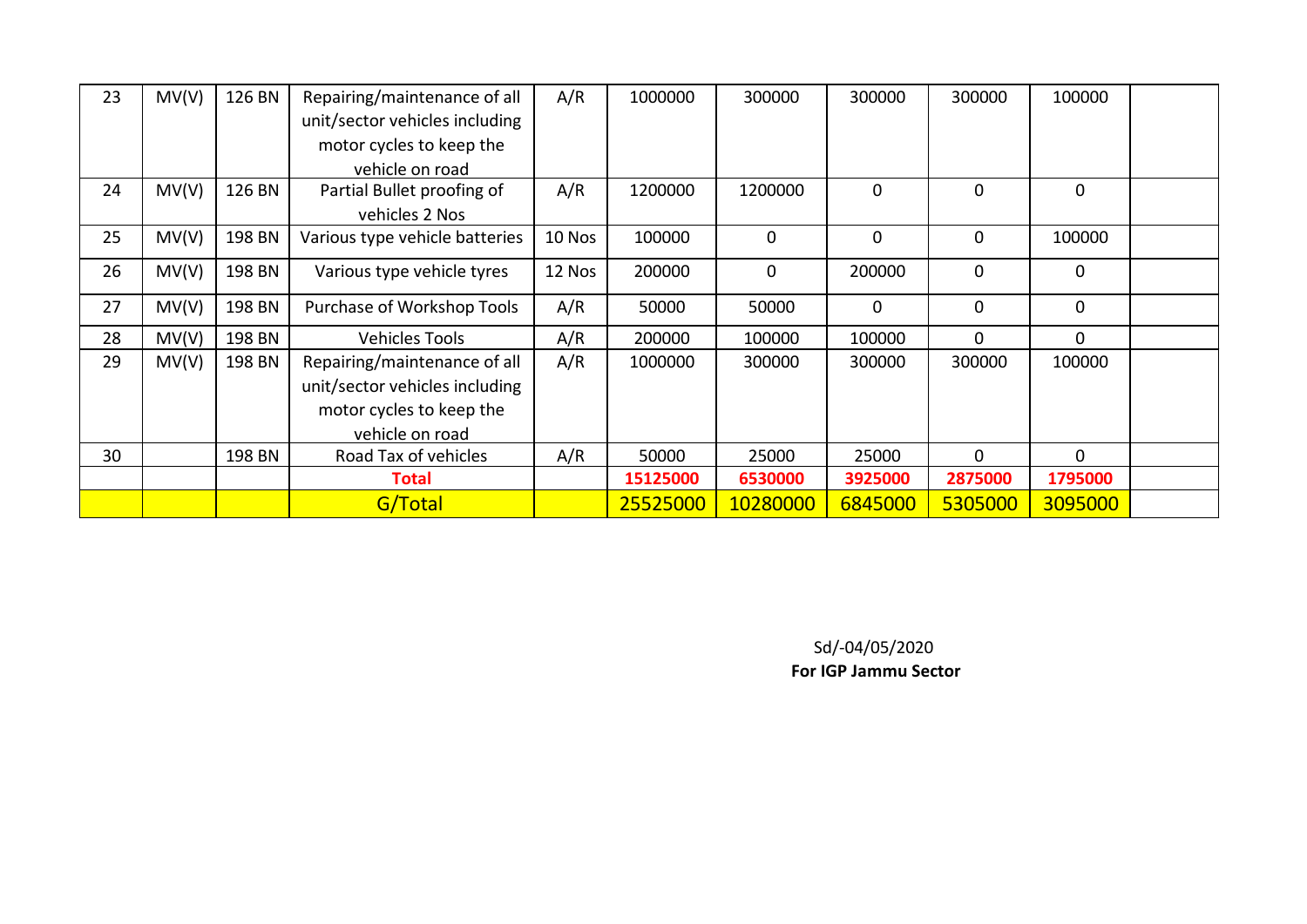|                |             |               | New Procurement for 2021-22-(Seperate sheet for each head) |         |                                                          |         |                |                              |                |           |
|----------------|-------------|---------------|------------------------------------------------------------|---------|----------------------------------------------------------|---------|----------------|------------------------------|----------------|-----------|
| S/No.          | <b>Head</b> | GC/unit       | <b>Nomenclature</b>                                        | Qty     | Part A-50% Critical Items Appendix B<br><b>Estimated</b> |         |                | Amount booked / to be booked |                |           |
|                |             | S             |                                                            |         | Amt                                                      |         |                |                              |                |           |
|                |             |               |                                                            |         |                                                          | 1st Qtr | 2nd Qtr        | 3rd Qtr                      | 4th Qtr        | Remark if |
|                |             |               |                                                            |         |                                                          |         |                |                              |                | any       |
| $\mathbf{1}$   | <b>MV</b>   | <b>GC HNR</b> | Repairing/maintenance of all                               | A/R     | 2500000                                                  | 1000000 | 1000000        | 300000                       | 200000         |           |
|                |             |               | unit/sector vehicles including                             |         |                                                          |         |                |                              |                |           |
|                |             |               | motor cycles to keep the                                   |         |                                                          |         |                |                              |                |           |
|                |             |               | vehicle on roadworthy                                      |         |                                                          |         |                |                              |                |           |
|                |             |               | condition                                                  |         |                                                          |         |                |                              |                |           |
| $\overline{2}$ | <b>MV</b>   | <b>16 BN</b>  | TYRE-retrading , BATTERY                                   | A/R     | 800000                                                   | 320000  | 240000         | 160000                       | 80000          |           |
| 3              | MV          | <b>72 BN</b>  | <b>Vehicle Batteries</b>                                   | A/R     | 300000                                                   | 300000  | $\mathbf 0$    | 0                            | 0              |           |
|                |             |               | (Various capacity/type)                                    |         |                                                          |         |                |                              |                |           |
|                |             |               |                                                            |         |                                                          |         |                |                              |                |           |
| 4              | <b>MV</b>   | <b>72 BN</b>  | Vehicle & workshop tools                                   | A/R     | 200000                                                   | 200000  | 0              | $\mathbf 0$                  | $\mathbf 0$    |           |
| 5              | <b>MV</b>   | <b>72 BN</b>  | Tyre, Tubes and Flaps for                                  | 20 Nos. | 300000                                                   | 300000  | $\overline{0}$ | $\overline{0}$               | $\overline{0}$ |           |
|                |             |               | Light/Medium/Heavy vehicles                                |         |                                                          |         |                |                              |                |           |
|                |             |               |                                                            |         |                                                          |         |                |                              |                |           |
| 6              | <b>MV</b>   | <b>72 BN</b>  | Vehicle paints                                             | A/R     | 100000                                                   | 100000  | $\mathbf 0$    | $\mathbf{0}$                 | $\mathbf 0$    |           |
| $\overline{7}$ | <b>MV</b>   | <b>72 BN</b>  | Repairing/maintenance of all                               | --      | 1100000                                                  | 500000  | 300000         | 200000                       | 100000         |           |
|                |             |               | unit/sector vehicles including                             |         |                                                          |         |                |                              |                |           |
|                |             |               | motor cycles to keep the                                   |         |                                                          |         |                |                              |                |           |
|                |             |               | vehicle on roadworthy                                      |         |                                                          |         |                |                              |                |           |
|                |             |               | condition                                                  |         |                                                          |         |                |                              |                |           |
| 8              | <b>MV</b>   | 166 BN        | Running repair/Job works of                                | ARB     | 1000000                                                  | 250000  | 250000         | 250000                       | 250000         |           |
|                |             |               | vehicles                                                   |         |                                                          |         |                |                              |                |           |
| 9              | <b>MV</b>   | 231 BN        | <b>Running Repairing</b>                                   | A/R     | 1100000                                                  | 400000  | 300000         | 300000                       | 100000         |           |
| 10             | MV          | 242 BN        | <b>Running Repairing</b>                                   | A/R     | 1000000                                                  | 300000  | 300000         | 300000                       | 100000         |           |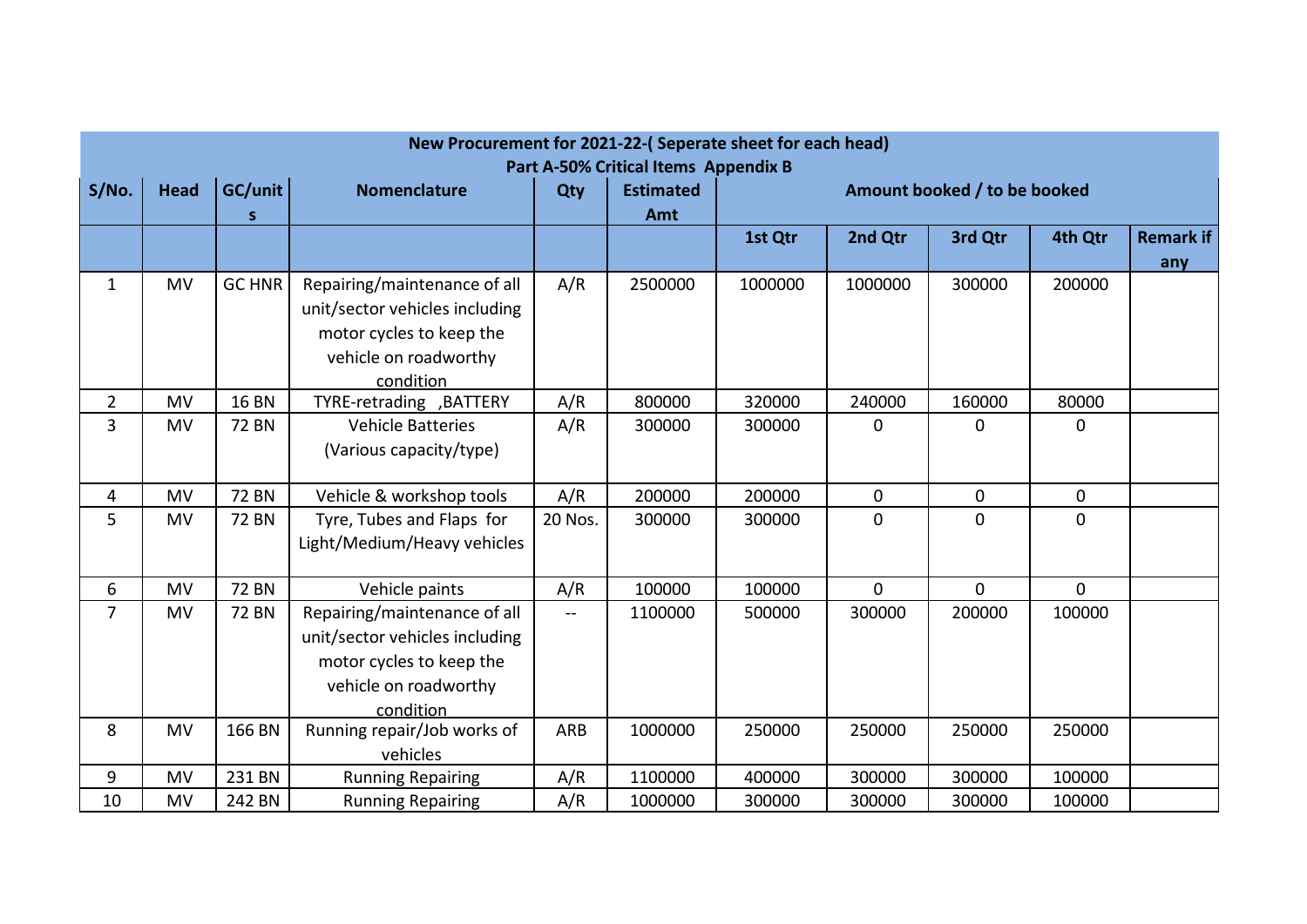|                |           |                 | <b>Total</b>                                                                                                  |         | 8400000 | 3670000        | 2390000          | 1510000     | 830000       |  |
|----------------|-----------|-----------------|---------------------------------------------------------------------------------------------------------------|---------|---------|----------------|------------------|-------------|--------------|--|
| $\mathbf{1}$   | <b>MV</b> | <b>GC BTB</b>   | TYRE/TUBE/FLAPS                                                                                               | 49      | 1200000 | 300000         | 300000           | 300000      | 300000       |  |
| $\overline{2}$ | <b>MV</b> | <b>GC BTB</b>   | <b>VEHICLES SPARE PARTS</b>                                                                                   | L/S     | 1000000 | 250000         | 250000           | 250000      | 250000       |  |
| 3              | <b>MV</b> | <b>GC BTB</b>   | <b>BATTERIES</b>                                                                                              | 15      | 300000  | 150000         | 50000            | $\mathbf 0$ | 100000       |  |
| $\overline{4}$ | <b>MV</b> | 6 <sub>BN</sub> | Vehicle batteries various type                                                                                | A/R     | 200000  | 200000         | $\mathbf 0$      | $\mathbf 0$ | $\mathbf 0$  |  |
| 5              | <b>MV</b> | 6 <sub>BN</sub> | Vehicles tyres various sizes                                                                                  | A/R     | 300000  | 200000         | 100000           | $\mathbf 0$ | $\mathbf 0$  |  |
| 6              | <b>MV</b> | 6 <sub>BN</sub> | <b>MT Tarpaulin</b>                                                                                           | A/R     | 200000  | 100000         | 100000           | $\mathbf 0$ | $\mathbf{0}$ |  |
| $\overline{7}$ | <b>MV</b> | 6 <sub>BN</sub> | Vehicle Paint                                                                                                 | A/R     | 100000  | 50000          | 50000            | $\mathbf 0$ | $\mathbf 0$  |  |
| 8              | <b>MV</b> | 6 <sub>BN</sub> | Repairing/maintenance of all<br>unit/sector vehicles including<br>motor cycles to keep the<br>vehicle on road | A/R     | 1100000 | 300000         | 300000           | 300000      | 200000       |  |
| 9              | <b>MV</b> | <b>20 BN</b>    | Vehicle batteries various type                                                                                | A/R     | 300000  | 200000         | 100000           | $\mathbf 0$ | $\mathbf 0$  |  |
| 10             | <b>MV</b> | <b>20 BN</b>    | Tyre, Tubes and Flaps for<br>Light/Medium/Heavy vehicles                                                      | A/R     | 300000  | 200000         | $\mathbf 0$      | 100000      | $\mathbf{0}$ |  |
| 11             | <b>MV</b> | <b>22 BN</b>    | Procurement of Tyre Tube and<br>flaps (02 Nos Heavy, 02<br>Medium and 01 Light Veh.)                          | 25Nos   | 600000  | 200000         | 400000           | $\mathbf 0$ | $\mathbf 0$  |  |
| 12             | <b>MV</b> | <b>22 BN</b>    | <b>Fitter Tools</b>                                                                                           | 03 Sets | 100000  | $\overline{0}$ | $\mathbf 0$      | 100000      | $\mathbf 0$  |  |
| 13             | <b>MV</b> | <b>22 BN</b>    | <b>Procurement of Battery</b>                                                                                 | 25Nos   | 500000  | 500000         | $\mathbf 0$      | $\mathbf 0$ | $\mathbf 0$  |  |
| 14             | <b>MV</b> | <b>22 BN</b>    | Heavy veh engine overhauling-<br>03 and medium veh-02                                                         | 05Nos   | 450000  | 450000         | $\boldsymbol{0}$ | $\mathbf 0$ | $\mathbf 0$  |  |
| 15             | <b>MV</b> | <b>22 BN</b>    | <b>Running Repair</b>                                                                                         | A/R     | 1350000 | 400000         | 300000           | 225000      | 425000       |  |
| 16             | <b>MV</b> | 126 BN          | Vehicle batteries various type                                                                                | A/R     | 200000  | 200000         | $\mathbf 0$      | $\mathbf 0$ | $\mathbf 0$  |  |
| 17             | <b>MV</b> | 126 BN          | Vehicles tyres various sizes                                                                                  | A/R     | 200000  | 200000         | $\mathbf 0$      | $\mathbf 0$ | $\mathbf 0$  |  |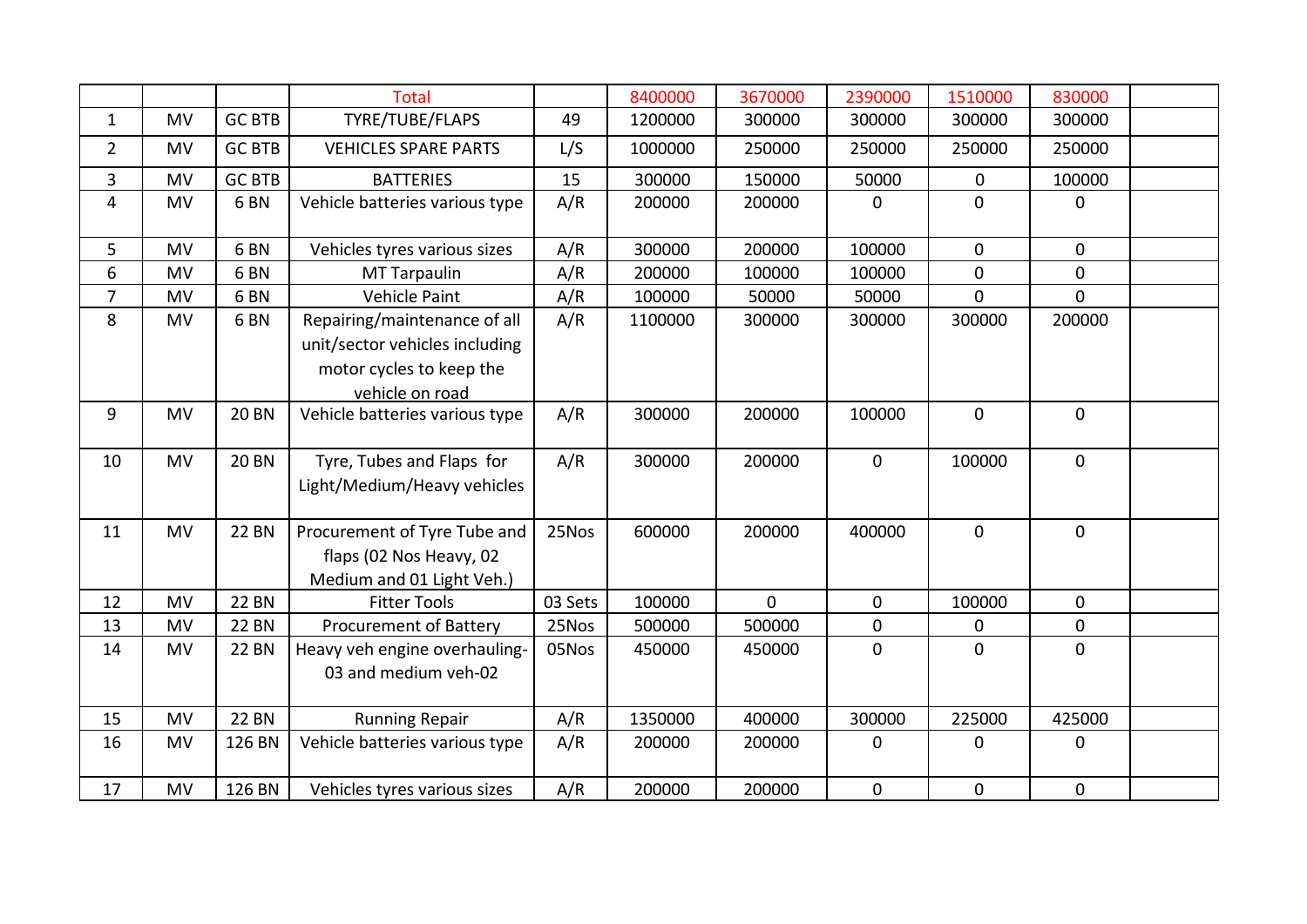| 18 | MV        | 126 BN | Repairing/maintenance of all   | A/R | 1000000  | 200000  | 300000   | 300000  | 200000      |  |
|----|-----------|--------|--------------------------------|-----|----------|---------|----------|---------|-------------|--|
|    |           |        | unit/sector vehicles including |     |          |         |          |         |             |  |
|    |           |        | motor cycles to keep the       |     |          |         |          |         |             |  |
|    |           |        | vehicle on road                |     |          |         |          |         |             |  |
| 19 | MV        | 126 BN | Road Tax of vehicles           | A/R | 100000   | 25000   | 25000    | 25000   | 25000       |  |
| 20 | MV        | 198 BN | Vehicle batteries various type | A/R | 200000   | 200000  | 0        | 0       | $\Omega$    |  |
|    |           |        |                                |     |          |         |          |         |             |  |
| 21 | <b>MV</b> | 198 BN | Vehicles tyres various sizes   | A/R | 200000   | 200000  | $\Omega$ | 0       | $\mathbf 0$ |  |
| 22 | <b>MV</b> | 198 BN | Repairing/maintenance of all   | A/R | 1000000  | 200000  | 300000   | 300000  | 200000      |  |
|    |           |        | unit/sector vehicles including |     |          |         |          |         |             |  |
|    |           |        | motor cycles to keep the       |     |          |         |          |         |             |  |
|    |           |        | vehicle on road                |     |          |         |          |         |             |  |
| 23 | MV        | 198 BN | Road Tax of vehicles           | A/R | 100000   | 25000   | 25000    | 25000   | 25000       |  |
|    |           |        | Total                          |     | 11000000 | 4750000 | 2600000  | 1925000 | 1725000     |  |
|    |           |        | G/Total                        |     | 19400000 | 8420000 | 4990000  | 3435000 | 2555000     |  |

For Polcent Jammu Sector sd/-24/01/2020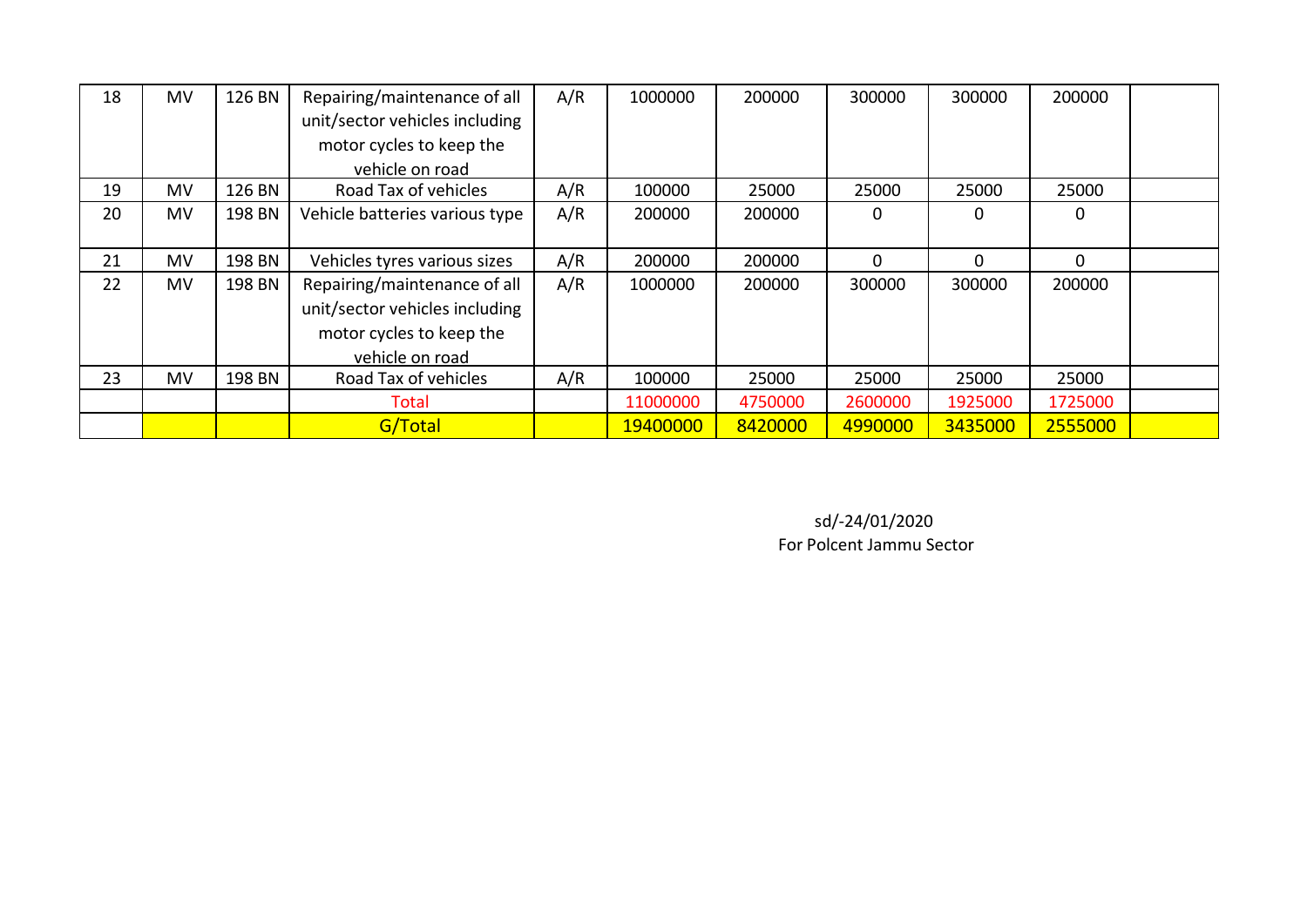|                |                                                                                                                                                         |               | New Procurement for 2022-23 (Seperate sheet for each head) |                |         |         |         |                |              |                  |  |  |  |  |
|----------------|---------------------------------------------------------------------------------------------------------------------------------------------------------|---------------|------------------------------------------------------------|----------------|---------|---------|---------|----------------|--------------|------------------|--|--|--|--|
|                | <b>Part A-50% Critical Items Appendix B</b><br>GC/unit<br><b>Head</b><br><b>Nomenclature</b><br><b>Estimated</b><br>Amount booked / to be booked<br>Qty |               |                                                            |                |         |         |         |                |              |                  |  |  |  |  |
| S/No.          |                                                                                                                                                         |               |                                                            |                |         |         |         |                |              |                  |  |  |  |  |
|                |                                                                                                                                                         | S             |                                                            |                | Amt     |         |         |                |              |                  |  |  |  |  |
|                |                                                                                                                                                         |               |                                                            |                |         | 1st Qtr | 2nd Qtr | 3rd Qtr        | 4th Qtr      | <b>Remark if</b> |  |  |  |  |
|                |                                                                                                                                                         |               |                                                            |                |         |         |         |                |              | any              |  |  |  |  |
| $\mathbf{1}$   | MV(G)                                                                                                                                                   | <b>GC HNR</b> | Repairing/maintenance of all                               | A/R            | 3000000 | 1500000 | 1000000 | 300000         | 200000       |                  |  |  |  |  |
|                |                                                                                                                                                         |               | unit/sector vehicles including                             |                |         |         |         |                |              |                  |  |  |  |  |
|                |                                                                                                                                                         |               | motor cycles to keep the                                   |                |         |         |         |                |              |                  |  |  |  |  |
|                |                                                                                                                                                         |               | vehicle on roadworthy                                      |                |         |         |         |                |              |                  |  |  |  |  |
|                |                                                                                                                                                         |               | condition                                                  |                |         |         |         |                |              |                  |  |  |  |  |
| $2^{\circ}$    | MV(G)                                                                                                                                                   | <b>16 BN</b>  | TYRE, TUBE & FLAP, BATTERY                                 | A/R            | 1000000 | 450000  | 300000  | 200000         | 50000        |                  |  |  |  |  |
|                |                                                                                                                                                         |               |                                                            |                |         |         |         |                |              |                  |  |  |  |  |
| 3              | MV(G)                                                                                                                                                   | <b>72 BN</b>  | <b>Vehicle Batteries</b>                                   | A/R            | 200000  | 100000  | 100000  | $\mathbf 0$    | $\mathbf 0$  |                  |  |  |  |  |
|                |                                                                                                                                                         |               | (Various capacity/type)                                    |                |         |         |         |                |              |                  |  |  |  |  |
|                |                                                                                                                                                         |               |                                                            |                |         |         |         |                |              |                  |  |  |  |  |
| 4              | MV(G)                                                                                                                                                   |               | Tyre, Tubes and Flaps for                                  | 20 Nos.        | 300000  | 100000  | 100000  | 100000         | $\mathbf{0}$ |                  |  |  |  |  |
|                |                                                                                                                                                         |               | Light/Medium/Heavy vehicles                                |                |         |         |         |                |              |                  |  |  |  |  |
|                |                                                                                                                                                         |               |                                                            |                |         |         |         |                |              |                  |  |  |  |  |
| 5              | MV(G)                                                                                                                                                   |               | Vehicle paints                                             | A/R            | 200000  | 50000   | 50000   | 50000          | 50000        |                  |  |  |  |  |
| 6              | MV(G)                                                                                                                                                   |               | Repairing/maintenance of all                               | A/R            | 100000  | 50000   | 50000   | $\overline{0}$ | $\mathbf 0$  |                  |  |  |  |  |
|                |                                                                                                                                                         |               | unit/sector vehicles including                             |                |         |         |         |                |              |                  |  |  |  |  |
|                |                                                                                                                                                         |               | motor cycles to keep the                                   |                |         |         |         |                |              |                  |  |  |  |  |
|                |                                                                                                                                                         |               | vehicle on roadworthy                                      |                |         |         |         |                |              |                  |  |  |  |  |
|                |                                                                                                                                                         |               | condition                                                  |                |         |         |         |                |              |                  |  |  |  |  |
| $\overline{7}$ | MV(G)                                                                                                                                                   |               | Wire meshing of vehicles                                   | $\overline{a}$ | 300000  | 300000  |         |                |              |                  |  |  |  |  |
| 8              | MV(G)                                                                                                                                                   | 166 BN        | <b>Running Repairing</b>                                   | ARB            | 1100000 | 450000  | 450000  | 100000         | 100000       |                  |  |  |  |  |
| 9              | MV(G)                                                                                                                                                   | 231 BN        | <b>Running Repairing</b>                                   | A/R            | 1000000 | 300000  | 300000  | 300000         | 100000       |                  |  |  |  |  |
| 10             | MV(G)                                                                                                                                                   | 242 BN        | <b>Running Repairing</b>                                   | A/R            | 1000000 | 300000  | 300000  | 300000         | 100000       |                  |  |  |  |  |
|                |                                                                                                                                                         |               | <b>Total</b>                                               |                | 8200000 | 3600000 | 2650000 | 1350000        | 600000       |                  |  |  |  |  |
| $\mathbf{1}$   | MV(G)                                                                                                                                                   | <b>GC BTB</b> | TYRE/TUBE/FLAPS                                            | 56             | 1400000 | 500000  | 500000  | 0              | 400000       |                  |  |  |  |  |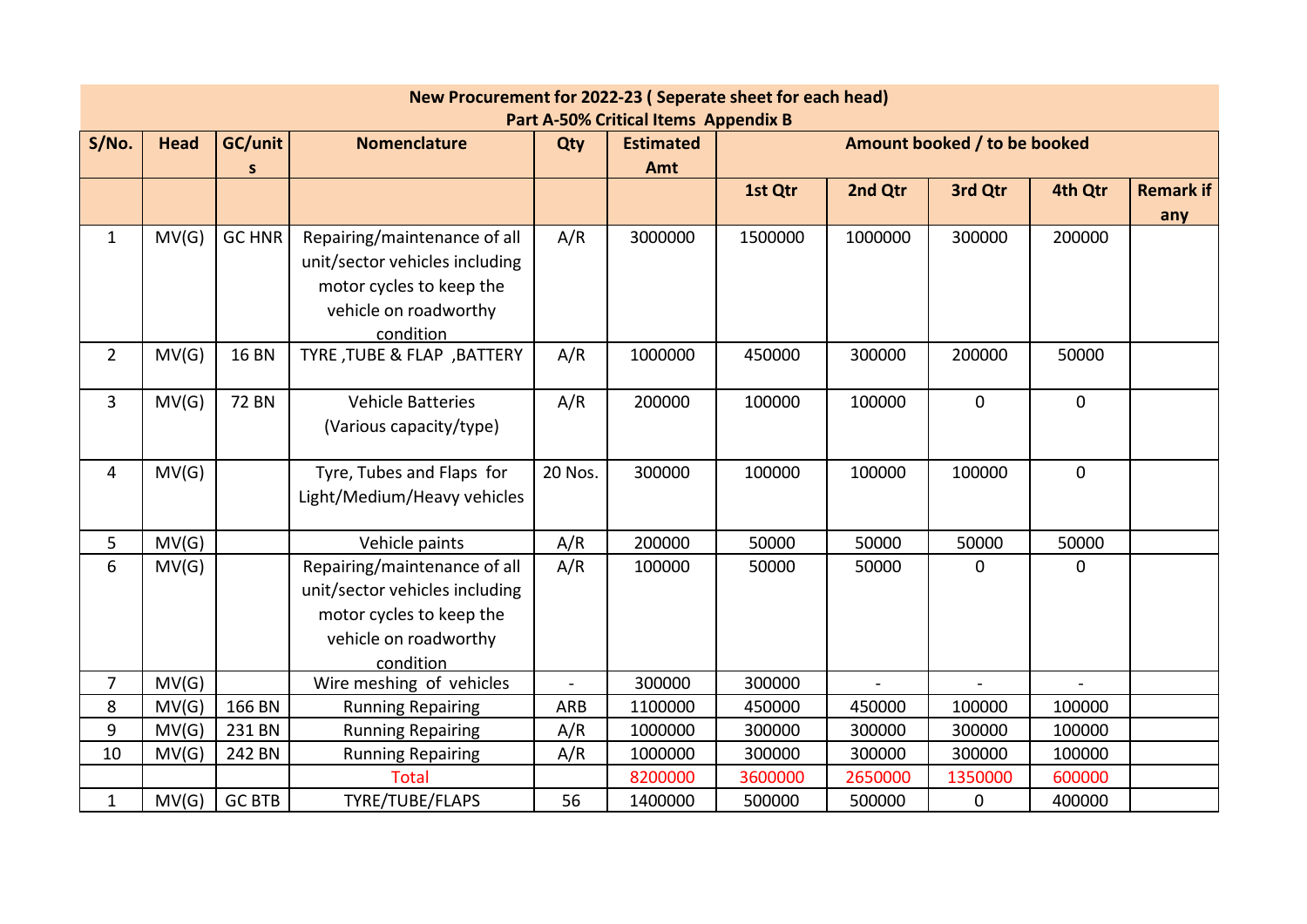| $\overline{2}$ | MV(G) | <b>GC BTB</b>   | <b>BATTERIES</b>                 | 20                       | 400000  | 100000      | 100000      | 100000      | 100000           |  |
|----------------|-------|-----------------|----------------------------------|--------------------------|---------|-------------|-------------|-------------|------------------|--|
| 3              | MV(G) | <b>GC BTB</b>   | <b>VEHICLES SPARE PARTS</b>      | L/S                      | 1000000 | 250000      | 250000      | 250000      | 250000           |  |
| $\overline{4}$ | MV(G) | 6 <sub>BN</sub> | Repairing/maintenance of all     | $\mathbf{u}$             | 1500000 | 400000      | 400000      | 400000      | 300000           |  |
|                |       |                 | unit/sector vehicles including   |                          |         |             |             |             |                  |  |
|                |       |                 | motor cycles to keep the         |                          |         |             |             |             |                  |  |
|                |       |                 | vehicle on road                  |                          |         |             |             |             |                  |  |
| 5              | MV(G) | 6 <sub>BN</sub> | <b>MT Tarpaulin</b>              | $\overline{a}$           | 200000  | $\mathbf 0$ | 100000      | 100000      | $\mathbf 0$      |  |
| 6              | MV(G) | 6 <sub>BN</sub> | Vehicle paints                   | A/R                      | 100000  | 100000      | 0           | 0           | $\mathbf 0$      |  |
| $\overline{7}$ | MV(G) | 6 <sub>BN</sub> | <b>Vehicle Batteries</b>         | A/R                      | 200000  | 200000      | $\mathbf 0$ | $\Omega$    | $\mathbf 0$      |  |
| 8              | MV(G) | 6 <sub>BN</sub> | Various size vehicle tyre tube & | A/R                      | 250000  | 100000      | 100000      | 50000       | $\overline{0}$   |  |
|                |       |                 | flap                             |                          |         |             |             |             |                  |  |
| 9              | MV(G) | <b>20 BN</b>    | Repairing/maintenance of all     | $\overline{\phantom{a}}$ | 1000000 | 300000      | 300000      | 300000      | 100000           |  |
|                |       |                 | unit/sector vehicles including   |                          |         |             |             |             |                  |  |
|                |       |                 | motor cycles to keep the         |                          |         |             |             |             |                  |  |
|                |       |                 | vehicle on road                  |                          |         |             |             |             |                  |  |
| 10             | MV(G) | <b>20 BN</b>    | Vehicle paints                   | A/R                      | 200000  | 100000      | $\mathbf 0$ | 100000      | $\mathbf 0$      |  |
| 11             | MV(G) | <b>20 BN</b>    | <b>Vehicle Batteries</b>         | A/R                      | 200000  | 200000      | $\mathbf 0$ | 0           | $\boldsymbol{0}$ |  |
| 12             | MV(G) | <b>22 BN</b>    | Procurement of Tyre Tube and     | 35 Nos                   | 700000  | 500000      | 200000      | $\mathbf 0$ | $\mathbf 0$      |  |
|                |       |                 | flaps (02 Nos Heavy, 03          |                          |         |             |             |             |                  |  |
|                |       |                 | Medium and 03 Light Veh.)        |                          |         |             |             |             |                  |  |
| 13             | MV(G) | <b>22 BN</b>    | <b>Fitter Tools</b>              | 03 Sets                  | 120000  | 120000      | $\mathbf 0$ | $\mathbf 0$ | $\mathbf 0$      |  |
| 14             | MV(G) | <b>22 BN</b>    | <b>Procurement of Batteries</b>  | 28 Nos                   | 530000  | 530000      | $\mathbf 0$ | $\mathbf 0$ | $\boldsymbol{0}$ |  |
| 15             | MV(G) | <b>22 BN</b>    | Heavy veh engine overhauling-    | 05 Nos                   | 450000  | $\mathbf 0$ | 450000      | $\mathbf 0$ | $\mathbf 0$      |  |
|                |       |                 | 02 and medium veh-03             |                          |         |             |             |             |                  |  |
|                |       |                 |                                  |                          |         |             |             |             |                  |  |
| 16             | MV(G) | <b>22 BN</b>    | <b>Running Repair</b>            | $\overline{\phantom{m}}$ | 1450000 | 500000      | 220000      | 500000      | 230000           |  |
| 17             | MV(G) | 126 BN          | Repairing/maintenance of all     | $\frac{1}{2}$            | 1000000 | 300000      | 300000      | 300000      | 100000           |  |
|                |       |                 | unit/sector vehicles including   |                          |         |             |             |             |                  |  |
|                |       |                 | motor cycles to keep the         |                          |         |             |             |             |                  |  |
|                |       |                 | vehicle on road                  |                          |         |             |             |             |                  |  |
| 18             | MV(G) | 126 BN          | Road Tax of vehicles             | $\overline{\phantom{a}}$ | 100000  | $\mathbf 0$ | $\mathbf 0$ | 50000       | 50000            |  |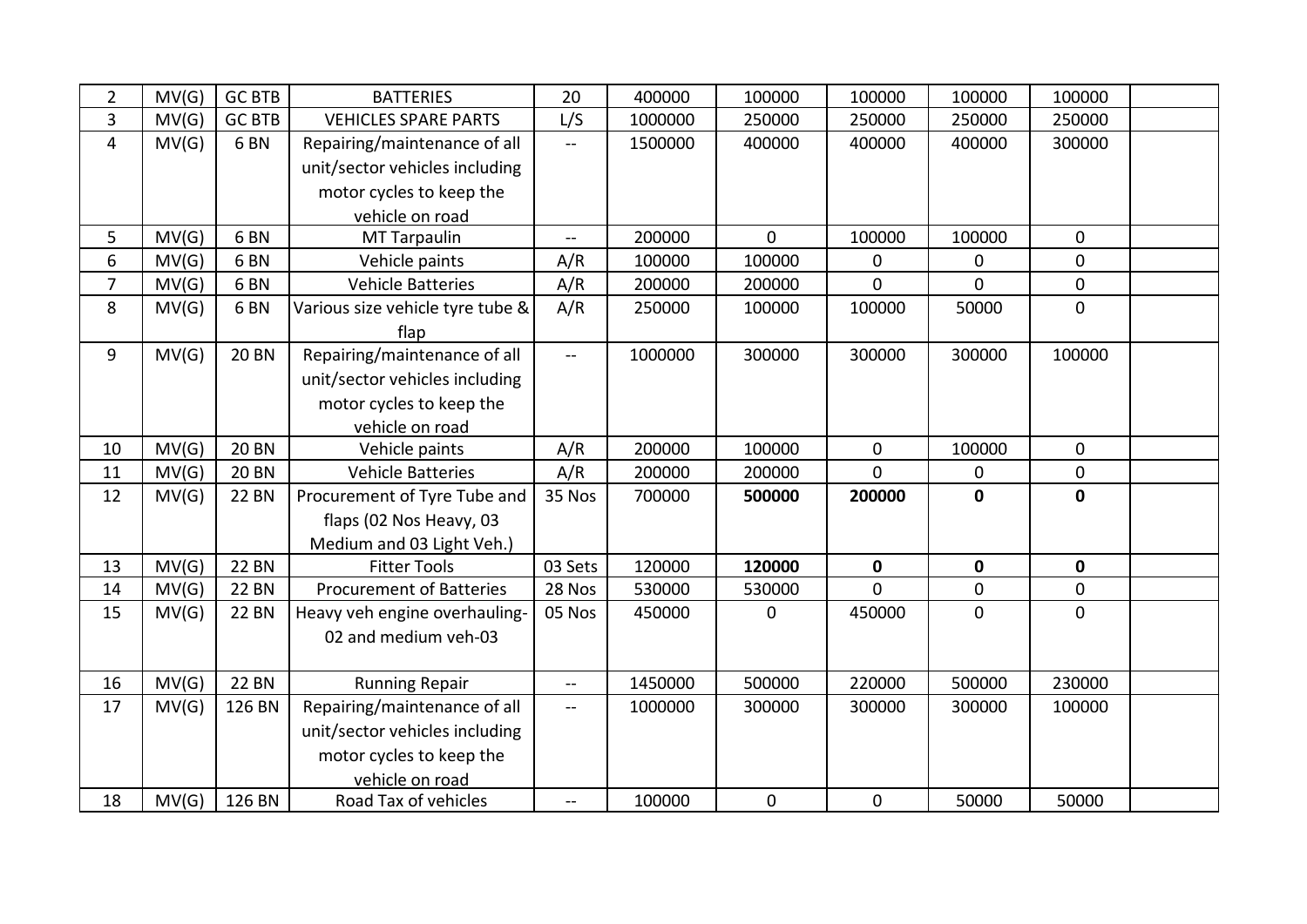| 19 | MV(G) | 126 BN | Vehicle paints                 | A/R | 100000   | 100000   | $\Omega$    | 0        | 0           |  |
|----|-------|--------|--------------------------------|-----|----------|----------|-------------|----------|-------------|--|
| 20 | MV(G) | 126 BN | <b>Vehicle Batteries</b>       | A/R | 200000   | 200000   | $\Omega$    | 0        | 0           |  |
| 21 | MV(G) | 126 BN | Various size vehicle batteries | 10  | 100000   | 100000   | 0           | 0        | 0           |  |
|    |       |        |                                |     |          |          |             |          |             |  |
| 22 | MV(G) | 198 BN | Repairing/maintenance of all   | A/R | 1000000  | 300000   | 300000      | 300000   | 100000      |  |
|    |       |        | unit/sector vehicles including |     |          |          |             |          |             |  |
|    |       |        | motor cycles to keep the       |     |          |          |             |          |             |  |
|    |       |        | vehicle on road                |     |          |          |             |          |             |  |
| 23 | MV(G) | 198 BN | Road Tax of vehicles           | A/R | 100000   | $\Omega$ | $\Omega$    | 50000    | 50000       |  |
| 24 | MV(G) | 198 BN | Vehicle paints                 | A/R | 100000   | 100000   | $\Omega$    | 0        | 0           |  |
| 25 | MV(G) | 198 BN | <b>Vehicle Batteries</b>       | A/R | 200000   | 200000   | $\Omega$    | $\Omega$ | $\Omega$    |  |
| 26 | MV(G) | 198 BN | Various size vehicle batteries | 10  | 100000   | 100000   | $\mathbf 0$ | 0        | $\mathbf 0$ |  |
|    |       |        |                                |     |          |          |             |          |             |  |
|    |       |        | Total                          |     | 12700000 | 5300000  | 3220000     | 2500000  | 1680000     |  |
|    |       |        | G/Total                        |     | 13300000 | 5500000  | 3620000     | 2500000  | 1680000     |  |

For Polcent Jammu Sector sd/-24/01/2020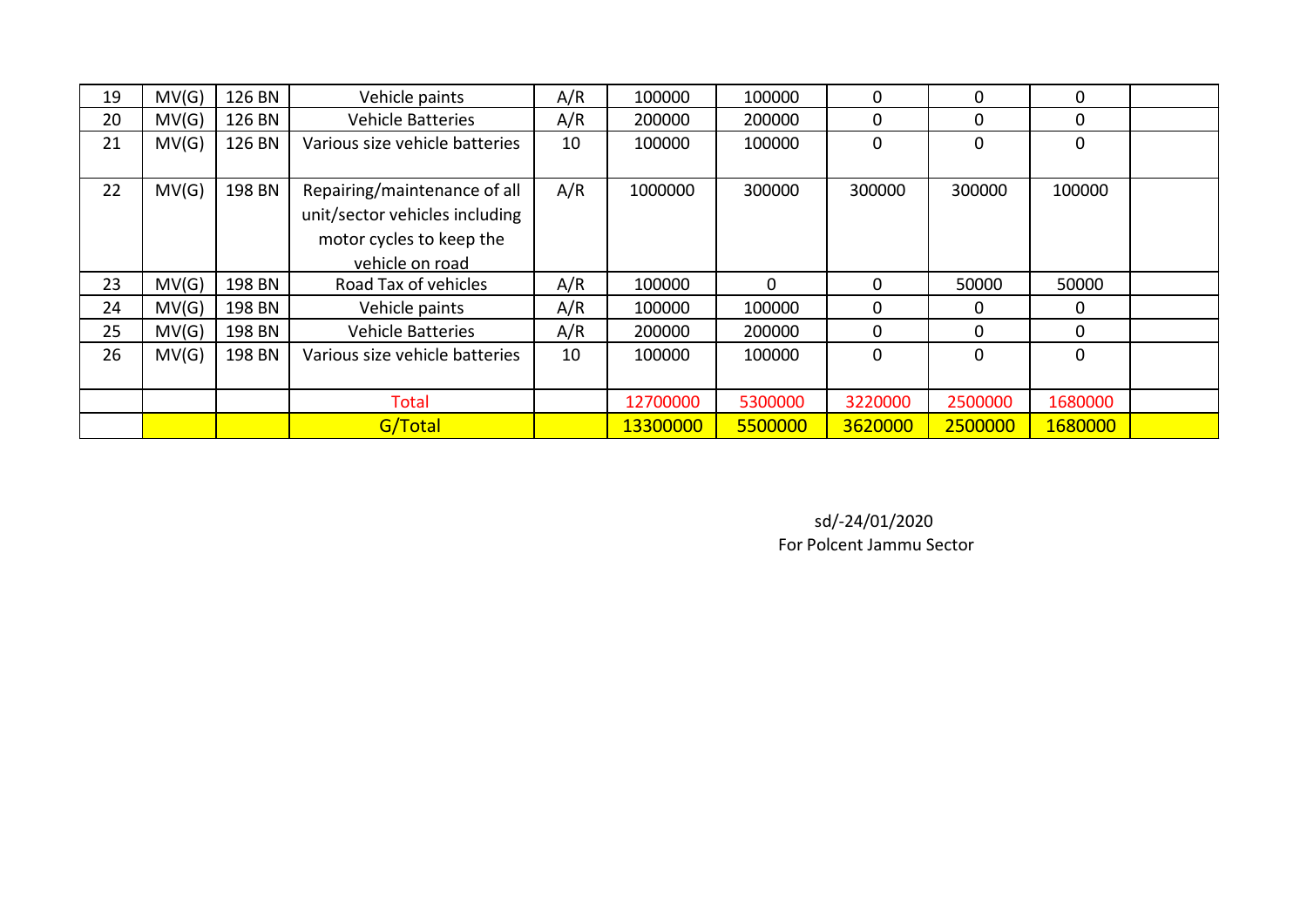|                |             |                 | New Procurement for 2020-21-(Seperate sheet for each head)                         |     |                   |         |         |                              |             |                         |
|----------------|-------------|-----------------|------------------------------------------------------------------------------------|-----|-------------------|---------|---------|------------------------------|-------------|-------------------------|
|                |             |                 | Part A-50% Critical Items                                                          |     | <b>Appendix B</b> |         |         |                              |             |                         |
|                |             |                 |                                                                                    |     | Estimated         |         |         | Amount booked / to be booked |             |                         |
| S/No.          | <b>Head</b> | <b>GC/units</b> | Nomenclature                                                                       | Qty | Amt               | 1st Qtr | 2nd Qtr | 3rd Qtr                      | 4th Qtr     | <b>Remark if</b><br>any |
| $\mathbf{1}$   | OE(IT)      | <b>GC HNR</b>   | Antivirus and critical<br>accessories for computer                                 | A/R | 100000            | 50000   | 30000   | 10000                        | 10000       |                         |
| $\overline{2}$ | OE(IT)      | <b>16 BN</b>    | Anti Virus for compurter,<br>Accessories for all computer                          | A/R | 100000            | 45000   | 30000   | 20000                        | 5000        |                         |
| 3              | OE(IT)      | <b>72 BN</b>    | <b>Computer and Peripherals (</b><br>key Board, Mouse, Antivirus,<br>Pendrive etc) | A/R | 35000             | 25000   | 10000   | $\pmb{0}$                    | $\pmb{0}$   |                         |
| 4              | OE(IT)      | 72 BN           | Computer repair and<br>maintenance                                                 | A/R | 15000             | 0       | 10000   | 5000                         | $\mathbf 0$ |                         |
| 5              | OE(IT)      | 166 BN          | Antivirus and critical<br>accessories for computer                                 | A/R | 175000            | 75000   | 50000   | 25000                        | 25000       |                         |
| 6              | OE(IT)      | 231 BN          | Anti Virus for computer                                                            | A/R | 150000            | 40000   | 40000   | 40000                        | 30000       |                         |
| $\overline{7}$ | OE(IT)      | 231 BN          | Accessories for all computer                                                       | A/R | 200000            | 60000   | 60000   | 60000                        | 20000       |                         |
| 8              | OE(IT)      | 242 BN          | Anti virus for Computer                                                            | A/R | 150000            | 40000   | 40000   | 40000                        | 30000       |                         |
| 9              | OE(IT)      | 242 BN          | Accessories for all computer                                                       | A/R | 200000            | 60000   | 60000   | 60000                        | 20000       |                         |
|                |             |                 | <b>Total</b>                                                                       |     | 1125000           | 395000  | 330000  | 260000                       | 140000      |                         |
| $\mathbf{1}$   | OE(IT)      | <b>GC BTB</b>   | Computers and peripherals<br>(Key, Board, Mouse, Antivirus,<br>Pen Drive, etc.)    | A/R | 400000            | 250000  | 150000  | 0                            | $\mathbf 0$ |                         |
| $\overline{2}$ | OE(IT)      | 6 <sub>BN</sub> | Key Board, Mouse, Antivirus,<br>Pen drive dard disc, etc)                          | A/R | 50000             | 15000   | 15000   | 10000                        | 10000       |                         |
| $\overline{3}$ | OE(IT)      | <b>20 BN</b>    | <b>Computer and Peripherals (Key</b><br>Board, Mouse, Antivirus, Pen<br>drive etc) | A/R | 50000             | 30000   | 20000   | $\mathbf{0}$                 | $\mathbf 0$ |                         |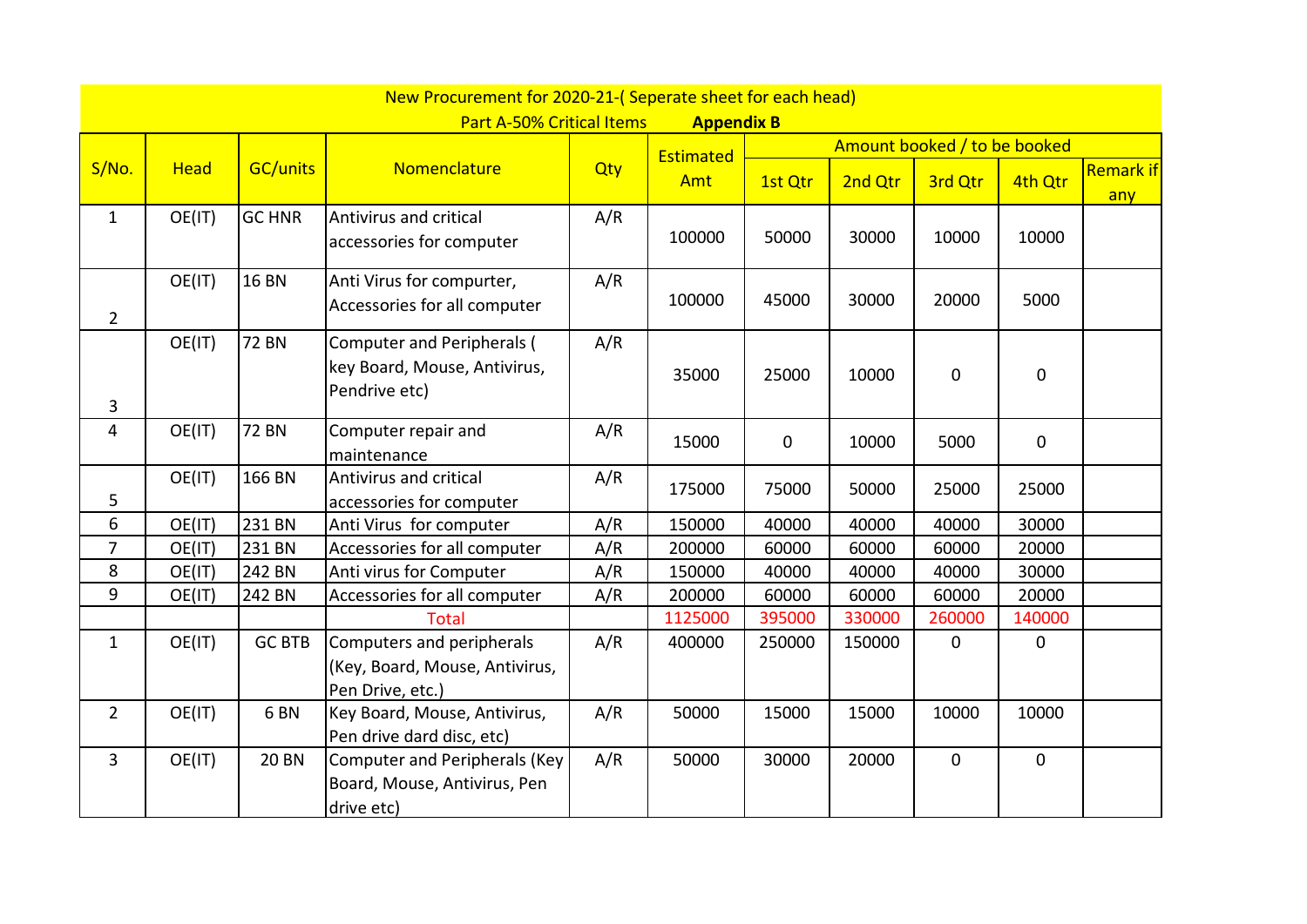| 4  | OE(IT) | <b>22 BN</b> | Procurement of antivirus       | 30 Nos        | 40000   | 40000  |        |          | 0      |  |
|----|--------|--------------|--------------------------------|---------------|---------|--------|--------|----------|--------|--|
| 5. | OE(IT) | <b>22 BN</b> | Repair of computer             | $\sim$ $\sim$ | 100000  | 30000  | 20000  | 40000    | 10000  |  |
| 6  | OE(IT) | 126 BN       | Computer and Peripherals (Key) | A/R           | 35000   | 20000  | 15000  | 0        | 0      |  |
|    |        |              | Board, Mouse, Antivirus, Pen   |               |         |        |        |          |        |  |
|    |        |              | drive etc)                     |               |         |        |        |          |        |  |
|    | OE(IT) | 126 BN       | Computer repair/maintence      |               | 15000   | 15000  |        | $\Omega$ | 0      |  |
| 8  | OE(IT) | 198 BN       | Computer and Peripherals (Key  | A/R           | 20000   | 10000  | 10000  | 0        | 0      |  |
|    |        |              | Board, Mouse, Antivirus, Pen   |               |         |        |        |          |        |  |
|    |        |              | drive etc)                     |               |         |        |        |          |        |  |
|    |        |              | Total                          |               | 710000  | 410000 | 230000 | 50000    | 20000  |  |
|    |        |              | G/Total                        |               | 1835000 | 805000 | 560000 | 310000   | 160000 |  |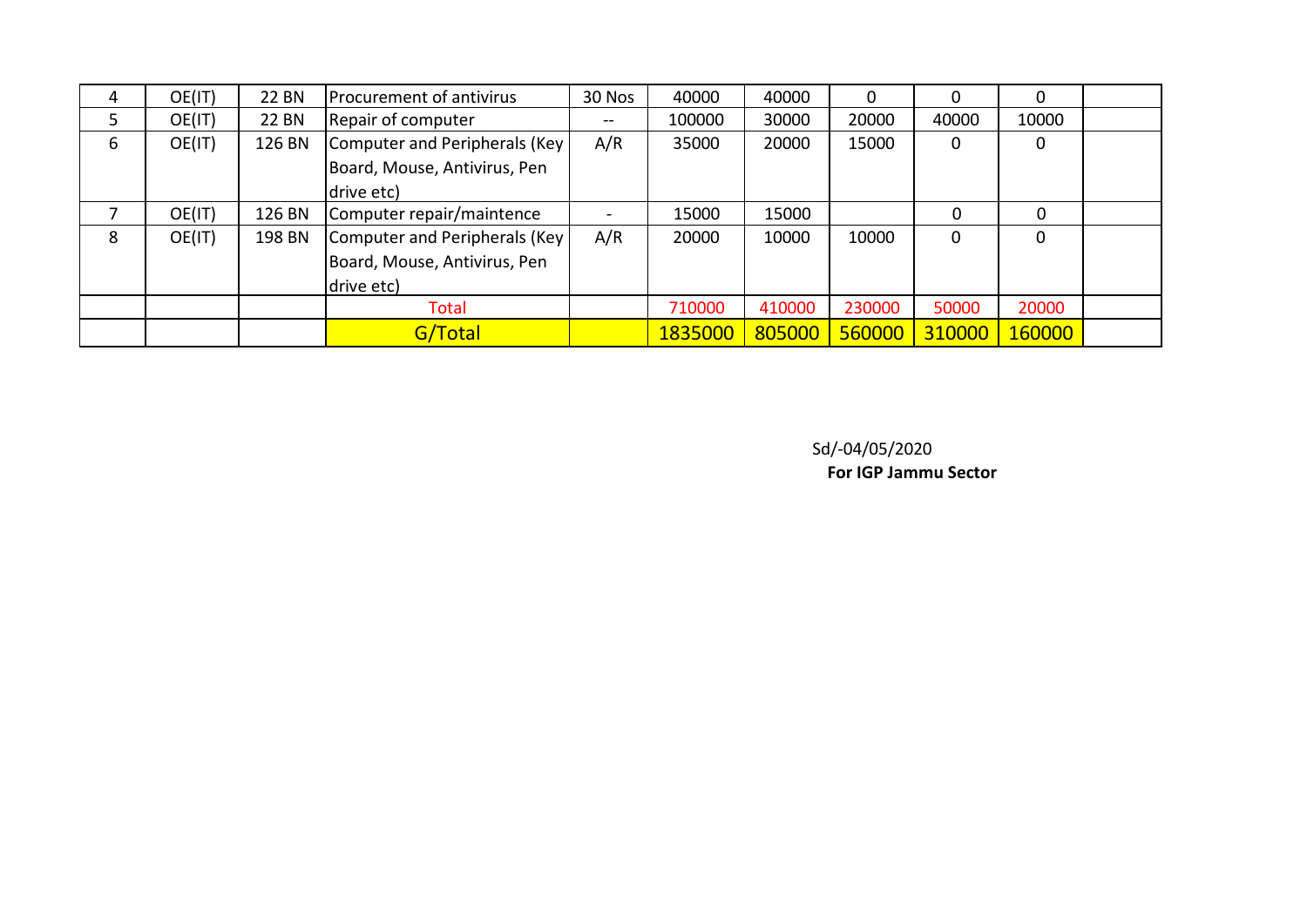|                |        |                 | New Procurement for 2021-22 (Seperate sheet for each head)<br>Part A-50% Critical Items |            | <b>Appendix B</b> |                              |              |              |             |                         |
|----------------|--------|-----------------|-----------------------------------------------------------------------------------------|------------|-------------------|------------------------------|--------------|--------------|-------------|-------------------------|
| S/No.          | Head   | GC/units        | Nomenclature                                                                            | Qty        | Estimated<br>Amt  | Amount booked / to be booked |              |              |             |                         |
|                |        |                 |                                                                                         |            |                   | 1st Qtr                      | 2nd Qtr      | 3rd Qtr      | 4th Qtr     | <b>Remark if</b><br>any |
| $\mathbf{1}$   | OE(IT) | <b>GC HNR</b>   | ANTI VIRUS FOR COMPUTER,<br><b>ACCESSORIES FOR ALL</b><br><b>COMPUTER</b>               |            | 80000             | 40000                        | 20000        | 20000        | $\mathbf 0$ |                         |
| $\overline{2}$ | OE(IT) | <b>16 BN</b>    | ANTI VIRUS FOR COMPUTER,<br><b>ACCESSORIES FOR ALL</b><br><b>COMPUTER</b>               | A/R        | 100000            | 40000                        | 30000        | 20000        | 10000       |                         |
| 3              | OE(IT) | <b>72 BN</b>    | <b>Computer and Peripherals (Key</b><br>Board, Mouse, Antivirus, Pen<br>drive etc)      | 0.3        | 35000             | 35000                        | $\mathbf{0}$ | $\mathbf{0}$ | $\mathbf 0$ |                         |
| 4              | OE(IT) | 166 BN          | Anti Virus for Computer                                                                 | ARB        | 100000            | 25000                        | 25000        | 25000        | 25000       |                         |
| 5              | OE(IT) |                 | <b>Accessories for all Computer</b>                                                     | <b>ARB</b> | 100000            | 25000                        | 25000        | 25000        | 25000       |                         |
| 6              | OE(IT) | 231 BN          | Anti Virus for Computer                                                                 |            | 200000            | 50000                        | 50000        | 50000        | 50000       |                         |
| 7              | OE(IT) | 231 BN          | Accessories for all Computer                                                            |            | 200000            | 60000                        | 60000        | 60000        | 20000       |                         |
| 8              | OE(IT) | 242 BN          | Anti Virus for Computer                                                                 |            | 150000            | 40000                        | 40000        | 40000        | 30000       |                         |
| 9              | OE(IT) | 242 BN          | Accessories for all Computer                                                            |            | 200000            | 60000                        | 60000        | 60000        | 20000       |                         |
|                |        |                 | <b>Total</b>                                                                            |            | 1165000           | 375000                       | 310000       | 300000       | 180000      |                         |
| $\mathbf{1}$   | OE(IT) | <b>GC BTB</b>   | Computers and peripherals<br>(Key, Board, Mouse, Antivirus,<br>Pen Drive, etc.)         | A/R        | 400000            | 250000                       | 150000       | $\mathbf 0$  | $\mathbf 0$ |                         |
| $\overline{2}$ | OE(IT) | 6 <sub>BN</sub> | Computer and Peripherals (Key<br>Board, Mouse, Antivirus, Pen<br>drive etc)             | A/R        | 50000             | 25000                        | 25000        | $\mathbf 0$  | 0           |                         |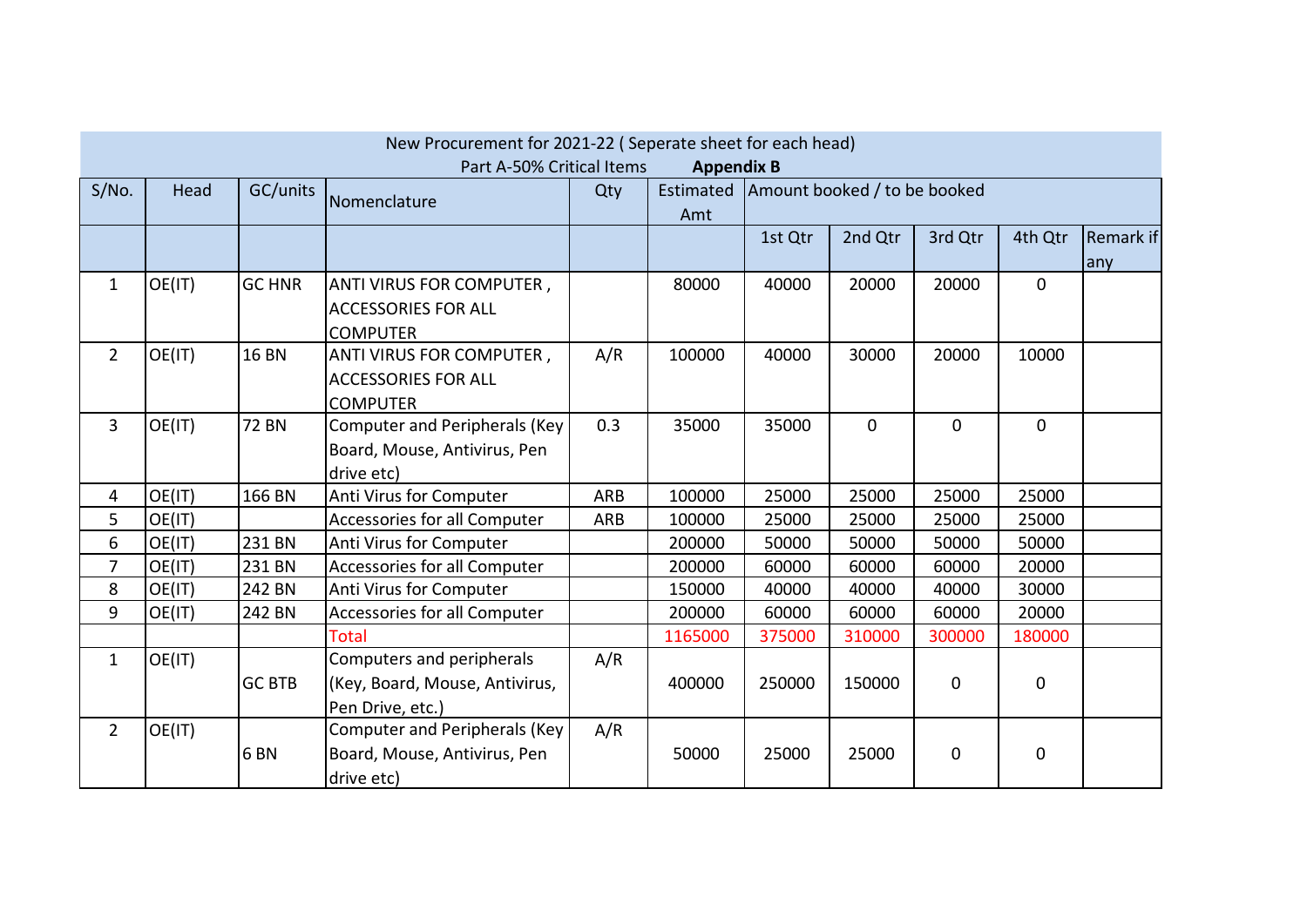| 3 | OE(IT) |              | Computer and Peripherals (Key  | A/R    |         |        |        |        |             |  |
|---|--------|--------------|--------------------------------|--------|---------|--------|--------|--------|-------------|--|
|   |        | <b>20 BN</b> | Board, Mouse, Antivirus, Pen   |        | 35000   | 15000  | 10000  | 10000  | 0           |  |
|   |        |              | drive etc)                     |        |         |        |        |        |             |  |
| 4 | OE(IT) | <b>22 BN</b> | Procurement of antivirus       | 30 Nos | 50000   | 40000  |        |        | 10000       |  |
| 5 | OE(IT) | <b>22 BN</b> | Repair of computer             | --     | 150000  | 40000  | 30000  | 50000  | 30000       |  |
| 6 | OE(IT) |              | Computer and Peripherals (Key  | A/R    |         |        |        |        |             |  |
|   |        | 126 BN       | Board, Mouse, Antivirus, Pen   |        | 50000   | 25000  | 25000  | 0      | $\mathbf 0$ |  |
|   |        |              | drive etc)                     |        |         |        |        |        |             |  |
|   | OE(IT) |              | Computer and Peripherals (Key) | A/R    |         |        |        |        |             |  |
|   |        | 198 BN       | Board, Mouse, Antivirus, Pen   |        | 50000   | 25000  | 25000  | 0      | $\mathbf 0$ |  |
|   |        |              | drive etc)                     |        |         |        |        |        |             |  |
|   |        |              | Total                          |        | 785000  | 420000 | 265000 | 60000  | 40000       |  |
|   |        |              | G/Total                        |        | 1950000 | 795000 | 575000 | 360000 | 220000      |  |

## For Polcent Jammu Sector sd/-24/01/2020

|       | New Procurement for 2022 -23 (Seperate sheet for each head)<br>Part A-50% Critical Items<br><b>Appendix B</b> |               |                                                                            |     |        |       |       |       |       |                   |
|-------|---------------------------------------------------------------------------------------------------------------|---------------|----------------------------------------------------------------------------|-----|--------|-------|-------|-------|-------|-------------------|
| S/No. | GC/units<br>Estimated Amount booked / to be booked<br>Head<br>Qty<br>Nomenclature<br>Amt                      |               |                                                                            |     |        |       |       |       |       |                   |
|       | 3rd Qtr<br>2nd Qtr<br>4th Qtr<br>1st Qtr                                                                      |               |                                                                            |     |        |       |       |       |       | Remark if<br>lany |
|       | OE(IT)                                                                                                        | <b>GC HNR</b> | <b>ANTI VIRUS FOR COMPUTER,</b><br><b>ACCESSORIES FOR ALL</b><br> COMPUTER | A/R | 100000 | 40000 | 20000 | 20000 | 20000 |                   |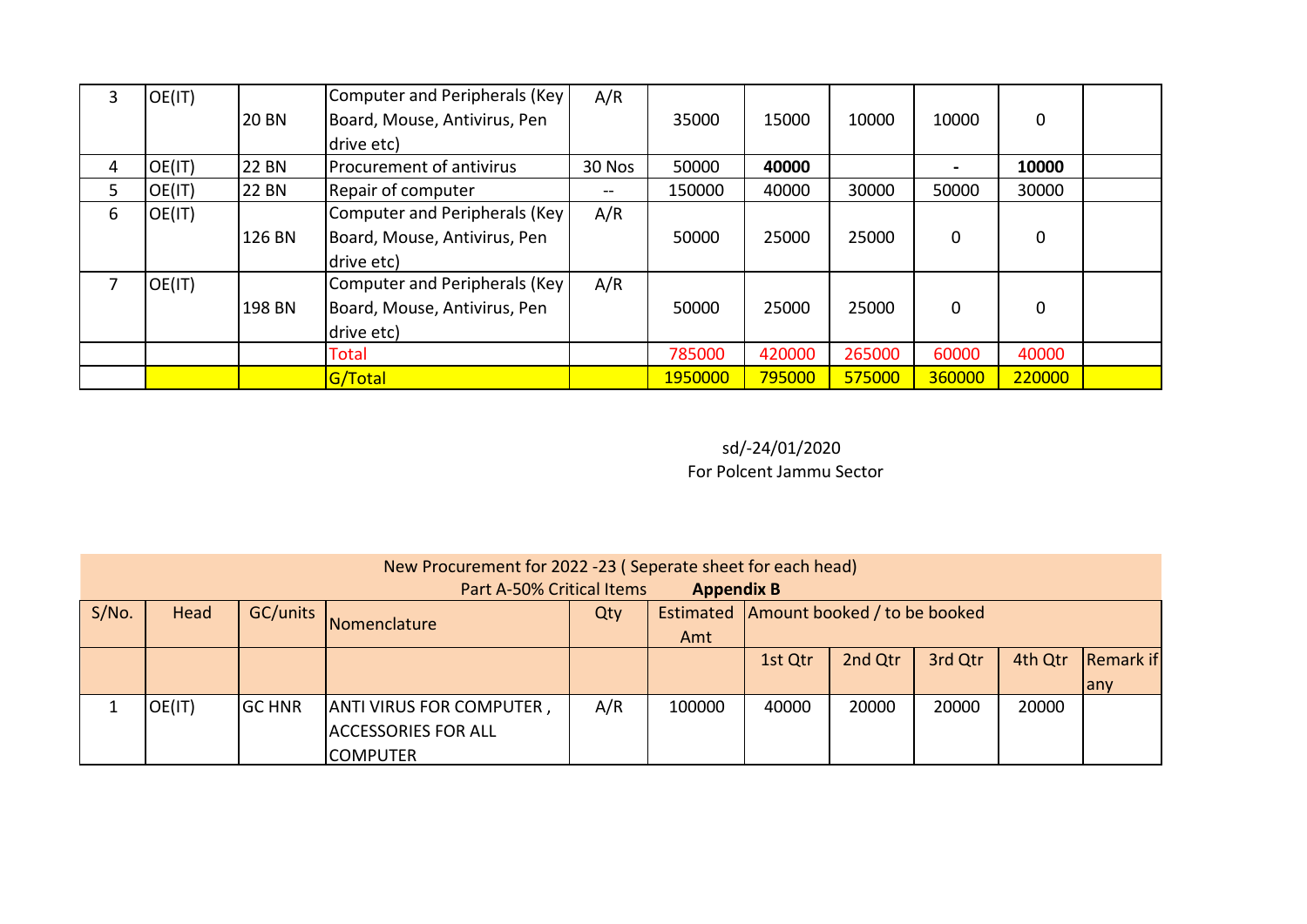| $2^{\circ}$    | OE(IT) | <b>16 BN</b>    | ANTI VIRUS FOR COMPUTER,<br><b>ACCESSORIES FOR ALL</b><br><b>COMPUTER</b>          | A/R        | 100000  | 45000  | 30000        | 20000          | 5000        |  |
|----------------|--------|-----------------|------------------------------------------------------------------------------------|------------|---------|--------|--------------|----------------|-------------|--|
| $\overline{3}$ | OE(IT) | <b>72 BN</b>    | <b>Computer and Peripherals (Key</b><br>Board, Mouse, Antivirus, Pen<br>drive etc) | A/R        | 40000   | 40000  | $\mathbf 0$  | $\mathbf 0$    | $\mathbf 0$ |  |
| 4              | OE(IT) | 166 BN          | Antivirus for computers                                                            | <b>ARB</b> | 200000  | 80000  | 60000        | 60000          | $\mathbf 0$ |  |
| 5              | OE(IT) | 166 BN          | Accessories for all computers                                                      | <b>ARB</b> | 200000  | 80000  | 60000        | 60000          | $\mathbf 0$ |  |
| 6              | OE(IT) | 231 BN          | Anti Virus for Computer                                                            | A/R        | 150000  | 40000  | 40000        | 40000          | 30000       |  |
| $\overline{7}$ | OE(IT) | 231 BN          | Accessories for all Computer                                                       | A/R        | 200000  | 60000  | 60000        | 60000          | 20000       |  |
| 8              | OE(IT) | 242 BN          | Anti Virus for Computer                                                            | A/R        | 150000  | 40000  | 40000        | 40000          | 30000       |  |
| 9              | OE(IT) | 242 BN          | Accessories for all Computer                                                       | A/R        | 200000  | 60000  | 60000        | 60000          | 20000       |  |
|                |        |                 | <b>Total</b>                                                                       |            | 1340000 | 485000 | 370000       | 360000         | 125000      |  |
| $\mathbf{1}$   | OE(IT) | <b>GC BTB</b>   | Computers and peripherals<br>(Key, Board, Mouse, Antivirus,<br>Pen Drive, etc.)    | A/R        | 400000  | 250000 | 150000       | $\mathbf 0$    | $\mathbf 0$ |  |
| $\overline{2}$ | OE(IT) | 6 <sub>BN</sub> | <b>Computer and Peripherals (Key</b><br>Board, Mouse, Antivirus, Pen<br>drive etc) | A/R        | 50000   | 25000  | 25000        | $\mathbf 0$    | $\mathbf 0$ |  |
| $\overline{3}$ | OE(IT) | <b>20 BN</b>    | <b>Computer and Peripherals (Key</b><br>Board, Mouse, Antivirus, Pen<br>drive etc) | A/R        | 50000   | 25000  | 25000        | $\mathbf 0$    | $\mathbf 0$ |  |
| 4              | OE(IT) | <b>22 BN</b>    | Procurement of antivirus                                                           | 30 Nos     | 50000   | 40000  | $\mathbf{0}$ | $\overline{0}$ | 10000       |  |
| 5              | OE(IT) | <b>22 BN</b>    | Repair of computer                                                                 | A/R        | 150000  | 60000  | 30000        | 30000          | 30000       |  |
| 6              | OE(IT) | 126 BN          | <b>Computer and Peripherals (Key</b><br>Board, Mouse, Antivirus, Pen<br>drive etc) | A/R        | 50000   | 25000  | 25000        | $\mathbf 0$    | 0           |  |
| $\overline{7}$ | OE(IT) | 198 BN          | <b>Computer and Peripherals (Key</b><br>Board, Mouse, Antivirus, Pen<br>drive etc) | A/R        | 50000   | 25000  | 25000        | $\mathbf 0$    | $\mathbf 0$ |  |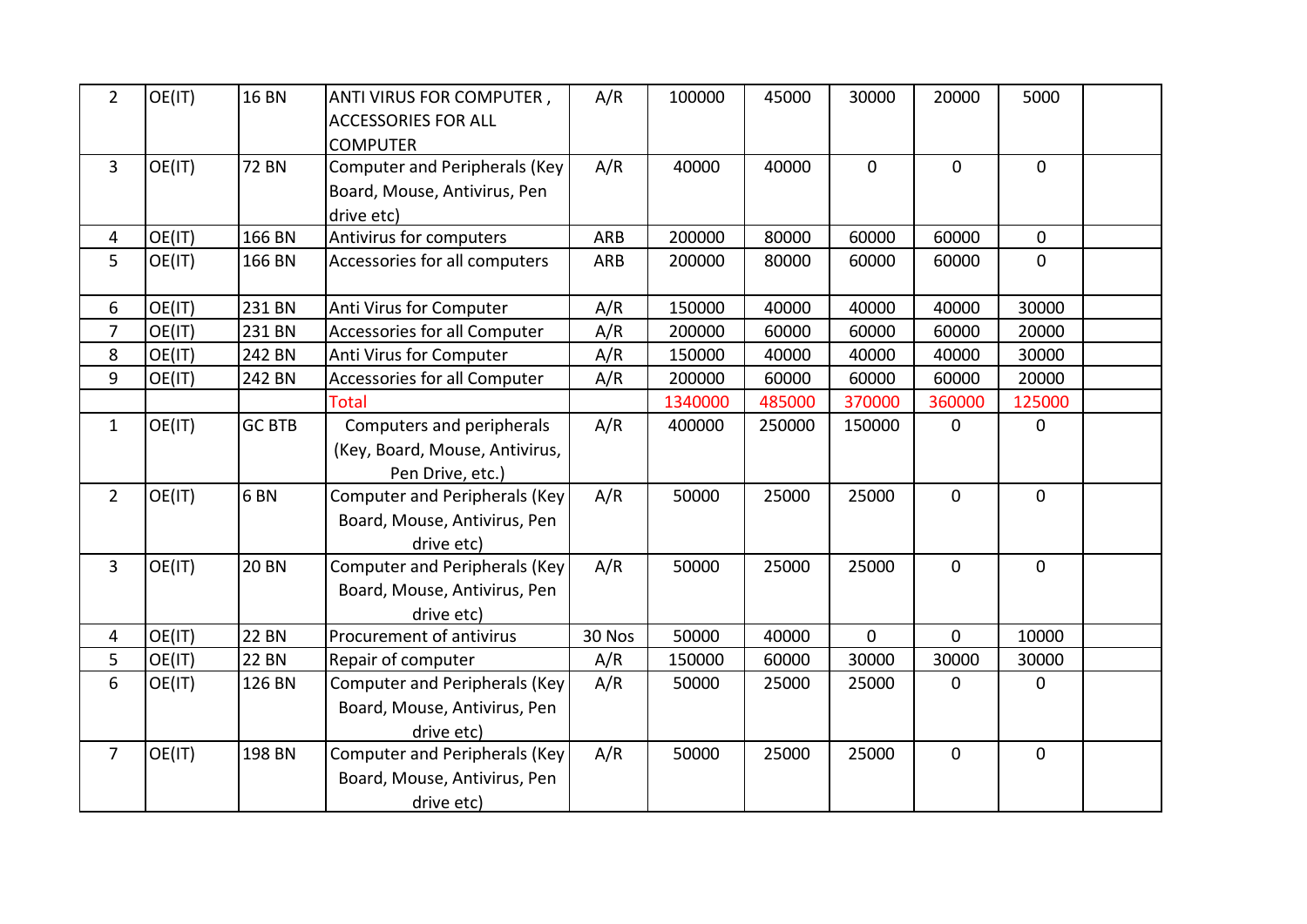|  | Fotal       | 800000              | 450000                 | 280000                             | 30000  | 40000  |  |
|--|-------------|---------------------|------------------------|------------------------------------|--------|--------|--|
|  | <u>otal</u> | <sup>™4UUU</sup> ∿. | $- - -$<br>5000<br>--- | $T$ $T$ $O$ $O$ $T$<br>650000<br>Ш | 390000 | 165000 |  |

For Polcent Jammu Sector sd/-24/01/2020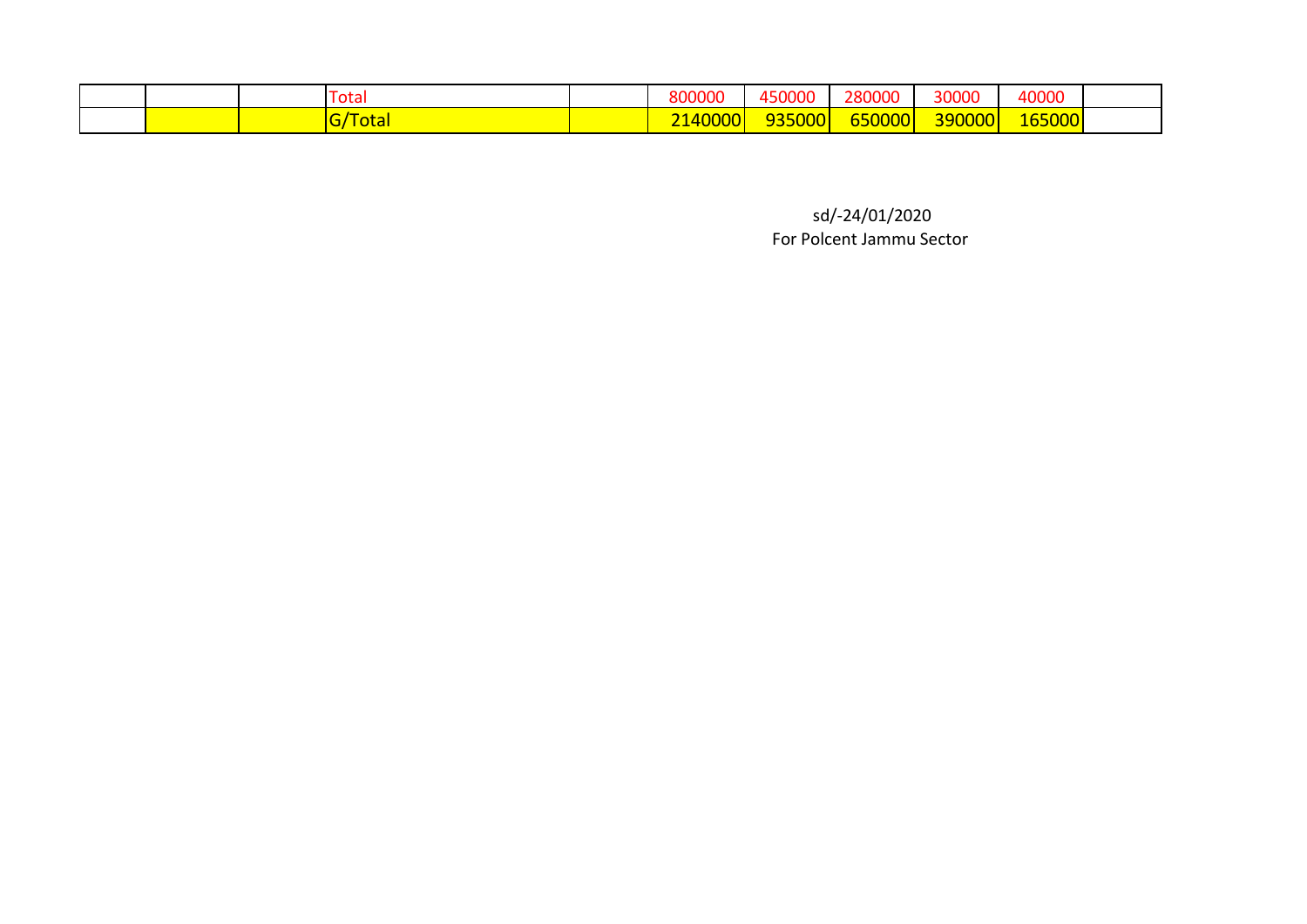|                |             |                 | New Procurement for 2020-21-(Seperate sheet for each head)      |                | Part B-30% For want or not so essential | <b>Appendix C</b> |              |                              |              |                         |
|----------------|-------------|-----------------|-----------------------------------------------------------------|----------------|-----------------------------------------|-------------------|--------------|------------------------------|--------------|-------------------------|
|                |             |                 |                                                                 |                |                                         |                   |              | Amount booked / to be booked |              |                         |
| S/No.          | <b>Head</b> | <b>GC/units</b> | Nomenclature                                                    | Qty            | Estimated<br>Amt                        | 1st Qtr           | 2nd Qtr      | 3rd Qtr                      | 4th Qtr      | <b>Remark if</b><br>any |
| $\mathbf{1}$   | C&T(G)      |                 | <b>GC HNR Barrack furniture</b>                                 | A/R            | 1000000                                 | 500000            | $\mathbf 0$  | 500000                       | $\mathbf 0$  |                         |
| $\overline{2}$ | C&T(G)      |                 | <b>GC HNR Concetina Coil</b>                                    | A/R            | 500000                                  | $\mathbf 0$       | $\mathbf{0}$ | 500000                       | $\mathbf 0$  |                         |
| 3              | C&T(G)      | GC HNR          | <b>Barbed Wire</b>                                              | A/R            | 1000000                                 | $\overline{0}$    | 1000000      | $\overline{0}$               | $\mathbf 0$  |                         |
| 4              | C&T(G)      |                 | <b>GC HNR Camp Table</b>                                        | 20 Nos         | 100000                                  | 100000            | $\mathbf 0$  | $\mathbf{0}$                 | $\mathbf 0$  |                         |
| 5              | C&T(G)      | <b>GC HNR</b>   | Camp Chair                                                      | <b>100 Nos</b> | 200000                                  | 200000            | $\mathbf{0}$ | $\overline{0}$               | $\mathbf{0}$ |                         |
| 6              | C&T(G)      | <b>16 BN</b>    | Barrack furniture items,<br>Concertina Coil,<br>Polythene sheet | A/R            | 600000                                  | 270000            | 180000       | 120000                       | 30000        |                         |
| 7              | C&T(G)      | <b>72 BN</b>    | <b>Curtains &amp; Accessories</b>                               | A/R            | 200000                                  | 200000            | $\mathbf 0$  | $\mathbf 0$                  | $\mathbf{0}$ |                         |
| 8              | C&T(G)      | <b>72 BN</b>    | Table Cloth for officer                                         | A/R            | 100000                                  | $\overline{0}$    | 100000       | $\mathbf{0}$                 | $\mathbf{0}$ |                         |
| 9              | C&T(G)      | <b>72 BN</b>    | <b>Air Coolers</b>                                              | A/R            | 500000                                  | 500000            | $\mathbf 0$  | $\mathbf{0}$                 | $\mathbf{0}$ |                         |
| 10             | C&T(G)      | <b>72 BN</b>    | <b>Electric Fan</b>                                             | A/R            | 100000                                  | $\mathbf 0$       | $\mathbf 0$  | $\mathbf 0$                  | 100000       |                         |
| 11             | C&T(G)      | <b>72 BN</b>    | Small (Peg) Table                                               | 20 Nos         | 100000                                  | $\overline{0}$    | 100000       | $\mathbf 0$                  | $\mathbf{0}$ |                         |
| 12             | C&T(G)      | <b>72 BN</b>    | Picket Iron 10 feet                                             | A/R            | 100000                                  | 100000            | $\mathbf 0$  | $\overline{0}$               | $\Omega$     |                         |
| 13             | C&T(G)      | <b>72 BN</b>    | Picket Iron 05 feet                                             | A/R            | 100000                                  | $\overline{0}$    | 100000       | $\mathbf 0$                  | $\mathbf 0$  |                         |
| 14             | C&T(G)      | <b>72 BN</b>    | Metal shelving rack<br>/cabinet                                 | A/R            | 300000                                  | 100000            | $\mathbf 0$  | 200000                       | $\mathbf 0$  |                         |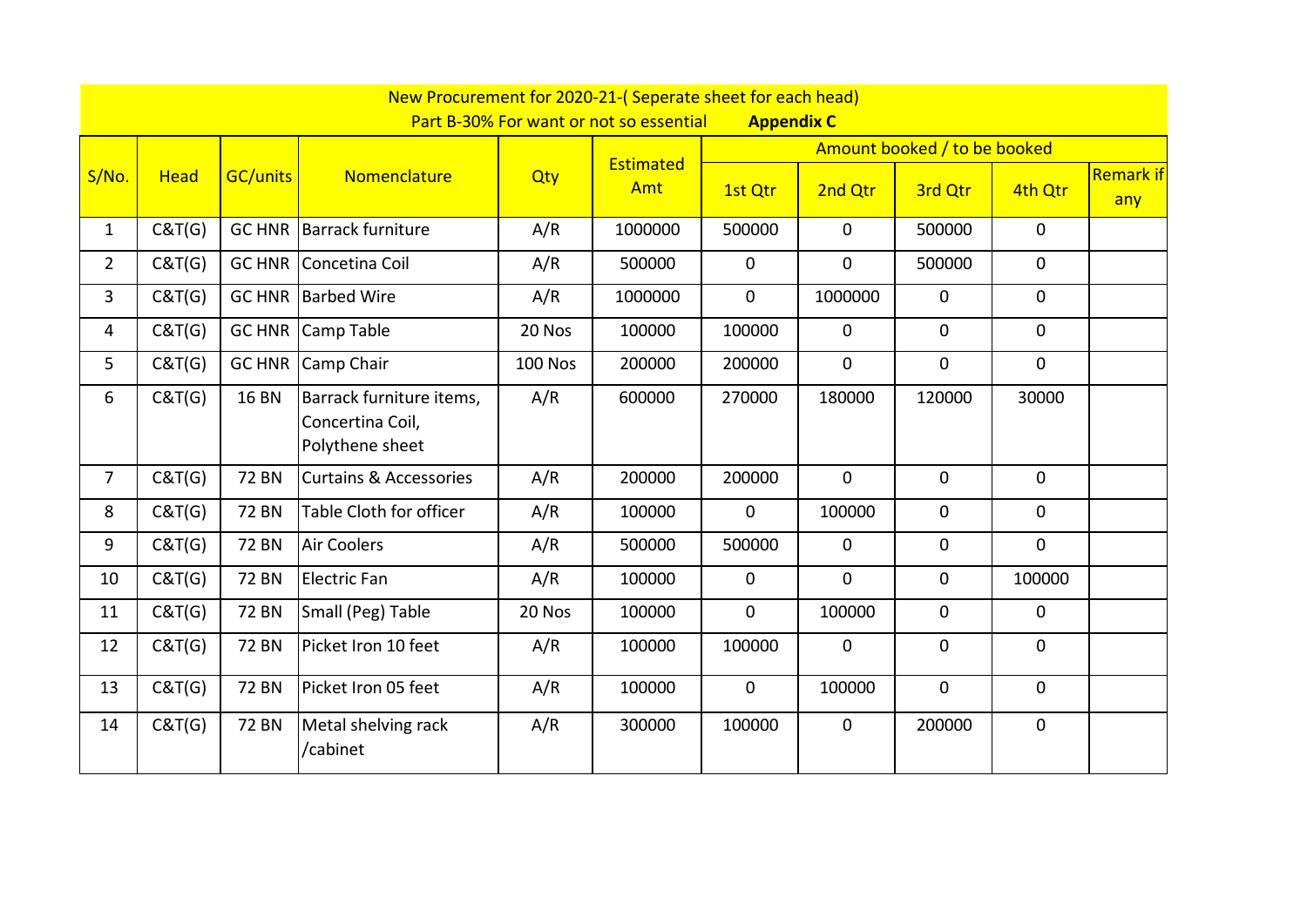| 15             | C&T(G) | 166 BN        | <b>Ceiling Fan</b>                                                                                                          | A/R            | 400000   | 400000      | $\mathbf 0$ | $\mathbf{0}$ | $\mathbf 0$ |  |
|----------------|--------|---------------|-----------------------------------------------------------------------------------------------------------------------------|----------------|----------|-------------|-------------|--------------|-------------|--|
| 16             | C&T(G) | 166 BN        | Barrack furniture items,<br>Dinning Table, Dhobi<br>Table, Sofa Set, Ceiling<br>Fan, Pedestal Fan, Camp<br>table with chair | A/R            | 1700000  | 600000      | 600000      | 300000       | 200000      |  |
| 17             | C&T(G) | 231 BN        | Barrack furniture items,<br>Dinning Table, Dhobi<br>Table, Sofa Set, Ceiling<br>Fan, Pedestal Fan, Camp<br>table with chair | A/R            | 1800000  | 600000      | 500000      | 450000       | 250000      |  |
| 18             | C&T(G) | 242 BN        | Barrack furniture items,<br>Dinning Table, Dhobi<br>Table, Sofa Set, Ceiling<br>Fan, Pedestal Fan, Camp<br>table with chair | A/R            | 2000000  | 600000      | 600000      | 600000       | 200000      |  |
|                |        |               | <b>Total</b>                                                                                                                |                | 10800000 | 4170000     | 3180000     | 2670000      | 780000      |  |
| $\mathbf{1}$   | C&T(G) | <b>GC BTB</b> | Anklet synthetic black                                                                                                      | <b>530 Nos</b> | 51410    | $\mathbf 0$ | 51410       | $\mathbf 0$  | $\mathbf 0$ |  |
| $2^{\circ}$    | C&T(G) | <b>GC BTB</b> | Cap FSD                                                                                                                     | 3432 Nos       | 257400   | $\mathbf 0$ | 257400      | $\Omega$     | $\mathbf 0$ |  |
| 3              | C&T(G) | <b>GC BTB</b> | <b>Compartment stainless</b>                                                                                                | 1228 Nos       | 245600   |             |             | 245600       |             |  |
|                |        |               | steel tray                                                                                                                  |                |          | $\mathbf 0$ | $\mathbf 0$ |              | $\mathbf 0$ |  |
| $\overline{4}$ | C&T(G) | <b>GC BTB</b> | Peak cap                                                                                                                    | <b>584 Nos</b> | 181040   | $\mathbf 0$ | $\mathbf 0$ | 181040       | $\mathbf 0$ |  |
| 5              | C&T(G) | <b>GC BTB</b> | Uniform stitching charges<br>of FWC                                                                                         | <b>ARB</b>     | 200000   | $\mathbf 0$ | 100000      | 50000        | 50000       |  |
| 6              | C&T(G) | <b>GC BTB</b> | <b>Stitching material</b>                                                                                                   | ARB            | 100000   | 0           | 100000      | 0            | 0           |  |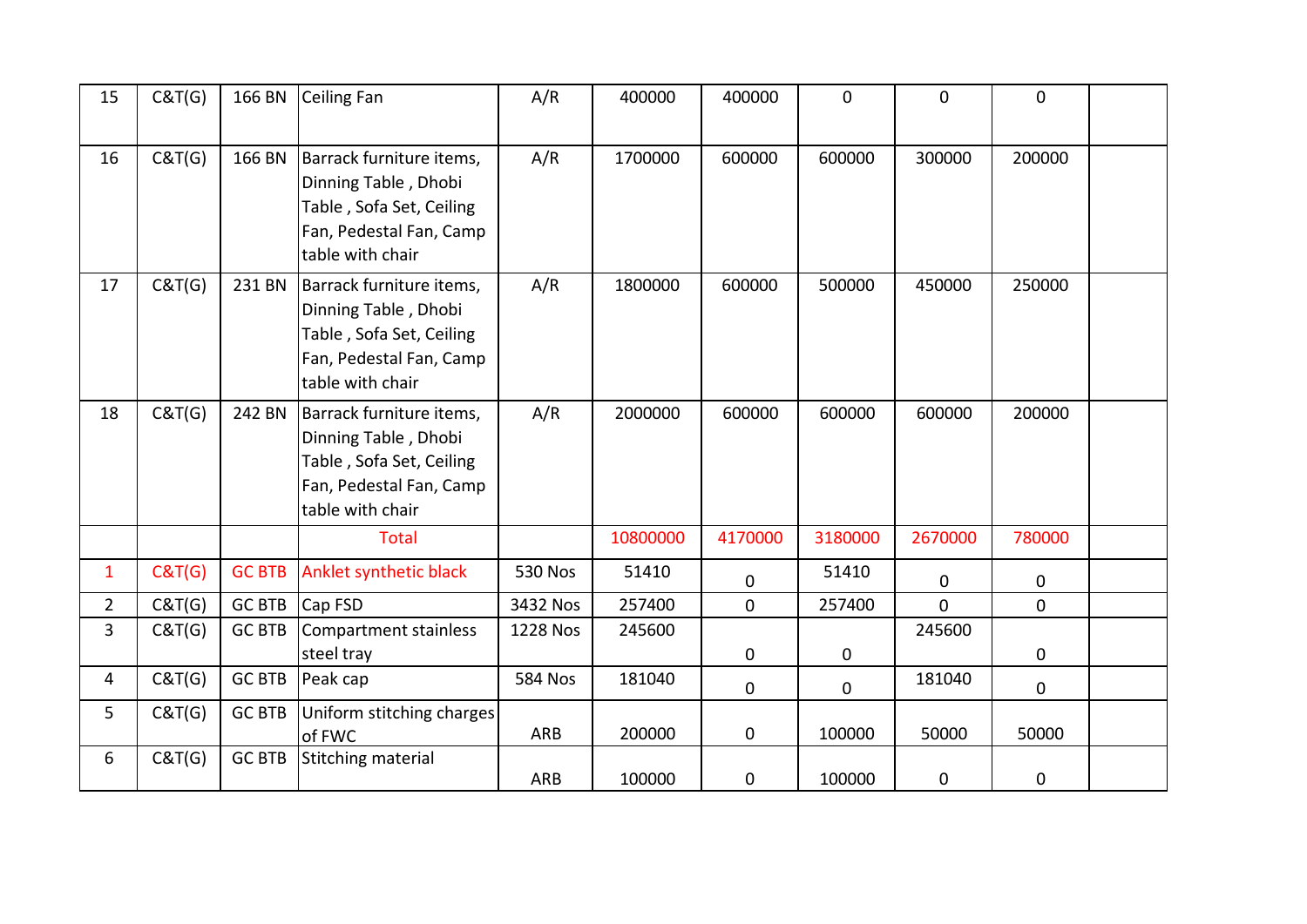| $\overline{7}$ | C&T(G) | <b>GC BTB</b>   | Dangree for Safai<br>Karamchari       |                |        |              |                  |                  |             |  |
|----------------|--------|-----------------|---------------------------------------|----------------|--------|--------------|------------------|------------------|-------------|--|
|                |        |                 |                                       | ARB            | 500000 | $\mathbf 0$  | 500000           | $\mathbf 0$      | $\pmb{0}$   |  |
| 8              | C&T(G) | <b>GC BTB</b>   | Dangree TC for MT<br>driver/tradesman | <b>ARB</b>     | 500000 | $\mathbf 0$  | $\mathbf 0$      | 500000           | $\mathbf 0$ |  |
| 9              | C&T(G) | <b>GC BTB</b>   | <b>Air Coolers and Elctric</b>        |                |        |              |                  |                  |             |  |
|                |        |                 | fans                                  | A/R            | 500000 | 500000       | 0                | $\mathbf 0$      | $\mathbf 0$ |  |
| 10             | C&T(G) | 6 <sub>BN</sub> | Wall mirror/looking glass             | 25 Nos.        | 100000 | 50000        | $\boldsymbol{0}$ | $\mathbf 0$      | 50000       |  |
| 11             | C&T(G) | 6 <sub>BN</sub> | M.S. Pipe size 20' long<br>dia-21/2"  | 100 Nos.       | 300000 | 200000       | $\mathbf 0$      | $\boldsymbol{0}$ | 100000      |  |
| 12             | C&T(G) | 6 <sub>BN</sub> | Picket iron 10 feet                   | 150 Nos.       | 150000 | 100000       | $\mathbf 0$      | 50000            | $\mathbf 0$ |  |
| 13             | C&T(G) | 6 <sub>BN</sub> | Picket iron 5 feet                    | 150 Nos.       | 100000 | $\mathbf 0$  | 100000           | $\mathbf 0$      | $\mathbf 0$ |  |
| 14             | C&T(G) | 6 <sub>BN</sub> | <b>Barbed wire</b>                    | <b>200 Bdl</b> | 250000 | $\mathbf{0}$ | 250000           | $\overline{0}$   | $\mathbf 0$ |  |
| 15             | C&T(G) | 6 <sub>BN</sub> | G.C.I Tin sheet 10'x4'                | <b>200 Nos</b> | 200000 | 0            | $\mathbf 0$      | 200000           | $\mathbf 0$ |  |
| 16             | C&T(G) | 6 <sub>BN</sub> | Air Coolers and Elctric<br>fans       | A/R            | 400000 | 400000       | $\mathbf 0$      | 0                | $\mathbf 0$ |  |
| 17             | C&T(G) | 6 <sub>BN</sub> | Paints various colous                 | 500 ltrs       | 300000 | $\mathbf 0$  | 100000           | 100000           | 100000      |  |
| 18             | C&T(G) | 6 <sub>BN</sub> | <b>Elctrical items</b>                | A/R            | 200000 | $\mathbf{0}$ | 200000           | $\mathbf 0$      | $\mathbf 0$ |  |
| 19             | C&T(G) | <b>20 BN</b>    | <b>Curtains and Accessaries</b>       | A/R            | 200000 | 100000       | $\mathbf 0$      | 100000           | $\mathbf 0$ |  |
| 20             | C&T(G) | <b>20 BN</b>    | Table colth for officer               | A/R            | 100000 | $\mathbf 0$  | $\mathbf 0$      | 0                | 100000      |  |
| 21             | C&T(G) | <b>20 BN</b>    | Picket iron 10 feet                   | A/R            | 100000 | $\mathbf 0$  | $\mathbf 0$      | 100000           | $\mathbf 0$ |  |
| 22             | C&T(G) | <b>20 BN</b>    | Picket iron 5 feet                    | A/R            | 100000 | $\mathbf 0$  | $\mathbf 0$      | $\mathbf 0$      | 100000      |  |
| 23             | C&T(G) | <b>20 BN</b>    | <b>Matal Shelving</b><br>rack/cabnit  | A/R            | 300000 | 200000       | $\boldsymbol{0}$ | 100000           | $\pmb{0}$   |  |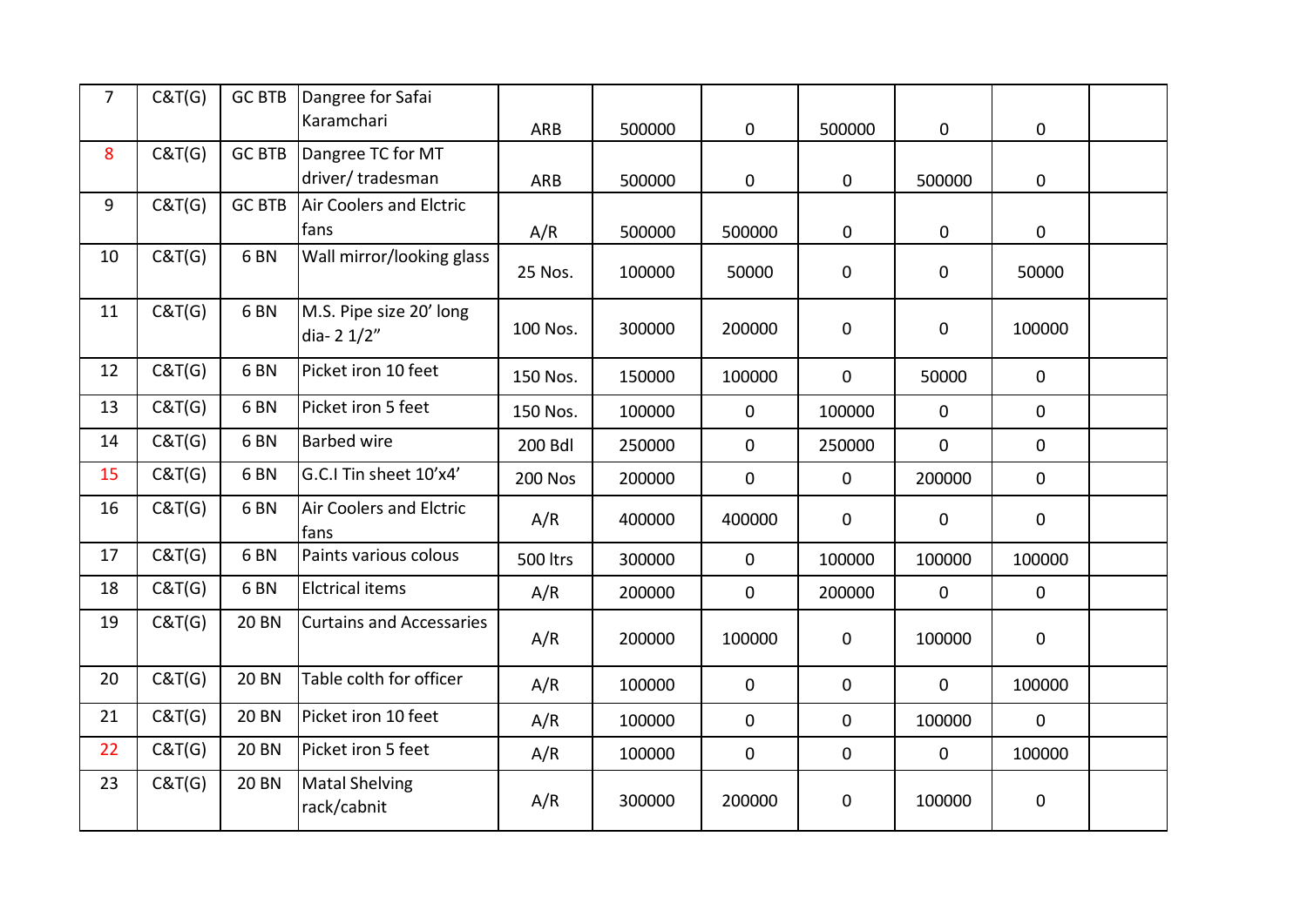| 24 | C&T(G) | <b>20 BN</b> | <b>Air Coolers and Elctric</b><br>fans | A/R             | 500000 | 300000      | 200000       | $\mathbf 0$      | $\mathbf 0$    |  |
|----|--------|--------------|----------------------------------------|-----------------|--------|-------------|--------------|------------------|----------------|--|
| 25 | C&T(G) | <b>20 BN</b> | Paints various colous                  | <b>700 Ltrs</b> | 300000 | $\mathbf 0$ | 200000       | 100000           | $\mathbf 0$    |  |
| 26 | C&T(G) | <b>22 BN</b> | Polythene sheet                        | 1,500 mtr       | 250000 | $\mathbf 0$ | 250000       | $\overline{0}$   | $\overline{0}$ |  |
| 27 | C&T(G) | <b>22 BN</b> | Paints                                 | 300 Ltr         | 50000  | $\mathbf 0$ | $\mathbf{0}$ | 50000            | $\overline{0}$ |  |
| 28 | C&T(G) | <b>22 BN</b> | Curtains                               | 1000 Mtrs       | 200000 | $\mathbf 0$ | 200000       | $\mathbf 0$      | $\mathbf 0$    |  |
| 29 | C&T(G) | <b>22 BN</b> | Electric wall/Pedestal Fan             | 50 Nos.         | 350000 | $\mathbf 0$ | $\mathbf 0$  | 350000           | $\mathbf 0$    |  |
| 30 | C&T(G) | 126 BN       | Wall mirror/looking glass              | A/R             | 100000 | 0           | $\mathbf 0$  | $\mathbf 0$      | 100000         |  |
| 31 | C&T(G) | 126 BN       | <b>Table Cloth for Officer</b>         | A/R             | 100000 | $\mathbf 0$ | $\mathbf 0$  | $\mathbf 0$      | 100000         |  |
| 32 | C&T(G) | 126 BN       | Picket iron 10 feet                    | A/R             | 100000 | $\mathbf 0$ | 0            | 100000           | $\mathbf 0$    |  |
| 33 | C&T(G) | 126 BN       | Picket iron 5 feet                     | A/R             | 100000 | $\mathbf 0$ | 0            | $\mathbf 0$      | 100000         |  |
| 34 | C&T(G) | 126 BN       | Metal shelving rack                    | A/R             | 200000 | $\mathbf 0$ | 0            | 100000           | 100000         |  |
| 35 | C&T(G) | 126 BN       | Air Coolers and Elctric<br>fans        | A/R             | 500000 | 250000      | 250000       | $\mathbf 0$      | $\mathbf 0$    |  |
| 36 | C&T(G) | 126 BN       | Paints various colous                  | A/R             | 200000 | $\mathbf 0$ | 100000       | $\boldsymbol{0}$ | 100000         |  |
| 37 | C&T(G) | 198 BN       | Wall mirror/looking glass              | 20 Nos.         | 85000  | $\mathbf 0$ | $\mathbf 0$  | $\mathbf 0$      | 85000          |  |
| 38 | C&T(G) | 198 BN       | M.S. Pipe size 20' long<br>dia-21/2"   | 50 Nos.         | 100000 | $\mathbf 0$ | 0            | $\mathbf 0$      | 100000         |  |
| 39 | C&T(G) | 198 BN       | Picket iron 10 feet                    | 100 Nos.        | 100000 | $\mathbf 0$ | $\pmb{0}$    | 100000           | $\mathbf 0$    |  |
| 40 | C&T(G) | 198 BN       | Picket iron 5 feet                     | 100 Nos.        | 50000  | $\mathbf 0$ | 0            | $\mathbf 0$      | 50000          |  |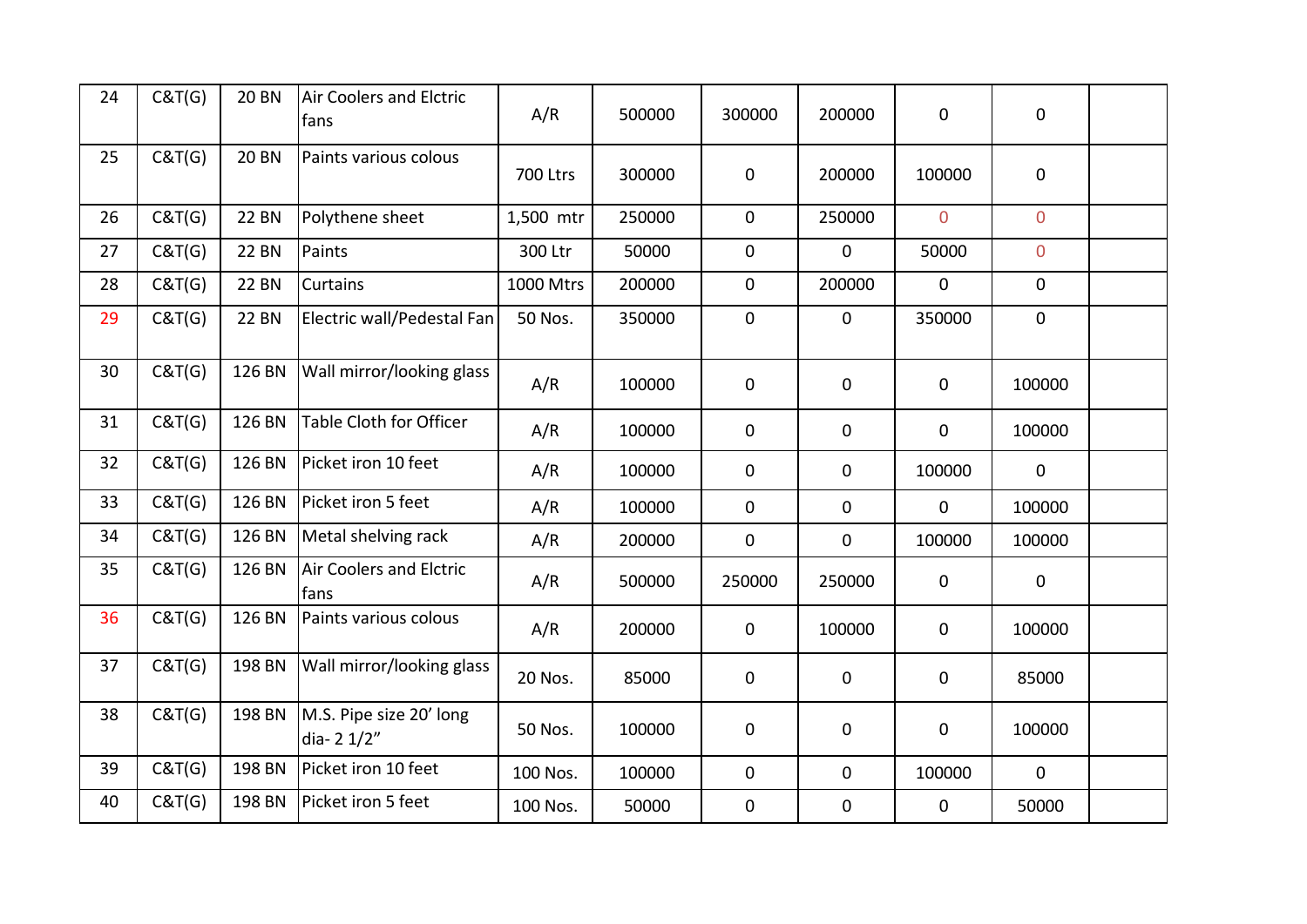| 41 | C&T(G) | 198 BN | G.C.I Tin sheet 10'x4'                 | 50 Nos.  | 100000   | 0           | 0       | 100000      | 0       |  |
|----|--------|--------|----------------------------------------|----------|----------|-------------|---------|-------------|---------|--|
| 42 | C&T(G) | 198 BN | Air Coolers and Elctric<br><b>fans</b> | A/R      | 200000   | 200000      | 0       | 0           | 0       |  |
| 43 | C&T(G) | 198 BN | Paints various colous                  | 500 ltrs | 200000   | $\mathbf 0$ | 0       | 100000      | 100000  |  |
| 44 | C&T(G) | 198 BN | <b>Electrical items</b>                | A/R      | 200000   | 0           | 200000  | $\mathbf 0$ | 0       |  |
|    |        |        | <b>Total</b>                           |          | 9320450  | 2300000     | 3058810 | 2626640     | 1335000 |  |
|    |        |        | G/Total                                |          | 20120450 | 6470000     | 6238810 | 5296640     | 2115000 |  |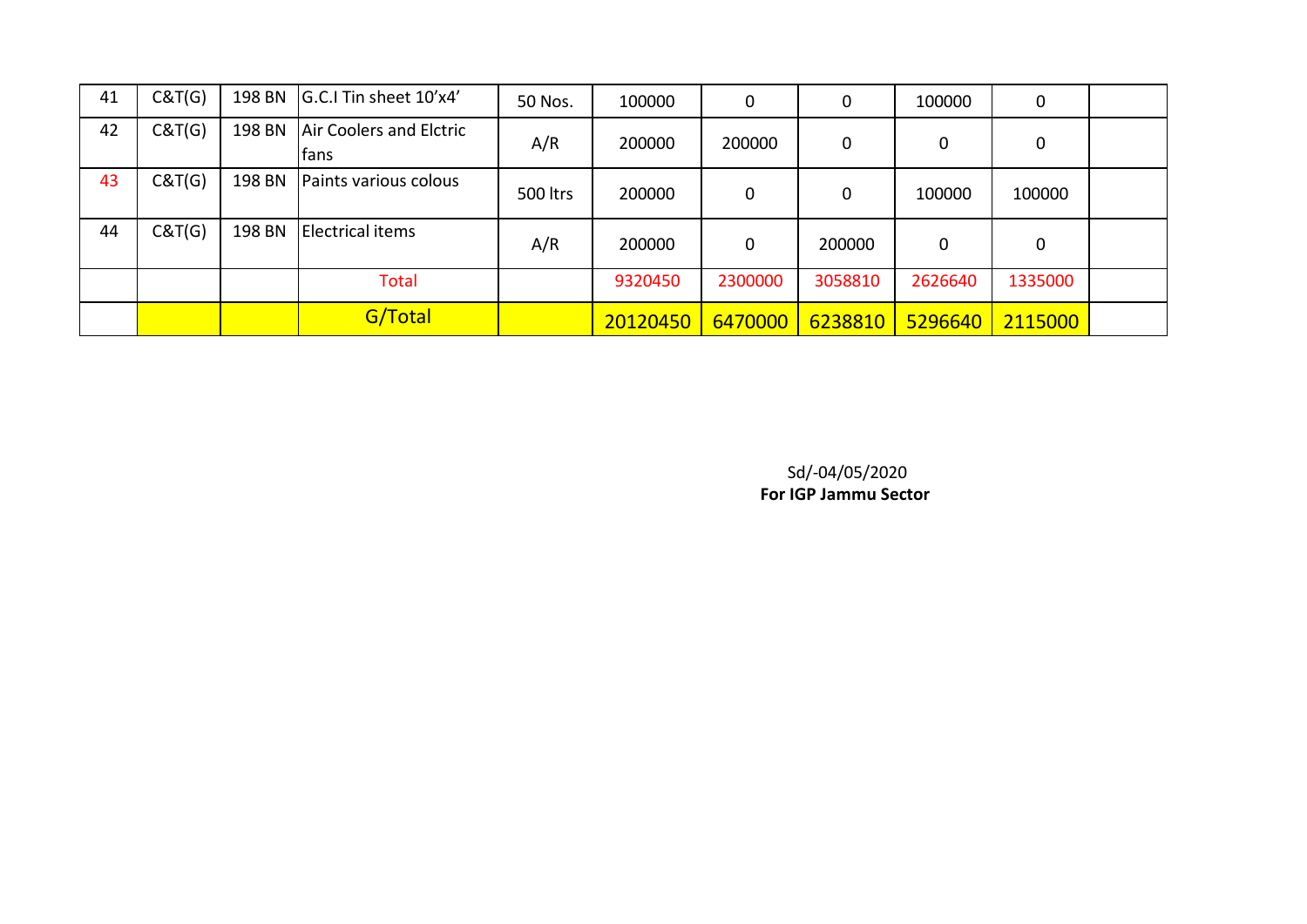|                |             |                 | New Procurement for 2020-21-(Seperate sheet for each head)                                                                                                     |        |                                         |                   |              |                              |             |                         |
|----------------|-------------|-----------------|----------------------------------------------------------------------------------------------------------------------------------------------------------------|--------|-----------------------------------------|-------------------|--------------|------------------------------|-------------|-------------------------|
|                |             |                 |                                                                                                                                                                |        | Part B-30% For want or not so essential | <b>Appendix C</b> |              |                              |             |                         |
|                |             |                 |                                                                                                                                                                |        | Estimated                               |                   |              | Amount booked / to be booked |             |                         |
| S/No.          | <b>Head</b> | <b>GC/units</b> | Nomenclature                                                                                                                                                   | Qty    | Amt                                     | 1st Qtr           | 2nd Qtr      | 3rd Qtr                      | 4th Qtr     | <b>Remark if</b><br>any |
| $\mathbf{1}$   | M&E(G)      |                 | GC HNR   Door Mat for GC and ZTC                                                                                                                               | A/R    | 400000                                  | 400000            | $\mathbf 0$  | 0                            | 0           |                         |
| $\overline{2}$ | M&E(G)      |                 | <b>GC HNR Trades man Tool</b>                                                                                                                                  | A/R    | 500000                                  | $\overline{0}$    | 500000       | $\overline{0}$               | $\mathbf 0$ |                         |
| $\overline{3}$ | M&E(G)      | <b>GC HNR</b>   | Cooking utensils for GC<br>and ZTC                                                                                                                             | A/R    | 1000000                                 | 1000000           | 0            | $\overline{0}$               | 0           |                         |
| 4              | M&E(G)      | <b>GC HNR</b>   | Insect Killer Machine for<br>Gc and ZTC                                                                                                                        | A/R    | 300000                                  | $\mathbf 0$       | $\pmb{0}$    | $\overline{0}$               | 300000      |                         |
| 5              | M&E(G)      | <b>GC HNR</b>   | Hand Push sweeping<br>Machine for GC and ZTC                                                                                                                   | A/R    | 1000000                                 | $\mathbf 0$       | $\pmb{0}$    | 1000000                      | $\mathbf 0$ |                         |
| 6              | M&E(G)      | <b>16 BN</b>    | Multipurpose GYM<br>items, CCTV Cable Wire,<br>fitter Table Foam,<br>Mattress medicineball,<br>Weight lifting trainng<br>set, Massager, Washing<br>machine etc | A/R    | 800000                                  | 360000            | 240000       | 160000                       | 40000       |                         |
| $\overline{7}$ | M&E(G)      | <b>72 BN</b>    | Sign Board                                                                                                                                                     | A/R    | 300000                                  | 200000            | $\mathbf 0$  | 100000                       | 0           |                         |
| 8              | M&E(G)      | <b>72 BN</b>    | <b>Exercise Cycle</b>                                                                                                                                          | 02 Nos | 100000                                  | $\overline{0}$    | 100000       | 0                            | $\mathbf 0$ |                         |
| 9              | M&E(G)      | <b>72 BN</b>    | <b>Grass CuttingTalwar/</b><br>Machine                                                                                                                         | A/R    | 100000                                  | 100000            | 0            | $\overline{0}$               | 0           |                         |
| 10             | M&E(G)      | <b>72 BN</b>    | Empty Barrel for Pol-200<br>Itr capacity                                                                                                                       | A/R    | 100000                                  | 100000            | $\mathbf{0}$ | $\overline{0}$               | $\mathbf 0$ |                         |
| 11             | M&E(G)      | <b>72 BN</b>    | Receptacles Large                                                                                                                                              | A/R    | 200000                                  | $\mathbf 0$       | 200000       | $\overline{0}$               | $\mathbf 0$ |                         |
| 12             | M&E(G)      | <b>72 BN</b>    | Fire Extinguisher 10 kgs                                                                                                                                       | A/R    | 100000                                  | $\mathbf 0$       | $\mathbf 0$  | 100000                       | $\mathbf 0$ |                         |
| 13             | M&E(G)      | <b>72 BN</b>    | Hospital equipment                                                                                                                                             | A/R    | 100000                                  | $\overline{0}$    | $\mathbf{0}$ | $\overline{0}$               | 100000      |                         |
| 14             | M&E(G)      | 166 BN          | <b>Washing machine</b>                                                                                                                                         | 08 Nos | 800000                                  | 200000            | 400000       | 200000                       | $\pmb{0}$   |                         |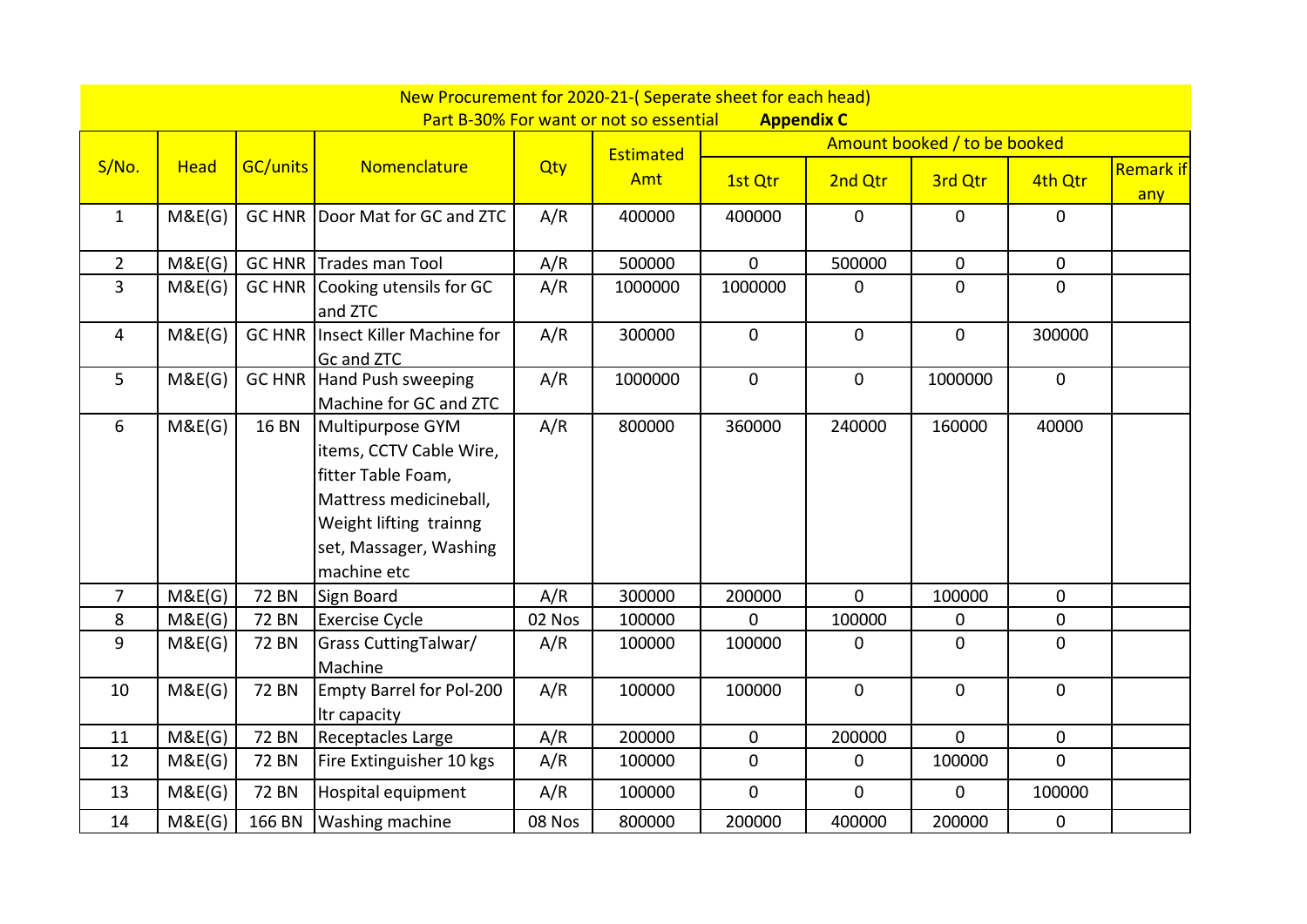| 15             | M&E(G) | 166 BN          | M.C Box                                                          | 45 Nos       | 250000   | 150000      | $\mathbf 0$    | 100000         | $\mathbf 0$    |  |
|----------------|--------|-----------------|------------------------------------------------------------------|--------------|----------|-------------|----------------|----------------|----------------|--|
| 16             | M&E(G) | 166 BN          | <b>Gym Equipments</b>                                            | 1 Set        | 250000   | 250000      | $\mathbf 0$    | $\overline{0}$ | $\mathbf{0}$   |  |
| 17             | M&E(G) | 166 BN          | Sports items                                                     | A/R          | 250000   | 150000      | $\mathbf 0$    | 100000         | $\mathbf 0$    |  |
| 18             | M&E(G) | 166 BN          | <b>Fitter Table</b>                                              | $\mathbf{1}$ | 100000   | 100000      | $\mathbf 0$    | $\mathbf 0$    | $\mathbf 0$    |  |
| 19             | M&E(G) | 166 BN          | Quarter Guard Eqpts                                              | A/R          | 250000   | 100000      | $\overline{0}$ | 100000         | 50000          |  |
| 20             | M&E(G) | 231 BN          | Sports items                                                     | A/R          | 550000   | 250000      | 150000         | 100000         | 50000          |  |
| 21             | M&E(G) | 231 BN          | MT Barrel                                                        | A/R          | 300000   | 150000      | 100000         | 50000          | $\mathbf 0$    |  |
| 22             | M&E(G) | 231 BN          | Quarter Guard Eqpts                                              | A/R          | 500000   | 250000      | 150000         | 50000          | 50000          |  |
| 23             | M&E(G) | 231 BN          | General Alarm electric                                           | A/R          | 250000   | 100000      | 100000         | 50000          | $\mathbf 0$    |  |
| 24             | M&E(G) | 242 BN          | <b>Washing Machine</b>                                           | 08 Nos       | 800000   | 200000      | 400000         | 200000         | $\mathbf 0$    |  |
| 25             | M&E(G) | 242 BN          | M.C BoX                                                          | 45 Nos       | 250000   | 0           | 150000         | 100000         | $\overline{0}$ |  |
| 26             | M&E(G) | 242 BN          | Gym Equipments                                                   | 1 Set        | 250000   | 250000      | $\mathbf 0$    | $\mathbf 0$    | $\Omega$       |  |
| 27             | M&E(G) | 242 BN          | Sports items                                                     | A/R          | 250000   | 150000      | $\mathbf 0$    | $\mathbf 0$    | 100000         |  |
| 28             | M&E(G) | 242 BN          | <b>Fitter Table</b>                                              | $\mathbf{1}$ | 100000   | $\mathbf 0$ | $\mathbf 0$    | $\overline{0}$ | 100000         |  |
| 29             | M&E(G) | 242 BN          | Quarter Guard Eqpts                                              | A/R          | 250000   | 100000      | $\overline{0}$ | 100000         | 50000          |  |
| 30             | M&E(G) | 242 BN          | Trades man Tool                                                  | A/R          | 250000   | 50000       | 100000         | 100000         | $\mathbf 0$    |  |
|                |        |                 |                                                                  |              |          |             |                |                |                |  |
|                |        |                 | <b>Total</b>                                                     |              | 10650000 | 4610000     | 2590000        | 2610000        | 840000         |  |
| $\mathbf{1}$   | M&E(G) | <b>GC BTB</b>   | Sign Board                                                       | ARB          | 100000   | $\mathbf 0$ | 0              | $\overline{0}$ | 100000         |  |
| $\overline{2}$ | M&E(G) | <b>GC BTB</b>   | Sports items                                                     | <b>ARB</b>   | 100000   | $\mathbf 0$ | $\mathbf 0$    | $\mathbf 0$    | 100000         |  |
| $\overline{3}$ | M&E(G) | <b>GC BTB</b>   | Yoga Suit                                                        | ARB          | 100000   | 100000      | 0              | $\overline{0}$ | 0              |  |
| 4              | M&E(G) | <b>GC BTB</b>   | High pressure water Mist<br>& CAF Extinguisher-50 Ltr<br>Trolley | 05 Nos       | 2500000  | $\pmb{0}$   | $\mathbf 0$    | 2500000        | $\mathbf 0$    |  |
| 5              | M&E(G) | <b>GC BTB</b>   | R.O -250 Ltr & 50 Ltrs                                           | ARB          | 1000000  | $\mathbf 0$ | 500000         | 500000         | $\mathbf 0$    |  |
| $\overline{7}$ | M&E(G) | 6 <sub>BN</sub> | Body massager chair                                              | 01 No.       | 100000   | $\mathbf 0$ | $\pmb{0}$      | $\mathbf 0$    | 100000         |  |
| 8              | M&E(G) | 6 <sub>BN</sub> | Exercise cycle                                                   | 05 Nos.      | 250000   | $\mathbf 0$ | $\mathbf 0$    | $\overline{0}$ | 250000         |  |
| 9              | M&E(G) | 6 <sub>BN</sub> | Foot massager machine                                            | 08 Nos.      | 200000   | $\mathbf 0$ | 0              | 200000         | $\mathbf 0$    |  |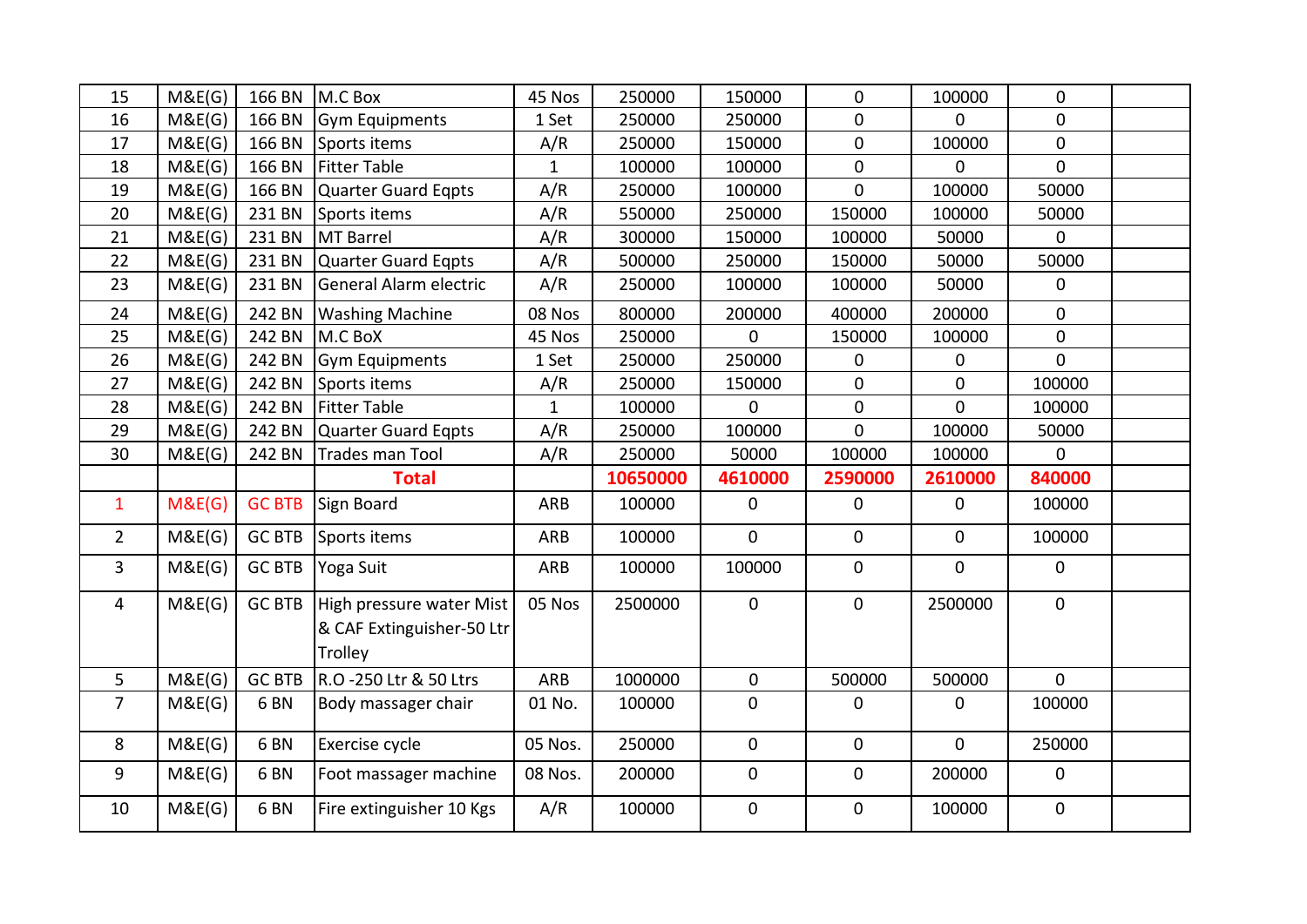| 11 | M&E(G) | 6 <sub>BN</sub> | <b>Quater Guard Egpt</b>    | A/R            | 250000 | $\mathbf 0$    | 0              | 0              | 250000       |  |
|----|--------|-----------------|-----------------------------|----------------|--------|----------------|----------------|----------------|--------------|--|
| 12 | M&E(G) | 6 <sub>BN</sub> | Kichan Eqpt (i.e. Food      | A/R            | 750000 | $\mathbf 0$    | 250000         | 250000         | 250000       |  |
|    |        |                 | Warmer, Chapati             |                |        |                |                |                |              |  |
|    |        |                 | Warmer, Gas Bhatti,         |                |        |                |                |                |              |  |
|    |        |                 | Presser cocker)             |                |        |                |                |                |              |  |
| 13 | M&E(G) | 6 <sub>BN</sub> | Hospital equipment          | A/R            | 500000 | $\mathbf 0$    | 250000         | 250000         | $\mathbf{0}$ |  |
| 14 | M&E(G) | <b>20 BN</b>    | Water Tank 200,300, 500     | A/R            | 300000 | 200000         | 100000         | $\mathbf{0}$   | $\mathbf 0$  |  |
|    |        |                 | & 10000 Ltrs                |                |        |                |                |                |              |  |
| 15 | M&E(G) | <b>20 BN</b>    | Dobhi Table                 | 08 Nos         | 200000 | $\overline{0}$ | 200000         | $\overline{0}$ | $\mathbf 0$  |  |
| 16 | M&E(G) | <b>20 BN</b>    | <b>Barber Chair</b>         | 10 Nos         | 400000 | 200000         | 0              | 200000         | $\mathbf 0$  |  |
| 17 | M&E(G) | <b>20 BN</b>    | Deep Freezer 300 Ltrs       | 04 Nos         | 200000 | 200000         | $\overline{0}$ | $\mathbf{0}$   | $\mathbf{0}$ |  |
| 18 | M&E(G) | <b>20 BN</b>    | Kitchen equipments          | A/R            | 400000 | 100000         | 100000         | 100000         | 100000       |  |
| 19 | M&E(G) | <b>20 BN</b>    | <b>Water Cooler</b>         | A/R            | 200000 | 200000         | $\mathbf 0$    | $\mathbf{0}$   | $\mathbf 0$  |  |
| 20 | M&E(G) | <b>22 BN</b>    | Electric weight Machine     | 08 Nos         | 100000 | $\mathbf 0$    | $\mathbf 0$    | 100000         | $\mathbf{0}$ |  |
| 21 | M&E(G) | <b>22 BN</b>    | Tailor equipment            | 01 Set         | 60000  | $\mathbf 0$    | $\mathbf 0$    | 60000          | $\mathbf 0$  |  |
| 22 | M&E(G) | <b>22 BN</b>    | Class Room Chair            | <b>150 Nos</b> | 200000 | $\mathbf 0$    | $\mathbf 0$    | 200000         | $\mathbf{0}$ |  |
|    |        |                 | (Stainless steel)           |                |        |                |                |                |              |  |
| 23 | M&E(G) | <b>22 BN</b>    | Kote management             | 07 Nos         | 150000 | $\mathbf{0}$   | $\mathbf{0}$   | $\mathbf 0$    | 150000       |  |
|    |        |                 | system for coys             |                |        |                |                |                |              |  |
| 24 | M&E(G) | <b>22 BN</b>    | Water Storage Tank 500      | 10 Nos         | 100000 | $\mathbf{0}$   | 100000         | $\mathbf 0$    | $\mathbf 0$  |  |
|    |        |                 | Ltr& 1000 Ltrs              |                |        |                |                |                |              |  |
| 25 | M&E(G) |                 | 126 BN Sign Board           | 01 No.         | 200000 | $\mathbf{0}$   | $\mathbf 0$    | 100000         | 100000       |  |
| 26 | M&E(G) |                 | 126 BN Exercise cycle       | 02 Nos.        | 100000 | $\mathbf{0}$   | $\mathbf 0$    | $\mathbf{0}$   | 100000       |  |
| 27 | M&E(G) | 126 BN          | <b>Grass Cutting</b>        | A/R            | 200000 | $\mathbf 0$    | 0              | 200000         | $\mathbf 0$  |  |
|    |        |                 | Mahichene/talwar            |                |        |                |                |                |              |  |
| 28 | M&E(G) | 126 BN          | Fire extinguisher 10 Kgs    | A/R            | 100000 | $\mathbf 0$    | $\mathbf 0$    | 100000         | $\mathbf 0$  |  |
| 29 | M&E(G) | 126 BN          | Hospital equipment          | A/R            | 100000 | $\mathbf 0$    | $\mathbf 0$    | 100000         | $\mathbf{0}$ |  |
| 30 | M&E(G) |                 | 126 BN Receptacles large    | A/R            | 200000 | $\mathbf{0}$   | $\mathbf 0$    | 100000         | 100000       |  |
| 31 | M&E(G) |                 | 126 BN Emety Barrel for Pol | A/R            | 100000 | $\mathbf 0$    | $\mathbf 0$    |                | 100000       |  |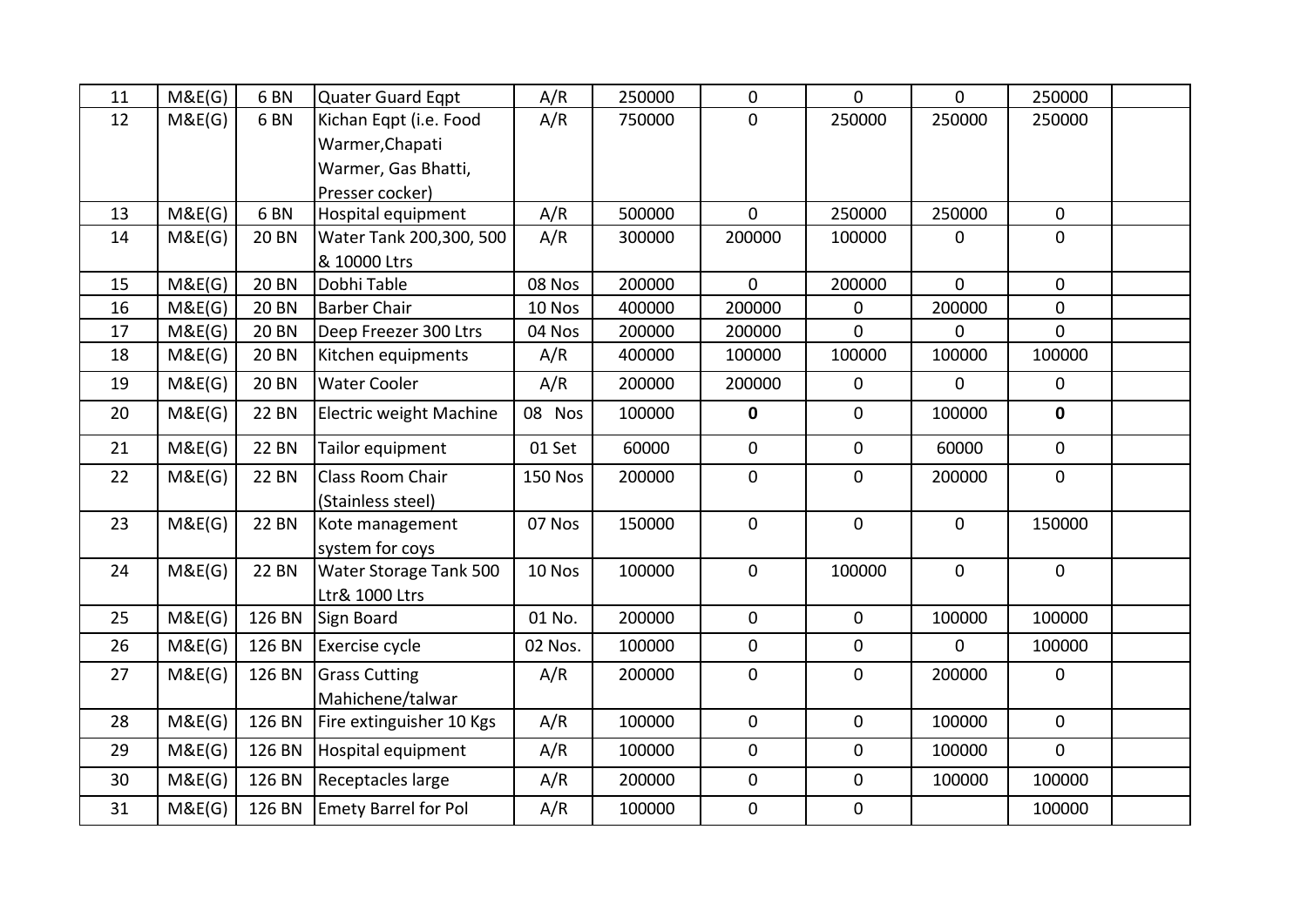| 32 | M&E(G) |        | 198 BN   Body massager chair      | 01 No.  | 100000   |         |         |         | 100000  |  |
|----|--------|--------|-----------------------------------|---------|----------|---------|---------|---------|---------|--|
| 33 | M&E(G) |        | 198 BN Exercise cycle             | 02 Nos. | 100000   |         |         |         | 100000  |  |
| 34 | M&E(G) |        | 198 BN   Foot massager machine    | 08 Nos. | 200000   |         |         | 200000  |         |  |
| 35 | M&E(G) |        | 198 BN   Fire extinguisher 10 Kgs | A/R     | 50000    |         |         | 50000   |         |  |
| 36 | M&E(G) | 198 BN | Hospital equipment                | A/R     | 100000   |         |         | 100000  |         |  |
|    |        |        | <b>Total</b>                      |         | 9810000  | 1000000 | 1500000 | 5410000 | 1900000 |  |
|    |        |        | G/Total                           |         | 20460000 | 5610000 | 4090000 | 8020000 | 2740000 |  |

Sd/-04/05/2020

**For IGP Jammu Sector**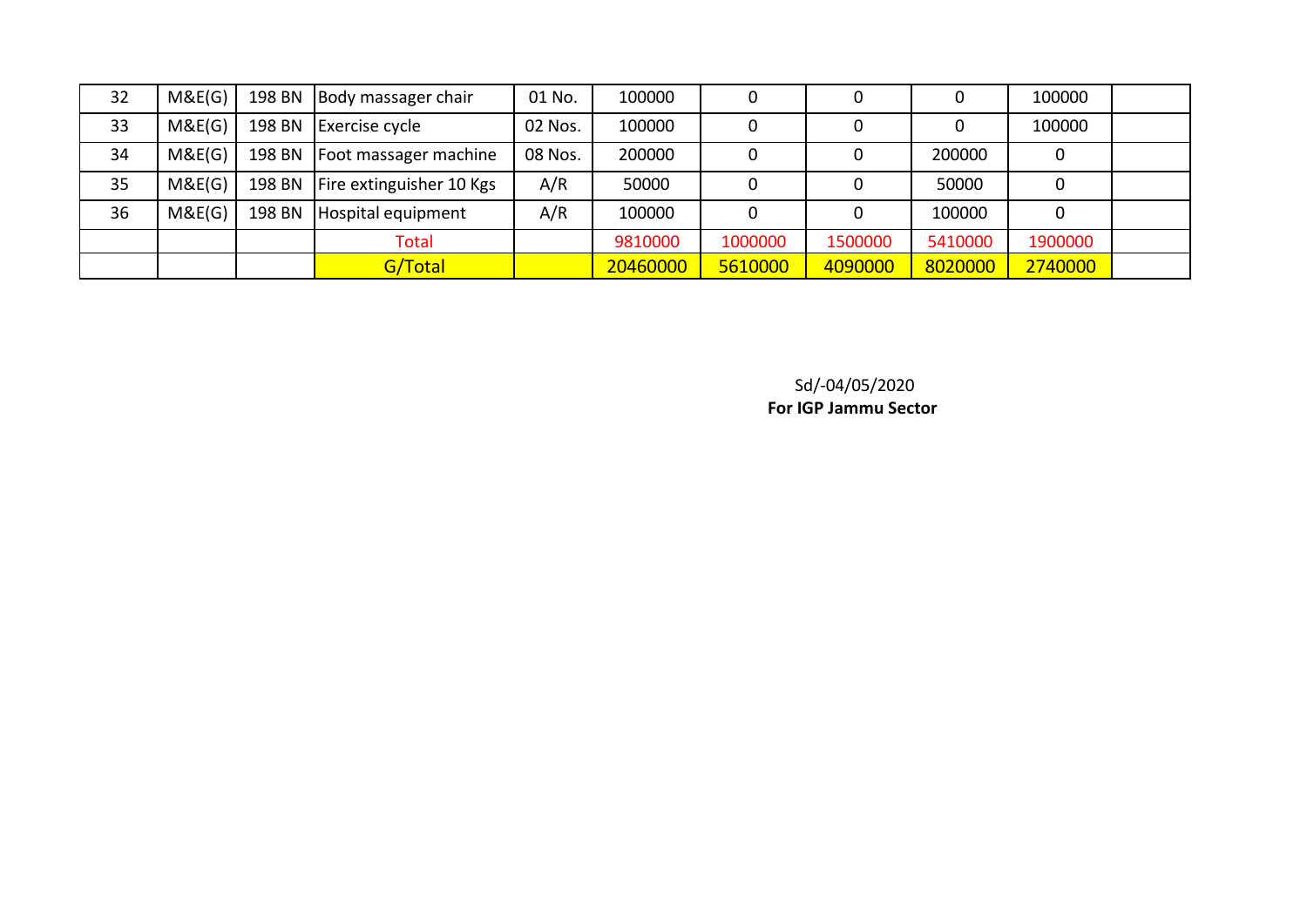|                |             |                 | New Procurement for 2020-21-(Seperate sheet for each head)                                                              |         |           |                   |              |                              |                |                         |
|----------------|-------------|-----------------|-------------------------------------------------------------------------------------------------------------------------|---------|-----------|-------------------|--------------|------------------------------|----------------|-------------------------|
|                |             |                 | Part B-30% For want or not so essential                                                                                 |         |           | <b>Appendix C</b> |              |                              |                |                         |
|                |             |                 |                                                                                                                         |         | Estimated |                   |              | Amount booked / to be booked |                |                         |
| S/No.          | <b>Head</b> | <b>GC/units</b> | Nomenclature                                                                                                            | Qty     | Amt       | 1st Qtr           | 2nd Qtr      | 3rd Qtr                      | 4th Qtr        | <b>Remark if</b><br>any |
| $\mathbf{1}$   | MV(V)       |                 | GC HNR Tyre & Tube                                                                                                      | A/R     | 360000    | 120000            | 100000       | 80000                        | 60000          |                         |
| $\overline{2}$ | MV(V)       |                 | <b>GC HNR Vehicle Battery</b>                                                                                           | A/R     | 200000    | 80000             | 60000        | 50000                        | 10000          |                         |
| $\overline{3}$ | MV(V)       | <b>16 BN</b>    | Tyre, Tube, Flap and running<br>repairing                                                                               | A/R     | 500000    | 225000            | 150000       | 100000                       | 25000          |                         |
| 4              | MV(V)       | <b>72 BN</b>    | Purchase of Workshop Tools                                                                                              | A/R     | 100000    | 100000            | $\mathbf{0}$ | $\mathbf{0}$                 | $\overline{0}$ |                         |
| 5              | MV(V)       | <b>72 BN</b>    | <b>Vehicle Tools</b>                                                                                                    | A/R     | 200000    | 200000            | $\mathbf 0$  | $\boldsymbol{0}$             | $\mathbf 0$    |                         |
| 6              | MV(V)       | <b>72 BN</b>    | MT Tarpaulin (against existing<br>auth)                                                                                 | A/R     | 200000    | 0                 | 200000       | $\overline{0}$               | $\mathbf 0$    |                         |
| $\overline{7}$ | MV(V)       | <b>72 BN</b>    | Repairing / Maintance of all<br>unit/sector vehicles including<br>motor cycles to keep the<br>vehicle on road condition | A/R     | 300000    | 100000            | $\mathbf 0$  | 200000                       | $\mathbf 0$    |                         |
| 8              | MV(V)       | 166 BN          | Tyre & Tube and Flap                                                                                                    | A/R     | 400000    | 125000            | 125000       | 125000                       | 25000          |                         |
| 9              | MV(V)       | 166 BN          | Vehicle Battery                                                                                                         | A/R     | 300000    | 100000            | 80000        | 70000                        | 50000          |                         |
| 10             | MV(V)       | 231 BN          | Tyre & Tube and Flap                                                                                                    | A/R     | 450000    | 125000            | 125000       | 125000                       | 75000          |                         |
| 11             | MV(V)       | 231 BN          | Vehicle Battery                                                                                                         | A/R     | 250000    | 70000             | 70000        | 70000                        | 40000          |                         |
| 12             | MV(V)       | 242 BN          | Tyre & Tube and Flap                                                                                                    | A/R     | 400000    | 125000            | 125000       | 125000                       | 25000          |                         |
| 13             | MV(V)       | 242 BN          | <b>Vehicle Battery</b>                                                                                                  | A/R     | 200000    | 60000             | 60000        | 60000                        | 20000          |                         |
|                |             |                 | <b>Total</b>                                                                                                            |         | 3860000   | 1430000           | 1095000      | 1005000                      | 330000         |                         |
| $\mathbf{1}$   | MV(V)       | <b>GC BTB</b>   | <b>TYRE RETREADING</b>                                                                                                  | 21      | 100000    | 25000             | 25000        | 25000                        | 25000          |                         |
| $\overline{2}$ | MV(V)       | <b>GC BTB</b>   | <b>FIRE EXTINGUISHERS</b>                                                                                               | 47      | 50000     | 0                 | 50000        | 0                            | 0              |                         |
| $\overline{3}$ | MV(V)       | 6 <sub>BN</sub> | Tyre, Tubes and Flaps for<br>heavy vehicle                                                                              | 20 Nos. | 300000    | $\overline{0}$    | 100000       | $\overline{0}$               | 200000         |                         |
| $\overline{4}$ | MV(V)       | 6 <sub>BN</sub> | Vehicle paints                                                                                                          | A/R     | 150000    | $\overline{0}$    | $\mathbf 0$  | 100000                       | 50000          |                         |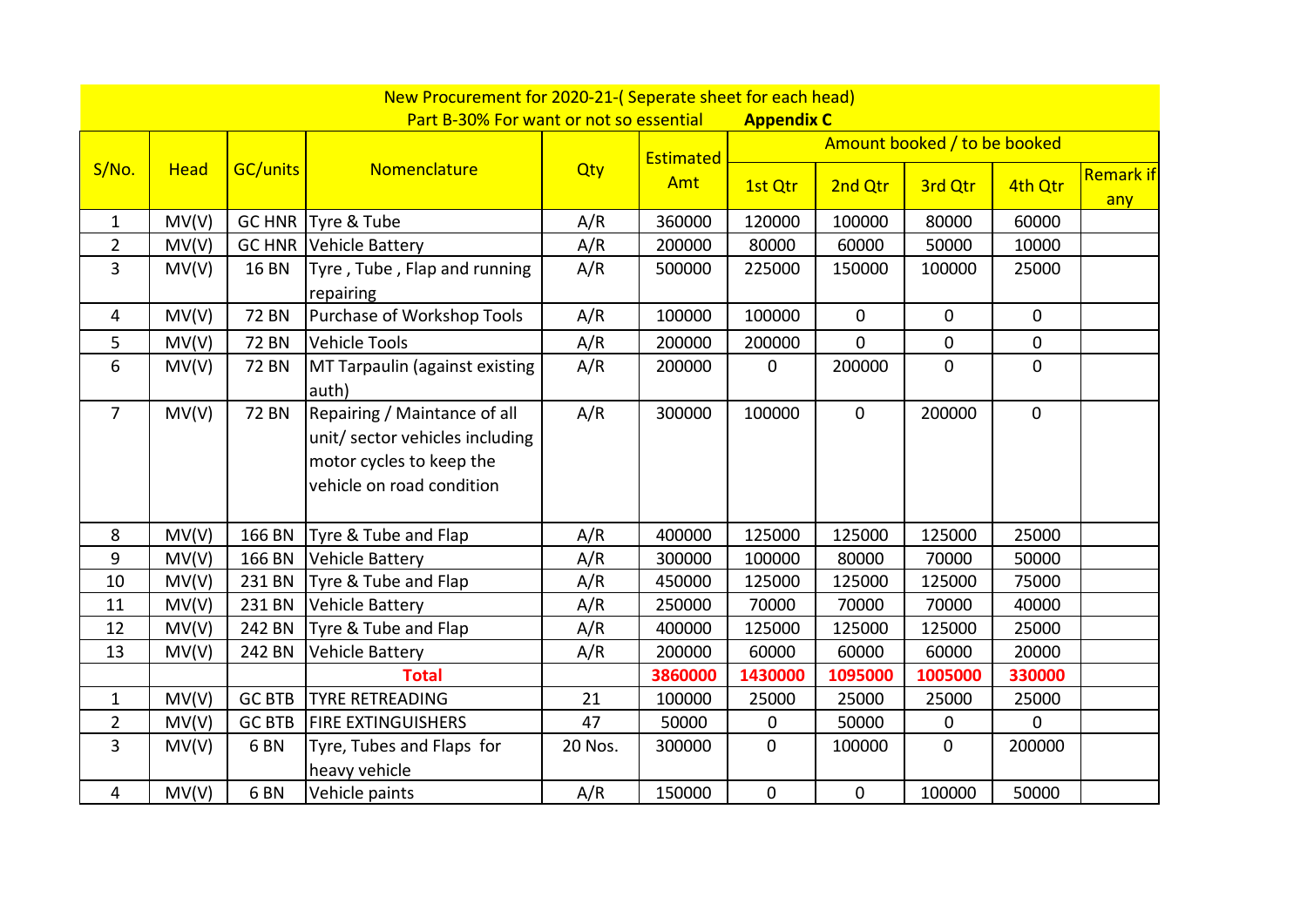| 5  | MV(V) | 6 <sub>BN</sub> | Repairing/maintenance of all<br>unit/sector vehicles including<br>motor cycles to keep the | A/R     | 350000  | $\overline{0}$ | 0            | 250000         | 100000         |  |
|----|-------|-----------------|--------------------------------------------------------------------------------------------|---------|---------|----------------|--------------|----------------|----------------|--|
|    |       |                 | vehicle on road                                                                            |         |         |                |              |                |                |  |
| 6  | MV(V) | <b>20 BN</b>    | <b>Vehicles Paint</b>                                                                      | A/R     | 200000  | 200000         | 0            | $\overline{0}$ | 0              |  |
| 7  | MV(V) | <b>20 BN</b>    | <b>Vehicles Tools</b>                                                                      | A/R     | 400000  | 200000         | 100000       | 100000         | 0              |  |
| 8  | MV(V) | 22 BN           | Engine overhauling of motor<br>cycle                                                       | 10 Nos  | 175000  | 175000         | 0            | 0              | 0              |  |
| 9  | MV(V) | <b>22 BN</b>    | Heavy veh engine overhauling                                                               | 03 Nos  | 350000  | 350000         | 0            | 0              | $\mathbf{0}$   |  |
| 10 | MV(V) | 126 BN          | Tyre, Tubes and Flaps for<br>heavy vehicle                                                 | A/R     | 400000  | $\overline{0}$ | 200000       | 0              | 200000         |  |
| 11 | MV(V) | 126 BN          | Vehicle paints                                                                             | A/R     | 200000  | $\overline{0}$ | $\mathbf{0}$ | 100000         | 100000         |  |
| 12 | MV(V) | 126 BN          | MT Tools (Various type)                                                                    | A/R     | 200000  | 0              | 0            | 200000         | $\Omega$       |  |
| 13 | MV(V) | 198 BN          | Tyre, Tubes and Flaps for                                                                  | 20 Nos. | 300000  | 0              | 100000       | 0              | 200000         |  |
|    |       |                 | heavy vehicle                                                                              |         |         |                |              |                |                |  |
| 14 | MV(V) | 198 BN          | Vehicle paints                                                                             | A/R     | 100000  | $\overline{0}$ | 0            | 100000         | $\mathbf 0$    |  |
| 15 | MV(V) | 198 BN          | MT Tools (Various type)                                                                    | A/R     | 150000  | $\Omega$       | 0            | 150000         | $\overline{0}$ |  |
|    |       |                 | Total                                                                                      |         | 3425000 | 950000         | 575000       | 1025000        | 875000         |  |
|    |       |                 | G/Total                                                                                    |         | 7285000 | 2380000        | 1670000      | 2030000        | 1205000        |  |

Sd/-04/05/2020

**For IGP Jammu Sector**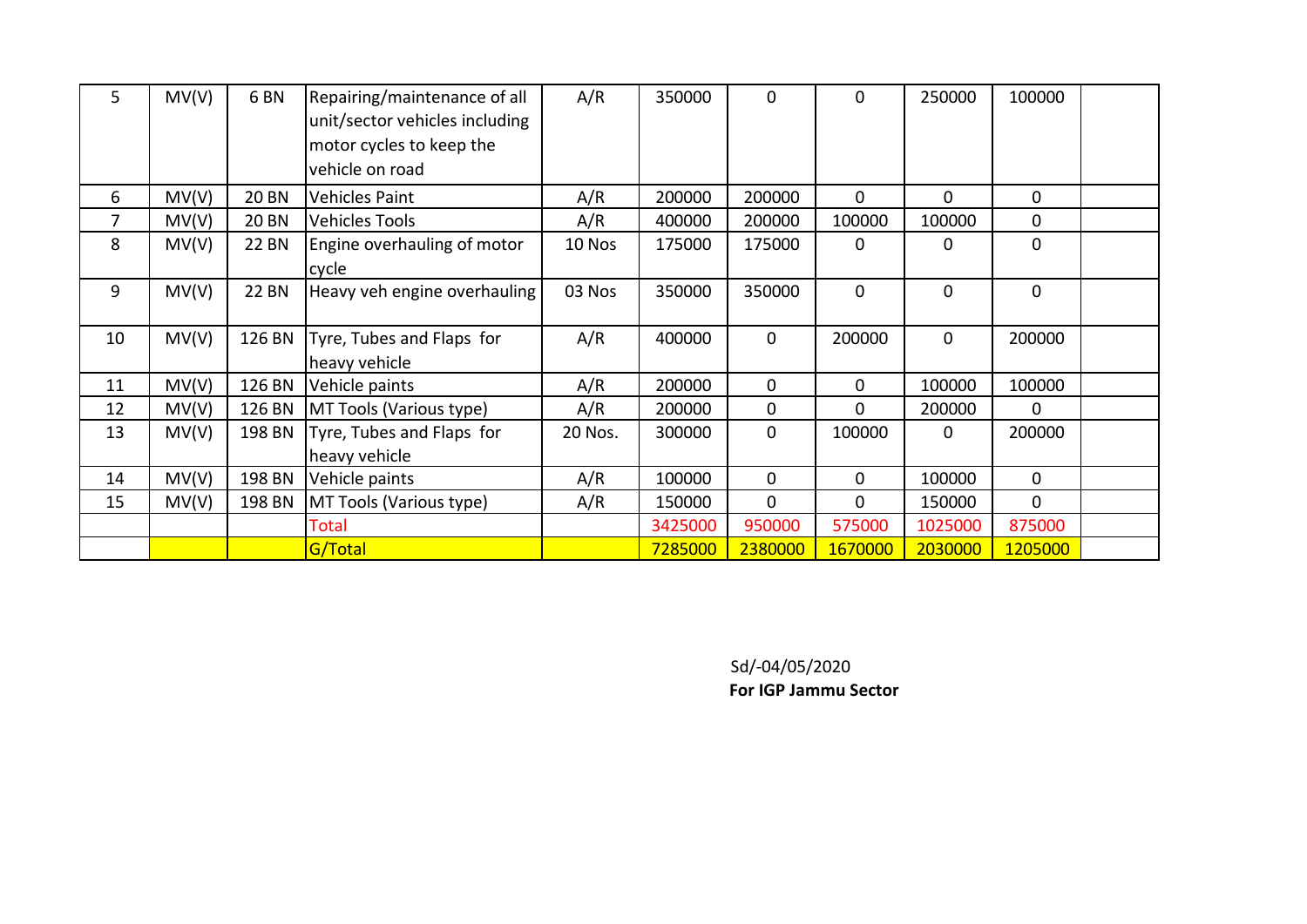|                |             |                 | New Procurement for 2020-21-(Seperate sheet for each head)                  |                          |              |                   |             |                              |                |                         |
|----------------|-------------|-----------------|-----------------------------------------------------------------------------|--------------------------|--------------|-------------------|-------------|------------------------------|----------------|-------------------------|
|                |             |                 | Part B-30% For want or not so essential                                     |                          |              | <b>Appendix C</b> |             |                              |                |                         |
|                |             |                 |                                                                             |                          | Estimated    |                   |             | Amount booked / to be booked |                |                         |
| S/No           | <b>Head</b> | <b>GC/units</b> | Nomenclature                                                                | Qty                      | Amt          | 1st Qtr           | 2nd Qtr     | 3rd Qtr                      | 4th Qtr        | <b>Remark if</b><br>any |
| 1              | OE(IT)      | <b>GC HNR</b>   | Accessories for all computer                                                | A/R                      | 50000        | 20000             | 20000       | 10000                        | $\overline{0}$ | $\mathbf{0}$            |
| $\overline{2}$ | OE(IT)      | <b>16 BN</b>    | Nil                                                                         | 0                        | $\mathbf{0}$ | $\mathbf 0$       | $\mathbf 0$ | $\mathbf{0}$                 | $\overline{0}$ | 0                       |
| 3              | OE(IT)      | <b>72 BN</b>    | <b>Nil</b>                                                                  | 0                        | $\mathbf 0$  | $\mathbf 0$       | $\Omega$    | $\Omega$                     | $\overline{0}$ | $\mathbf 0$             |
| 4              | OE(IT)      | 166 BN          | Accessories for all computer                                                | 0                        | 105000       | 45000             | 30000       | 30000                        | 0              | 0                       |
| 5              | OE(IT)      | 231 BN          | Nil                                                                         | 0                        | $\mathbf 0$  | 0                 | $\mathbf 0$ | $\mathbf{0}$                 | 0              | 0                       |
| 6              | OE(IT)      | 242 BN          | Nil                                                                         | 0                        | $\Omega$     | $\overline{0}$    | $\Omega$    | $\Omega$                     | 0              | 0                       |
|                |             |                 | <b>Total</b>                                                                |                          | 155000       | 65000             | 50000       | 40000                        | $\mathbf{0}$   | $\mathbf{0}$            |
| $\mathbf 1$    | OE(IT)      | <b>GC BTB</b>   | Computer & peripherals (Key,<br>Board, Mouse, Antivirus, pen<br>drive etc.) |                          | 520000       | 300000            | 150000      | 40000                        | 30000          | 0                       |
| $\overline{2}$ | OE(IT)      | 6 <sub>BN</sub> | Hard Disc, Pen Drive Etc.                                                   | $\blacksquare$           | 20000        | $\mathbf{0}$      | $\mathbf 0$ | 20000                        | $\mathbf{0}$   | $\mathbf{0}$            |
| 3              | OE(IT)      | <b>20 BN</b>    | Computer repair/<br>maintenance                                             | $\overline{\phantom{0}}$ | 20000        | 0                 | $\mathbf 0$ | 20000                        | $\mathbf{0}$   | 0                       |
| 4              | OE(IT)      | <b>22 BN</b>    | Procurement of computer<br>accessories                                      | --                       | 50000        | 25000             | 10000       | 10000                        | 5000           | $\overline{0}$          |
| 5              | OE(IT)      | 126 BN          | Nil                                                                         |                          | $\Omega$     | 0                 | $\mathbf 0$ | $\overline{0}$               | $\mathbf 0$    | $\mathbf 0$             |
| 6              | OE(IT)      | 198 BN          | Computer repair/<br>maintenance                                             |                          | 20000        | $\mathbf 0$       | $\Omega$    | 20000                        | $\Omega$       | 0                       |
|                |             |                 | <b>Total</b>                                                                |                          | 630000       | 325000            | 160000      | 110000                       | 35000          | $\mathbf 0$             |
|                |             |                 | G/Total                                                                     |                          | 785000       | 390000            | 210000      | 150000                       | 35000          | $\overline{0}$          |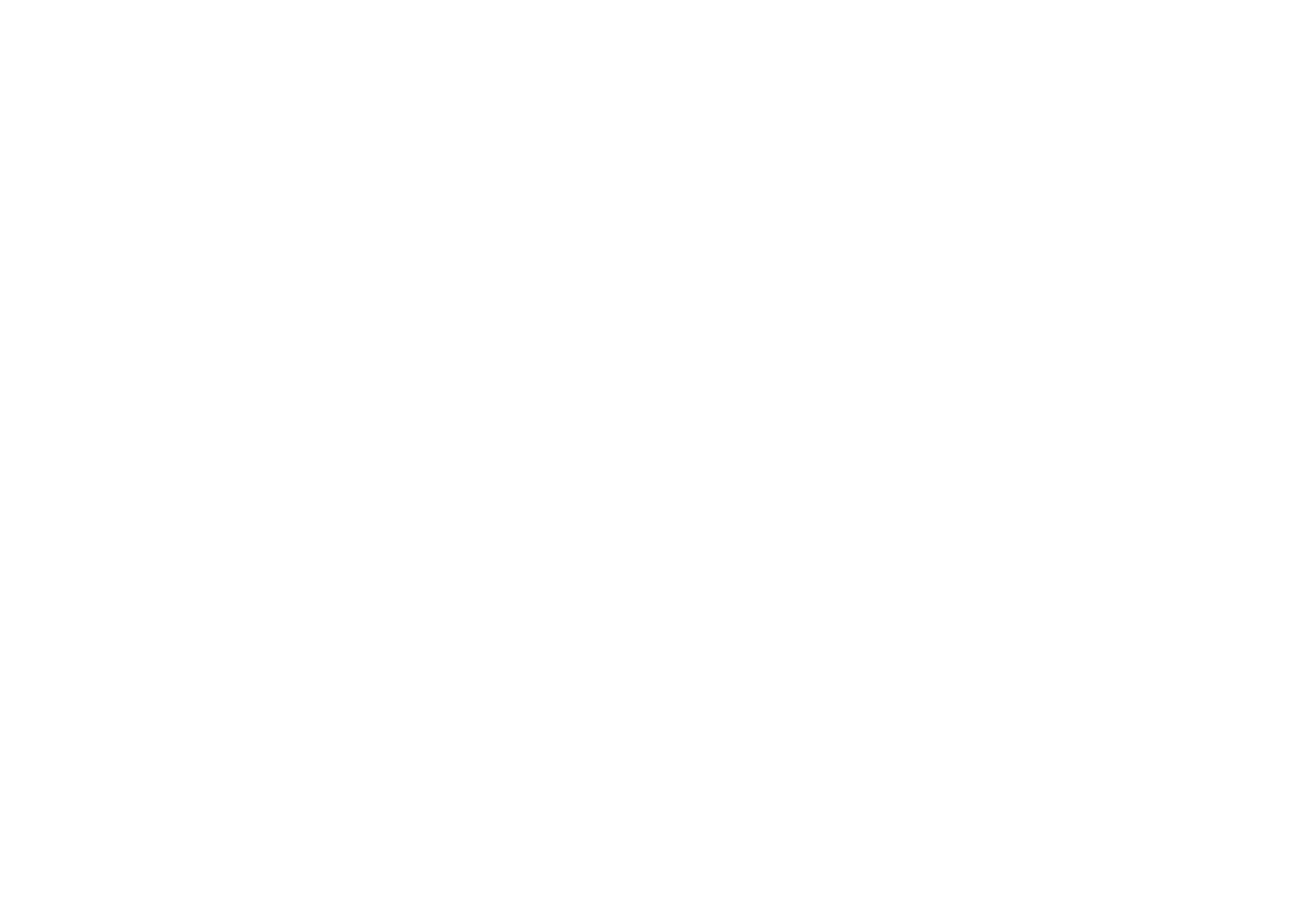|                |                    |                 | New Procurement for 2020-21-(Seperate sheet for each head)                                               |                |           |              |                  |                              |                |                         |
|----------------|--------------------|-----------------|----------------------------------------------------------------------------------------------------------|----------------|-----------|--------------|------------------|------------------------------|----------------|-------------------------|
|                |                    |                 | Part B-20% For for future goals for which 5 % Misecellaneous items Appendix D                            |                |           |              |                  |                              |                |                         |
|                |                    |                 |                                                                                                          |                | Estimated |              |                  | Amount booked / to be booked |                |                         |
| S/No.          | <b>Head</b>        | <b>GC/units</b> | Nomenclature                                                                                             | Qty            | Amt       | 1st Qtr      | 2nd Qtr          | 3rd Qtr                      | 4th Qtr        | <b>Remark if</b><br>any |
| $\mathbf{1}$   | C&T(G)             |                 | <b>GC HNR Iron Picket</b>                                                                                | A/R            | 500000    | 500000       | $\overline{0}$   | $\mathbf{0}$                 | $\overline{0}$ |                         |
| $\overline{2}$ | C&T(G)             |                 | <b>GC HNR Tin Sheet</b>                                                                                  | A/R            | 1000000   | $\mathbf{0}$ | 1000000          | $\overline{0}$               | $\mathbf{0}$   |                         |
| 3              | C&T(G)             |                 | <b>GC HNR Gunny Cloth</b>                                                                                | A/R            | 200000    | 200000       | $\mathbf 0$      | $\mathbf 0$                  | $\mathbf 0$    |                         |
| 4              | C&T(G)             |                 | GC HNR Agro Net                                                                                          | A/R            | 200000    | $\mathbf 0$  | $\mathbf{0}$     | 200000                       | $\mathbf 0$    |                         |
| 5              | C&T(G)             |                 | GC HNR Black Polyethene sheet                                                                            | A/R            | 500000    | $\mathbf 0$  | $\mathbf 0$      | 500000                       | $\mathbf 0$    |                         |
| 6              | C&T(G)             | <b>16 BN</b>    | Iron Picket, Ceiling Fan,<br>Camp Table with chair,<br>Dinning table with chair,<br>canopy size 20'x 20' | A/R            | 800000    | 360000       | 240000           | 160000                       | 40000          |                         |
| 7              | C&T(G)             | <b>72 BN</b>    | Miscelleneous/<br>irrescapable items                                                                     | A/R            | 400000    | 200000       | 100000           | 100000                       | $\mathbf 0$    |                         |
| 8              | C&T(G)             | 166 BN          | <b>Gunny Cloth</b>                                                                                       | A/R            | 300000    | 100000       | 80000            | 70000                        | 50000          |                         |
| 9              | C&T(G)             | 166 Bn          | Electric items for camp<br>security                                                                      | A/R            | 500000    | 200000       | 100000           | 100000                       | 100000         |                         |
| 10             | C&T(G)             |                 | 231 BN Gunny Cloth                                                                                       | A/R            | 300000    | 150000       | 100000           | 50000                        | $\mathbf 0$    |                         |
| 11             | C&T (G)            |                 | 231 BN Electric items for camp<br>security                                                               | A/R            | 500000    | 250000       | 150000           | 100000                       | $\overline{0}$ |                         |
| 12             | C&T(G)             | 231 BN          | <b>Tin Sheet</b>                                                                                         | A/R            | 400000    | 200000       | 150000           | $\mathbf{0}$                 | 50000          |                         |
| 13             | C&T(G)             |                 | 242 BN Gunny Cloth                                                                                       | A/R            | 200000    | 60000        | 60000            | 60000                        | 20000          |                         |
| 14             | C&T(G)             | 242 BN          | Electric items for camp<br>security                                                                      | A/R            | 500000    | 100000       | 200000           | 100000                       | 100000         |                         |
|                |                    |                 | <b>Total</b>                                                                                             |                | 6300000   | 2320000      | 2180000          | 1440000                      | 360000         |                         |
| $\mathbf{1}$   | <b>C&amp;T (G)</b> | <b>GC BTB</b>   | Pistol Pouch Synthetic                                                                                   | <b>298 Nos</b> | 59600     | $\mathbf 0$  | 0                | 59600                        | $\mathbf 0$    |                         |
| $\overline{2}$ | <b>C&amp;T</b> (G) |                 | <b>GC BTB</b> Sling Insas                                                                                | <b>350 Nos</b> | 40250     | $\pmb{0}$    | $\boldsymbol{0}$ | $\mathbf 0$                  | 40250          |                         |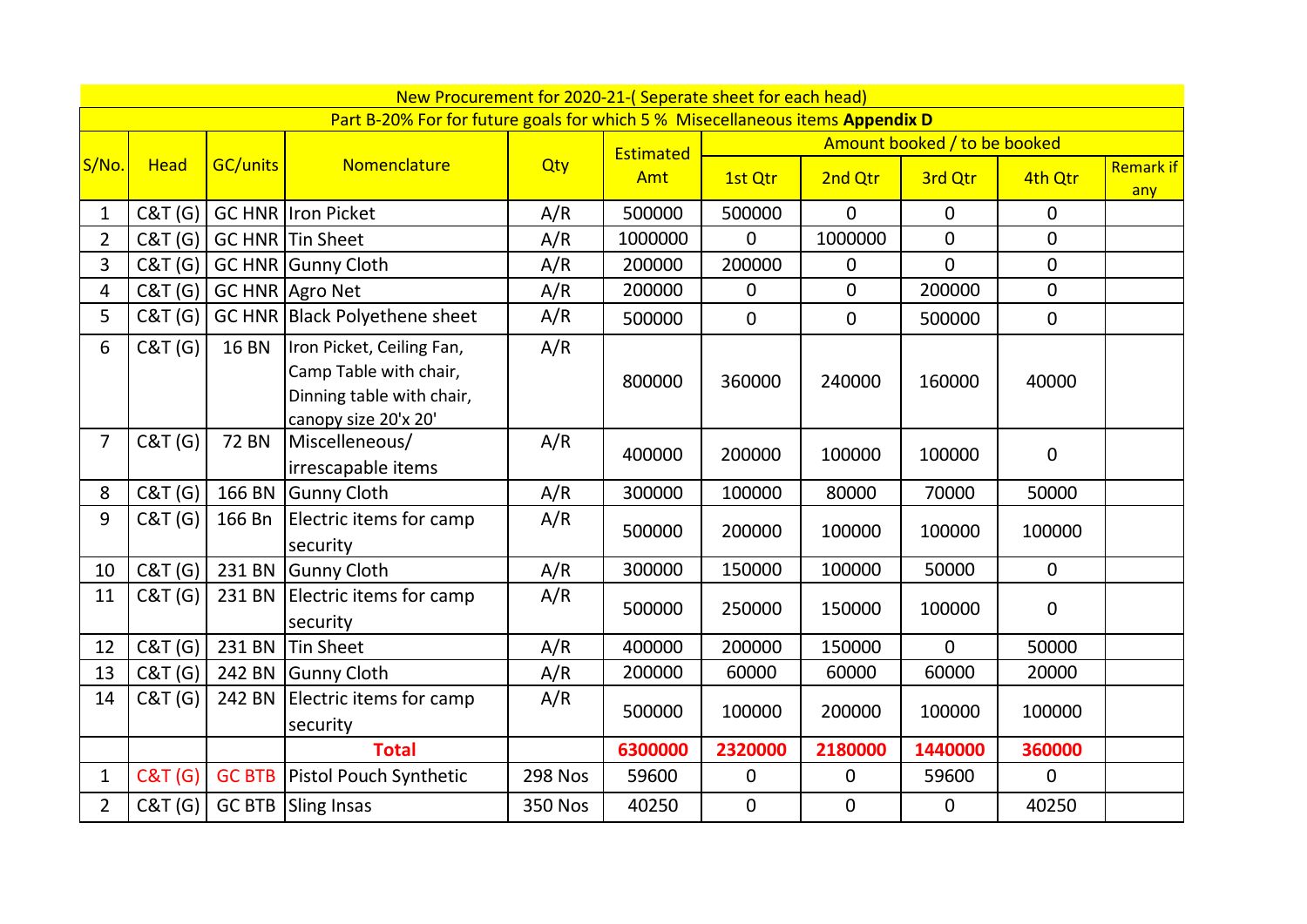| 3  | <b>C&amp;T</b> (G) | <b>GC BTB</b>   | Sling AK-47                   | 47 Nos        | 4465    | $\mathbf 0$      | 0              | $\overline{0}$ | 4465           |  |
|----|--------------------|-----------------|-------------------------------|---------------|---------|------------------|----------------|----------------|----------------|--|
| 4  | C&T(G)             | 6 <sub>BN</sub> | Metal shelving rack           | 30 Nos.       | 300000  | $\overline{0}$   | 0              | 300000         | $\overline{0}$ |  |
| 5  | C&T (G)            | 6 <sub>BN</sub> | <b>Steel Almirah Big size</b> | 15 Nos.       | 200000  | $\overline{0}$   | 0              | 200000         | $\overline{0}$ |  |
| 6  | C&T (G)            | 6 <sub>BN</sub> | <b>Barbed wire</b>            | A/R           | 100000  | $\mathbf 0$      | 0              | $\mathbf 0$    | 100000         |  |
| 7  | C&T (G)            | 6 <sub>BN</sub> | Steel banch                   | 30 Nos        | 250000  | $\mathbf 0$      | $\overline{0}$ | $\overline{0}$ | 250000         |  |
| 8  | C&T(G)             | <b>20 BN</b>    | Amount required to be         | A/R           | 200000  | $\mathbf 0$      | 100000         | 100000         | $\overline{0}$ |  |
|    |                    |                 | procured other                |               |         |                  |                |                |                |  |
|    |                    |                 | inescapable items.            |               |         |                  |                |                |                |  |
| 9  | <b>C&amp;T (G)</b> | <b>20 BN</b>    | Micellencous/inescapable      | A/R           | 400000  | 100000           | 100000         | 100000         | 100000         |  |
|    |                    |                 | items                         |               |         |                  |                |                |                |  |
| 10 | C&T (G)            | <b>22 BN</b>    | Sand bag                      | 6000 Nos      | 200000  | $\mathbf{0}$     | $\mathbf 0$    | 200000         | $\mathbf 0$    |  |
| 11 | C&T(G)             | <b>22 BN</b>    | Electric wire                 | <b>70 Bdl</b> | 100000  | $\mathbf 0$      | 0              | $\mathbf 0$    | 100000         |  |
| 12 | C&T(G)             | <b>22 BN</b>    | Morcha Net                    | 30 Nos        | 100000  | $\overline{0}$   | 100000         | $\overline{0}$ | $\overline{0}$ |  |
| 13 | C&T(G)             | 126 BN          | Metal shelving rack           | 30 Nos.       | 300000  | $\mathbf 0$      | 0              | 300000         | $\overline{0}$ |  |
| 14 | C&T (G)            | 126 BN          | Steel Armirah Big size        | 15 Nos.       | 200000  | $\mathbf 0$      | 0              | 200000         | $\mathbf 0$    |  |
| 15 | C&T(G)             | 126 BN          | <b>Barbed wire</b>            | A/R           | 50000   | $\mathbf 0$      | 0              | $\mathbf 0$    | 50000          |  |
| 16 | C&T (G)            | 126 BN          | Small (Peg) table             | 10 nos.       | 50000   | $\mathbf 0$      | 0              | $\Omega$       | 50000          |  |
| 17 | <b>C&amp;T</b> (G) | 198 BN          | Metal shelving rack           | 30 Nos.       | 300000  | $\boldsymbol{0}$ | 0              | 300000         | $\mathbf 0$    |  |
| 18 | <b>C&amp;T</b> (G) | 198 BN          | Steel Armirah Big size        | 15 Nos.       | 200000  | $\mathbf 0$      | 0              | 200000         | $\overline{0}$ |  |
| 19 | C&T(G)             | 198 BN          | <b>Barbed wire</b>            | A/R           | 50000   | $\mathbf 0$      | 0              | $\mathbf 0$    | 50000          |  |
| 20 | C&T (G)            | 198 BN          | Small (Peg) table             | 10 nos.       | 50000   | $\mathbf 0$      | 0              | $\mathbf 0$    | 50000          |  |
|    |                    |                 | <b>Total</b>                  |               | 3154315 | 100000           | 300000         | 1959600        | 794715         |  |
|    |                    |                 | G/Total                       |               | 9454315 | 2420000          | 2480000        | 3399600        | 1154715        |  |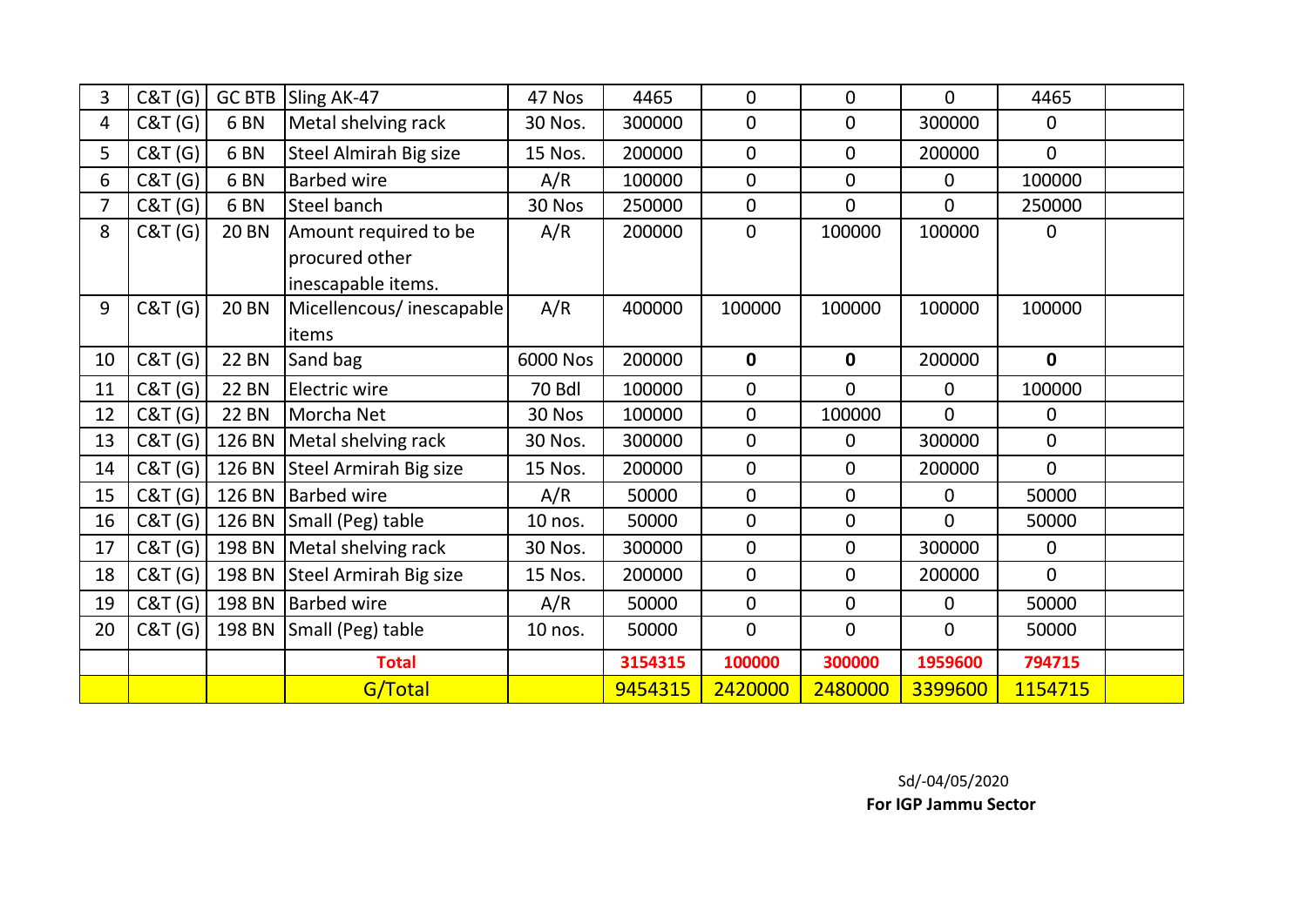|                |                   |                 | New Procurement for 2020-21-(Seperate sheet for each head)<br>Part B-20% For for future goals for which 5 % Misecellaneous items Appendix D |        |           |                |                |                              |                |                         |
|----------------|-------------------|-----------------|---------------------------------------------------------------------------------------------------------------------------------------------|--------|-----------|----------------|----------------|------------------------------|----------------|-------------------------|
|                |                   | GC/             |                                                                                                                                             |        | Estimated |                |                | Amount booked / to be booked |                |                         |
| S/No           | <b>Head</b>       | units           | Nomenclature                                                                                                                                | Qty    | Amt       | 1st Qtr        | 2nd Qtr        | 3rd Qtr                      | 4th Qtr        | <b>Remark if</b><br>any |
| $\mathbf{1}$   |                   |                 | M&E(G)   GC HNR   Deep Freezer for GC and ZTC                                                                                               | A/R    | 500000    | $\mathbf 0$    | 500000         | $\overline{0}$               | $\mathbf{0}$   |                         |
| $\overline{2}$ |                   |                 | M&E(G) GC HNR   Writing Board for ZTC                                                                                                       | A/R    | 200000    | $\mathbf 0$    | 0              | 200000                       | $\mathbf 0$    |                         |
| 3              |                   |                 | M&E( $G$ ) GC HNR Grass cutting machine for GC and<br><b>ZTC</b>                                                                            | A/R    | 200000    | $\mathbf 0$    | 200000         | $\mathbf 0$                  | $\overline{0}$ |                         |
| 4              | <b>M&amp;E(G)</b> | <b>16 BN</b>    | Rechargeable led tourch, shaving<br>blade, brass metal polish                                                                               | A/R    | 300000    | 135000         | 90000          | 60000                        | 15000          |                         |
| 5              | M&E(G)            | <b>72 BN</b>    | Miscelleneous/irrescapable items                                                                                                            | A/R    | 400000    | 200000         | 100000         | 100000                       | $\mathbf 0$    |                         |
| 6              |                   |                 | M&E(G) 166 BN Tradsmen machine                                                                                                              | A/R    | 500000    | 150000         | 100000         | 150000                       | 100000         |                         |
| $\overline{7}$ | M&E(G)            |                 | 166 BN Lawn Mover                                                                                                                           | A/R    | 100000    | 50000          | $\mathbf 0$    | 50000                        | $\mathbf 0$    |                         |
| 8              | M&E(G)            |                 | 166 BN Digging Tools                                                                                                                        | A/R    | 250000    | 100000         | 100000         | 50000                        | $\mathbf 0$    |                         |
| 9              | M&E(G)            |                 | 166 BN MT Barrel                                                                                                                            | A/R    | 100000    | 50000          | $\mathbf 0$    | 50000                        | $\overline{0}$ |                         |
| 10             | M&E(G)            |                 | 231 BN Digging Tools                                                                                                                        | A/R    | 250000    | 100000         | 100000         | 25000                        | 25000          |                         |
| 11             | M&E(G)            |                 | 231 BN Notice Board                                                                                                                         | A/R    | 250000    | 100000         | 100000         | 25000                        | 25000          |                         |
| 12             |                   |                 | $M&E(G)$ 231 BN Sign Board                                                                                                                  | A/R    | 250000    | 100000         | 100000         | 25000                        | 25000          |                         |
| 13             | M&E(G)            |                 | 231 BN   Hospital Equipment                                                                                                                 | A/R    | 250000    | 100000         | 100000         | 25000                        | 25000          |                         |
| 14             | M&E(G)            |                 | 242 BN Tradsmen machine                                                                                                                     | A/R    | 500000    | 150000         | 100000         | 150000                       | 100000         |                         |
| 15             | M&E(G)            |                 | 242 BN Lawn Mover                                                                                                                           | A/R    | 100000    | 50000          | $\overline{0}$ | 50000                        | $\mathbf 0$    |                         |
| 16             | M&E(G)            |                 | 242 BN Digging Tools                                                                                                                        | A/R    | 250000    | 100000         | 100000         | 50000                        | $\overline{0}$ |                         |
| 17             | M&E(G)            |                 | 242 BN MT Barrel                                                                                                                            | A/R    | 100000    | 50000          | 0              | 50000                        | $\mathbf 0$    |                         |
|                |                   |                 | <b>Total</b>                                                                                                                                |        | 4500000   | 1435000        | 1690000        | 1060000                      | 315000         |                         |
| $\mathbf{1}$   | M&E(G)            |                 | GC BTB Tailor Sewing Machine                                                                                                                | 4 Nos  | 200000    | 0              | 0              | 200000                       | $\mathbf 0$    |                         |
| $\overline{2}$ | M&E(G)            |                 | <b>GC BTB</b> Barbar Chair                                                                                                                  | 02 Nos | 50000     | $\mathbf 0$    | $\mathbf 0$    | $\mathbf 0$                  | 50000          |                         |
| 3              | <b>M&amp;E(G)</b> |                 | <b>GC BTB</b> Battery for Solar lights                                                                                                      | 50 Nos | 500000    | $\overline{0}$ | $\mathbf 0$    | 500000                       | $\overline{0}$ |                         |
| 5              | M&E(G)            | 6 <sub>BN</sub> | Training aids & Sports Items<br>(including Track Suits, Sports dress<br>etc) authorized for training                                        | A/R    | 300000    | $\mathbf 0$    | $\mathbf 0$    | 200000                       | 100000         |                         |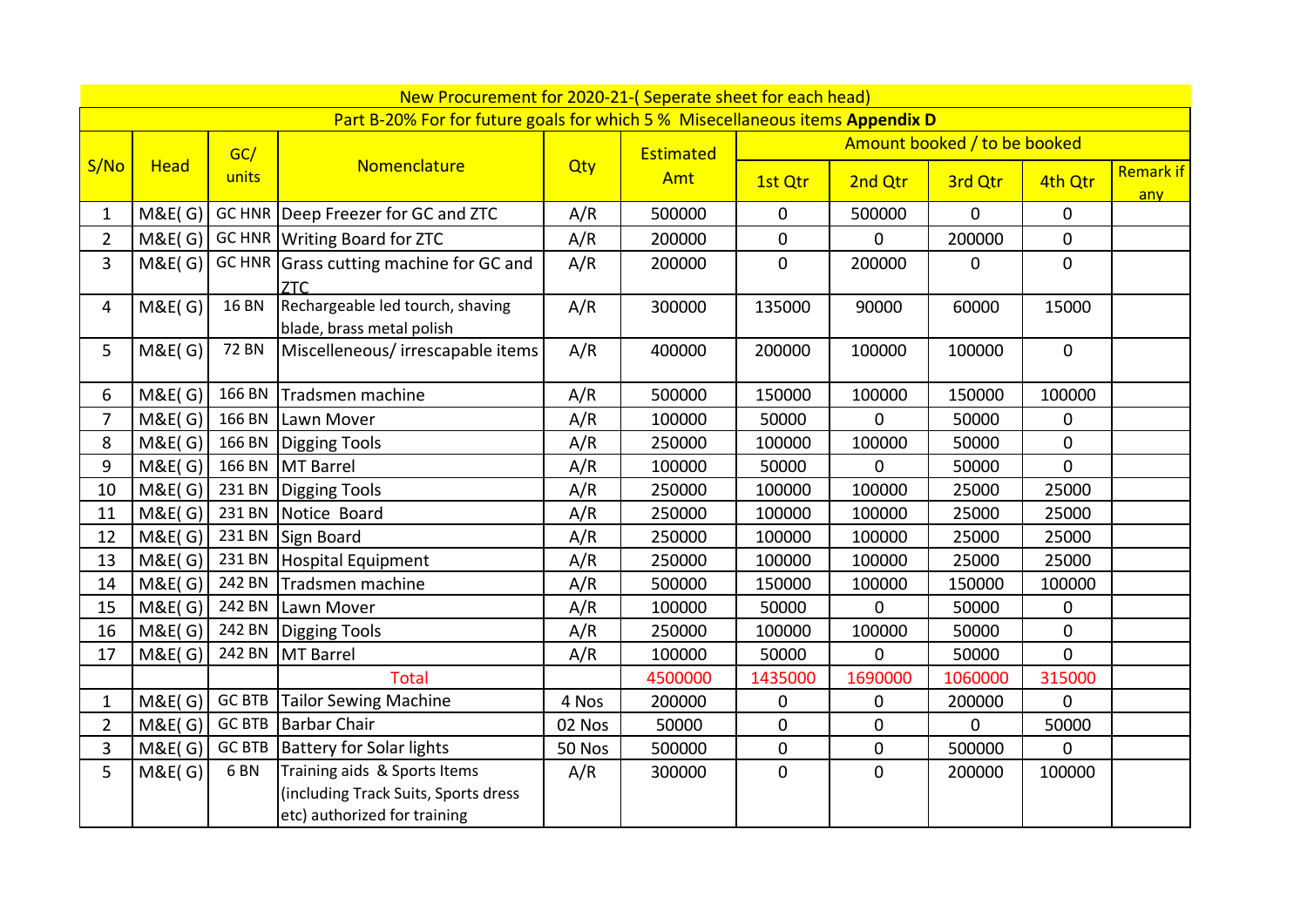| 6              | M&E(G) | 6 <sub>BN</sub> | Manila Rope                          | A/R    | 300000  | $\mathbf{0}$ | $\overline{0}$ | 200000       | 100000         |  |
|----------------|--------|-----------------|--------------------------------------|--------|---------|--------------|----------------|--------------|----------------|--|
| $\overline{7}$ | M&E(G) | <b>20 BN</b>    | Sign Boards                          | A/R    | 300000  | 200000       | 100000         | 0            | 0              |  |
| 8              | M&E(G) | 20 BN           | <b>Grass Cutting Machine/Talwar</b>  | A/R    | 100000  | 100000       | $\mathbf{0}$   | $\mathbf 0$  | $\overline{0}$ |  |
| 9              | M&E(G) | 20 BN           | Receptacles Large                    | A/R    | 200000  | 100000       | $\mathbf 0$    | $\mathbf 0$  | 100000         |  |
| 10             | M&E(G) | 20 BN           | Fire Extinguisher 10 Kg              | A/R    | 100000  | 100000       | $\mathbf 0$    | $\mathbf 0$  | 0              |  |
| 11             | M&E(G) | <b>20 BN</b>    | <b>Hospital Equipments</b>           | A/R    | 400000  | 200000       | 200000         | $\mathbf{0}$ | $\mathbf 0$    |  |
| 12             | M&E(G) | 22 BN           | PaltaLorge                           | 16 Nos | 10000   | 0            | $\Omega$       | 10000        | $\mathbf 0$    |  |
| 13             | M&E(G) | <b>22 BN</b>    | Fool Jharu                           | 100Nos | 5000    | $\mathbf 0$  | 5000           | $\mathbf 0$  | $\mathbf 0$    |  |
| 14             | M&E(G) | 22 BN           | Cutter table with planer for         | 01 No. | 250000  | $\mathbf 0$  | $\mathbf 0$    | 250000       | $\mathbf 0$    |  |
|                |        |                 | carpenter                            |        |         |              |                |              |                |  |
| 15             | M&E(G) | <b>22 BN</b>    | Stabilizer                           | 10 Nos | 50000   | $\mathbf 0$  | $\mathbf 0$    | $\mathbf{0}$ | 50000          |  |
| 16             | M&E(G) | 22 BN           | Aluminum Ladder                      | 02 Nos | 30000   | $\mathbf 0$  | $\mathbf 0$    | 30000        | 0              |  |
| 17             | M&E(G) | 126 BN          | Training aids & Sports articles      | A/R    | 200000  | $\mathbf 0$  | $\mathbf{0}$   | 100000       | 100000         |  |
|                |        |                 | (including Track Suits, Sports dress |        |         |              |                |              |                |  |
|                |        |                 | etc) authorized for training         |        |         |              |                |              |                |  |
| 18             | M&E(G) | 126 BN          | Treadmill                            | 08 Nos | 200000  | $\mathbf 0$  | $\overline{0}$ | 100000       | 100000         |  |
| 19             | M&E(G) | 126 BN          | Manila Rope                          | A/R    | 100000  | $\mathbf 0$  | $\mathbf 0$    | 0            | 100000         |  |
|                |        | 198 BN          | Training aids & Sports articles      | A/R    | 200000  | $\mathbf 0$  | $\mathbf 0$    | 100000       | 100000         |  |
| 20             | M&E(G) |                 | (including Track Suits, Sports dress |        |         |              |                |              |                |  |
|                |        |                 | etc) authorized for training         |        |         |              |                |              |                |  |
| 21             | M&E(G) | 198 BN          | Treadmill                            | 08 Nos | 200000  | $\mathbf 0$  | $\mathbf 0$    | 100000       | 100000         |  |
| 22             | M&E(G) | 198 BN          | Manila Rope                          | A/R    | 100000  | $\mathbf{0}$ | $\mathbf{0}$   | $\mathbf{0}$ | 100000         |  |
|                |        |                 | Total                                |        | 3795000 | 700000       | 305000         | 1790000      | 1000000        |  |
|                |        |                 | G/Total                              |        | 8295000 | 2135000      | 1995000        | 2850000      | 1315000        |  |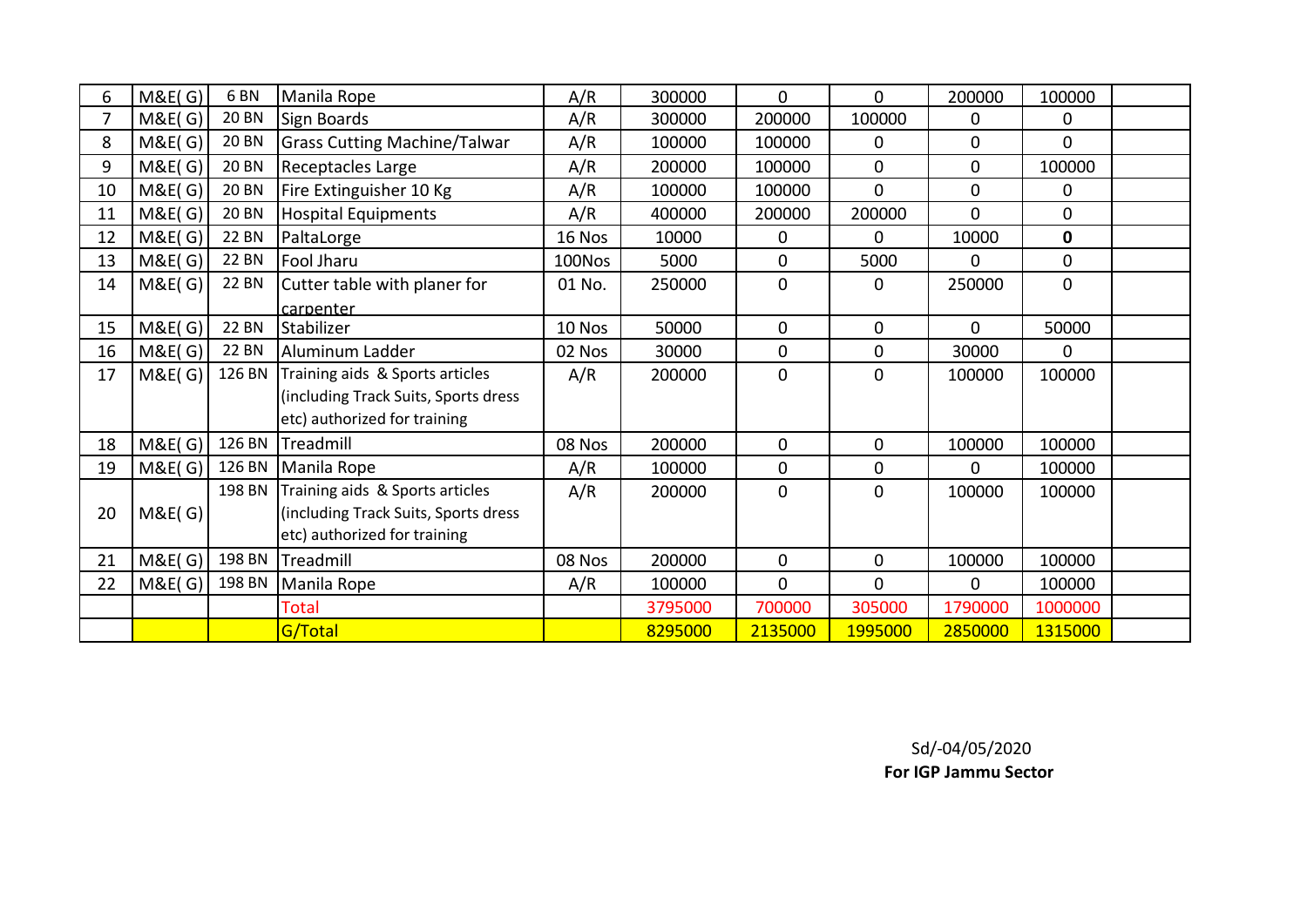| New Procurement for 2020-21-(Seperate sheet for each head)                    |             |                 |                                         |          |                                           |                  |                |              |              |                         |  |
|-------------------------------------------------------------------------------|-------------|-----------------|-----------------------------------------|----------|-------------------------------------------|------------------|----------------|--------------|--------------|-------------------------|--|
| Part B-20% For for future goals for which 5 % Misecellaneous items Appendix D |             |                 |                                         |          |                                           |                  |                |              |              |                         |  |
|                                                                               | <b>Head</b> | <b>GC/units</b> | Nomenclature                            |          | Amount booked / to be booked<br>Estimated |                  |                |              |              |                         |  |
| S/No.                                                                         |             |                 |                                         | Qty      | Amt                                       | 1st Qtr          | 2nd Qtr        | 3rd Qtr      | 4th Qtr      | <b>Remark if</b><br>any |  |
| $\mathbf{1}$                                                                  | MV(V)       |                 | GC HNR Addl. Fitting in New vehicle     | A/R      | 200000                                    | 80000            | 60000          | 50000        | 10000        |                         |  |
| $\overline{2}$                                                                | MV(V)       | <b>16 BN</b>    | Running repairing                       | A/R      | 500000                                    | 225000           | 150000         | 100000       | 25000        |                         |  |
| 3                                                                             | MV(V)       | <b>72 BN</b>    | Repair/Maintenance of<br>Vehicle        | A/R      | 200000                                    | 100000           | 50000          | 50000        | $\mathbf 0$  |                         |  |
| 4                                                                             | MV(V)       | 166 BN          | Addl. Fitting in New Vehicle            | A/R      | 200000                                    | 60000            | 60000          | 60000        | 20000        |                         |  |
| 5                                                                             | MV(V)       | 231 BN          | Addl. Fitting in Vehicle                | A/R      | 350000                                    | 100000           | 100000         | 100000       | 50000        |                         |  |
| 6                                                                             | MV(V)       | 242 BN          | Addl. Fitting in New Vehicle            | A/R      | 200000                                    | 60000            | 60000          | 60000        | 20000        |                         |  |
|                                                                               |             |                 | <b>Total</b>                            |          | 1650000                                   | 625000           | 480000         | 420000       | 125000       |                         |  |
| $\mathbf{1}$                                                                  | MV(V)       | <b>GC BTB</b>   | Paints                                  | 100 LTRS | 50000                                     | $\mathbf 0$      | 50000          | $\mathbf 0$  | $\mathbf 0$  |                         |  |
| $\overline{2}$                                                                | MV(V)       | 6 <sub>BN</sub> | Wire meshing of vehicles                | 03 Veh.  | 250000                                    | $\mathbf 0$      | $\overline{0}$ | 150000       | 100000       |                         |  |
| 3                                                                             | MV(V)       | 6 <sub>BN</sub> | MT work shop tools                      | A/R      | 150000                                    | $\mathbf 0$      | $\mathbf 0$    | 0            | 150000       |                         |  |
| 4                                                                             | MV(V)       | 6 <sub>BN</sub> | Car washing machine                     | 01 No.   | 50000                                     | $\mathbf 0$      | 50000          | $\mathbf 0$  | $\mathbf 0$  |                         |  |
| 5                                                                             | MV(V)       | 6 <sub>BN</sub> | Air presser machine                     | 01 No.   | 50000                                     | $\mathbf 0$      | $\mathbf 0$    | 50000        | $\mathbf 0$  |                         |  |
| 6                                                                             | MV(V)       | 6 <sub>BN</sub> | Vehicle Spare Parts                     | A/R      | 200000                                    | 100000           | $\overline{0}$ | $\mathbf{0}$ | 100000       |                         |  |
| 7                                                                             | MV(V)       | <b>20 BN</b>    | <b>MT Tarpaulin</b>                     | A/R      | 300000                                    | 200000           | 100000         | $\mathbf 0$  | $\mathbf 0$  |                         |  |
| 8                                                                             | MV(V)       | <b>22 BN</b>    | Tarpaulin for vehicles                  | 15 Vehs  | 350000                                    | $\mathbf 0$      | 350000         | $\mathbf 0$  | $\mathbf 0$  |                         |  |
| 9                                                                             | MV(V)       | <b>22 BN</b>    | Medium veh. Engine major<br>overhauling | 02 Nos   | 300000                                    | $\mathbf 0$      | $\overline{0}$ | 300000       | $\mathbf{0}$ |                         |  |
| 10                                                                            | MV(V)       | 126 BN          | Wire meshing of vehicles                | 03 Nos.  | 150000                                    | $\boldsymbol{0}$ | $\mathbf 0$    | 150000       | $\mathbf 0$  |                         |  |
| 11                                                                            | MV(V)       | 126 BN          | MT work shop tools                      | A/R      | 150000                                    | $\mathbf 0$      | 0              | $\mathbf 0$  | 150000       |                         |  |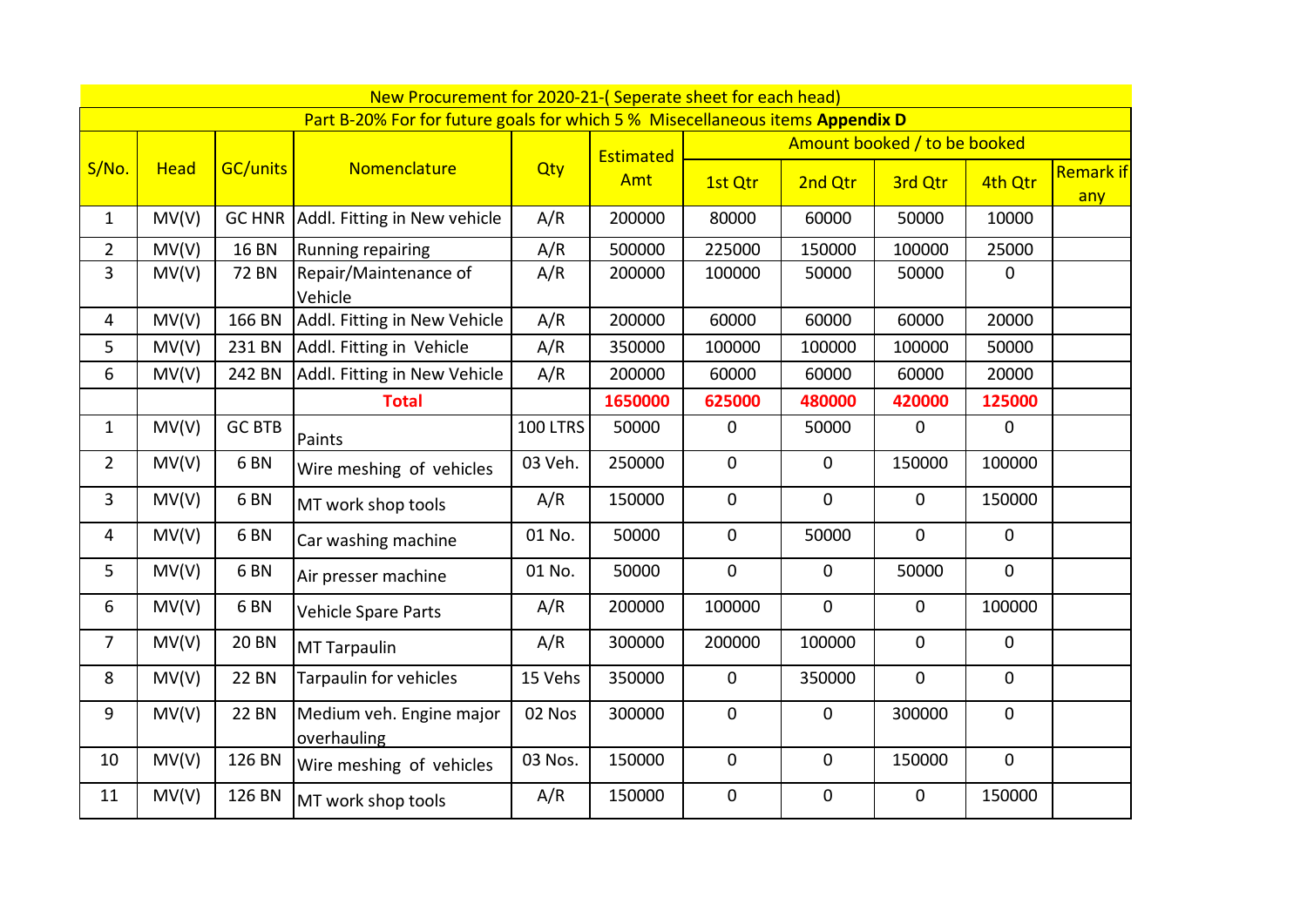| 12 | MV(V) | 126 BN | Car washing machine      | 01 No.  | 50000   | $\mathbf 0$    | 50000   | 0            | $\mathbf 0$ |  |
|----|-------|--------|--------------------------|---------|---------|----------------|---------|--------------|-------------|--|
| 13 | MV(V) | 126 BN | Air presser machine      | 01 No.  | 50000   | $\overline{0}$ | 0       | 50000        | $\mathbf 0$ |  |
| 14 | MV(V) | 126 BN | Vehicle tools            | A/R     | 100000  | 100000         | 0       | 0            | $\mathbf 0$ |  |
| 15 | MV(V) | 198 BN | Wire meshing of vehicles | 03 Nos. | 150000  | $\overline{0}$ | 0       | 150000       | $\mathbf 0$ |  |
| 16 | MV(V) | 198 BN | MT work shop tools       | A/R     | 150000  | 0              | 0       | $\Omega$     | 150000      |  |
| 17 | MV(V) | 198 BN | Car washing machine      | 01 No.  | 50000   | $\Omega$       | 50000   | $\Omega$     | 0           |  |
| 18 | MV(V) | 198 BN | Air presser machine      | 01 No.  | 50000   | $\Omega$       | 0       | 50000        | $\Omega$    |  |
| 19 | MV(V) | 198 BN | Vehicle tools            | A/R     | 100000  | 100000         | 0       | $\mathbf{0}$ | $\Omega$    |  |
|    |       |        | <b>Total</b>             |         | 2700000 | 500000         | 650000  | 900000       | 650000      |  |
|    |       |        | G/Total                  |         | 4350000 | 1125000        | 1130000 | 1320000      | 775000      |  |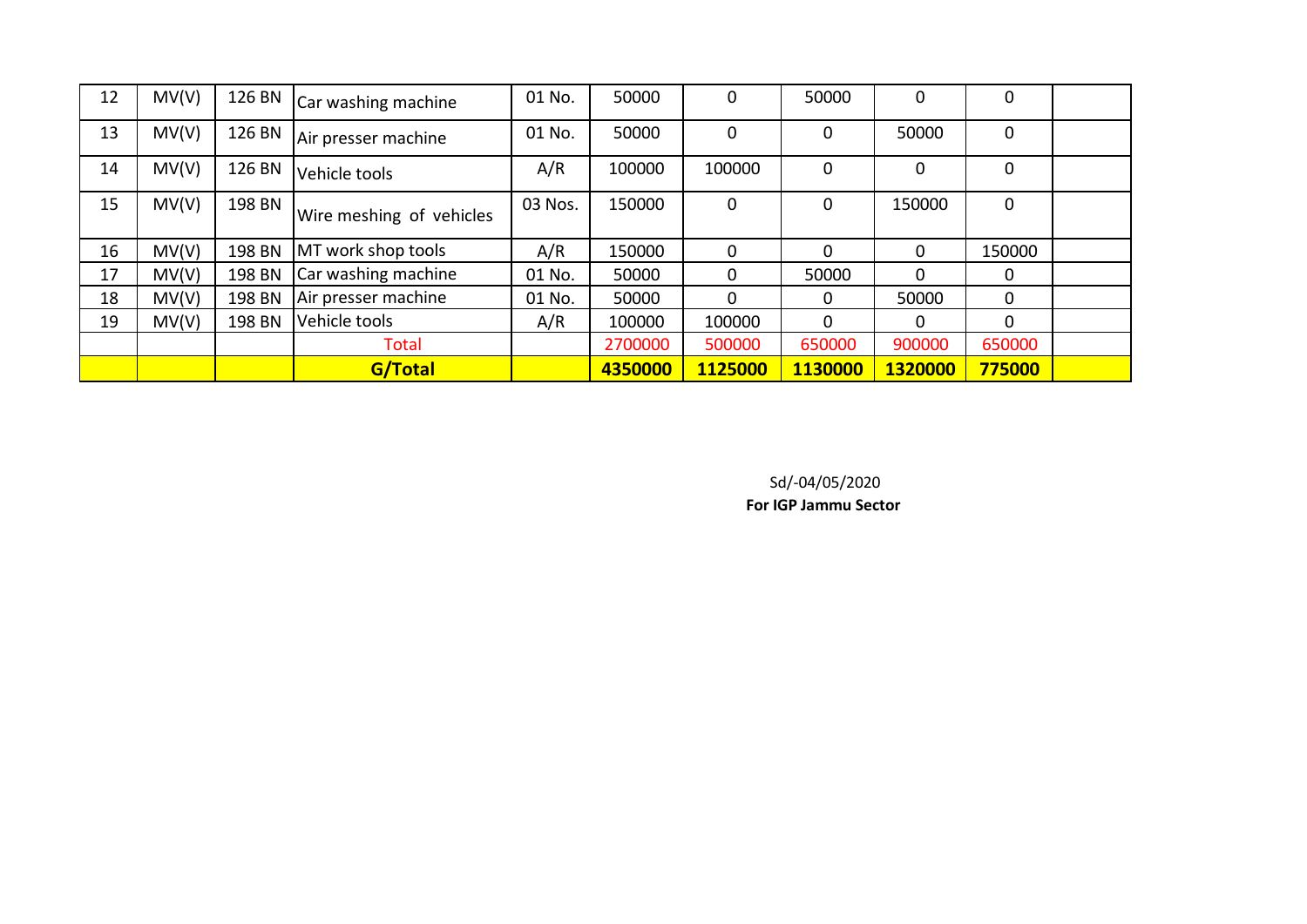|                | New Procurement for 2020-21-(Seperate sheet for each head)                    |                 |                                                           |             |             |                              |                |                |             |                         |  |
|----------------|-------------------------------------------------------------------------------|-----------------|-----------------------------------------------------------|-------------|-------------|------------------------------|----------------|----------------|-------------|-------------------------|--|
|                | Part B-20% For for future goals for which 5 % Misecellaneous items Appendix D |                 |                                                           |             |             |                              |                |                |             |                         |  |
|                | <b>Head</b>                                                                   | <b>GC/units</b> |                                                           | Qty         | Estimated   | Amount booked / to be booked |                |                |             |                         |  |
| S/No.          |                                                                               |                 | Nomenclature                                              |             | Amt         | 1st Qtr                      | 2nd Qtr        | 3rd Qtr        | 4th Qtr     | <b>Remark if</b><br>any |  |
| $\mathbf{1}$   | OE(IT)                                                                        |                 | GC HNR Repair of computer                                 | A/R         | 30000       | 10000                        | 10000          | 5000           | 5000        |                         |  |
| $\overline{2}$ | OE(IT)                                                                        | <b>16 BN</b>    | l0                                                        | $\mathbf 0$ | 0           | $\mathbf 0$                  | 0              | 0              | $\mathbf 0$ |                         |  |
| 3              | OE(IT)                                                                        | 72 BN           | l0                                                        | $\mathbf 0$ | 0           | $\mathbf 0$                  | $\mathbf 0$    | 0              | 0           |                         |  |
| 4              | OE(IT)                                                                        | 166 BN          | Accessories for all<br>computer                           | $\mathbf 0$ | 70000       | 30000                        | 20000          | 20000          | $\mathbf 0$ |                         |  |
| 5              | OE(IT)                                                                        | 231 BN          | lo.                                                       | $\mathbf 0$ | $\mathbf 0$ | $\mathbf 0$                  | $\mathbf 0$    | $\mathbf{0}$   | $\mathbf 0$ |                         |  |
| 6              | OE(IT)                                                                        | 242 BN          | Iо                                                        | $\mathbf 0$ | 0           | $\mathbf 0$                  | $\mathbf 0$    | 0              | $\Omega$    |                         |  |
|                |                                                                               |                 | Total                                                     |             | 100000      | 40000                        | 30000          | 25000          | 5000        |                         |  |
| $\mathbf{1}$   | OE(IT)                                                                        | <b>GC BTB</b>   | Tonner reffling, computers<br>and printers repairing etc. | A/R         | 550000      | 300000                       | 100000         | 100000         | 50000       |                         |  |
| $\overline{2}$ | OE(IT)                                                                        | 6 <sub>BN</sub> | Antivirus etc                                             | A/R         | 10000       | $\mathbf{0}$                 | $\mathbf 0$    | $\mathbf 0$    | 10000       |                         |  |
| 3              | OE(IT)                                                                        | <b>20 BN</b>    | Antivirus etc                                             | A/R         | 10000       | $\mathbf 0$                  | $\overline{0}$ | $\overline{0}$ | 10000       |                         |  |
| 4              | OE(IT)                                                                        | <b>22 BN</b>    | Procurement of Pen drive                                  | 20 Nos      | 10000       | 2000                         | 3000           | 2000           | 3000        |                         |  |
| 5              | OE(IT)                                                                        | 126 BN          | Antivirus etc                                             | A/R         | 10000       | $\mathbf 0$                  | $\mathbf{0}$   | $\mathbf 0$    | 10000       |                         |  |
| 6              | OE(IT)                                                                        | 198 BN          | Antivirus etc                                             | A/R         | 10000       | $\mathbf 0$                  | 0              | $\mathbf 0$    | 10000       |                         |  |
|                |                                                                               |                 | <b>Total</b>                                              |             | 600000      | 302000                       | 103000         | 102000         | 93000       |                         |  |
|                |                                                                               |                 | G/Total                                                   |             | 700000      | 342000                       | 133000         | 127000         | 98000       |                         |  |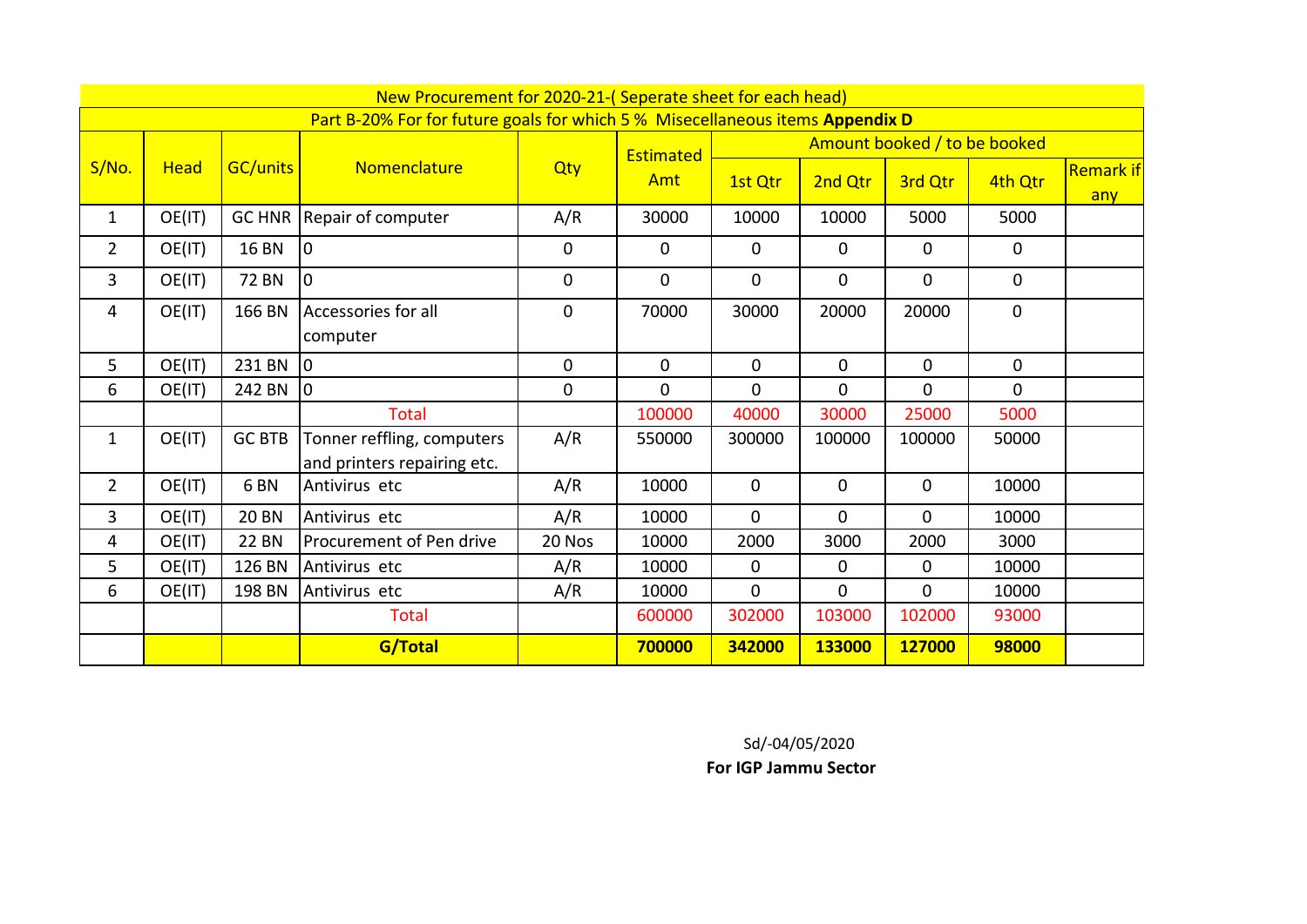|                | <b>Appendix Wise consolidated Sector Summary (2020-21)</b> |              |                         |                                  |          |          |         |  |  |
|----------------|------------------------------------------------------------|--------------|-------------------------|----------------------------------|----------|----------|---------|--|--|
| SI.No.         | Head of                                                    | Appendix     | <b>Estimated amount</b> | Amount to be booked quarter wise |          |          |         |  |  |
|                | Account                                                    | wise         |                         | 1st Qtr                          | 2nd Qtr  | 3rd Qtr  | 4th Qtr |  |  |
| $\mathbf{1}$   | C&T(G)                                                     | A            | 13407027                | $\Omega$                         | 13407027 | 0        |         |  |  |
|                |                                                            | B            | 36423110                | 11573110                         | 10350000 | 11750000 | 2750000 |  |  |
|                |                                                            | C            | 20120450                | 6470000                          | 6238810  | 5296640  | 2115000 |  |  |
|                |                                                            | D            | 9454315                 | 2420000                          | 2480000  | 3399600  | 1154715 |  |  |
|                | <b>Total</b>                                               |              | 79404902                | 20463110                         | 32475837 | 20446240 | 6019715 |  |  |
| $\overline{2}$ | M&E                                                        | A            | 12900888                | 0                                | 12900888 |          |         |  |  |
|                |                                                            | B            | 97775000                | 23825000                         | 20590000 | 50230000 | 3130000 |  |  |
|                |                                                            | C            | 20460000                | 5610000                          | 4090000  | 8020000  | 2740000 |  |  |
|                |                                                            | D            | 8295000                 | 2135000                          | 1995000  | 2850000  | 1315000 |  |  |
|                | <b>Total</b>                                               |              | 139430888               | 31570000                         | 39575888 | 61100000 | 7185000 |  |  |
| 3              | <b>MV</b>                                                  | A            | 0                       | 0                                | 0        | 0        |         |  |  |
|                |                                                            | B            | 25525000                | 10280000                         | 6845000  | 5305000  | 3095000 |  |  |
|                |                                                            | $\mathsf{C}$ | 7285000                 | 2380000                          | 1670000  | 2030000  | 1205000 |  |  |
|                |                                                            | D            | 4350000                 | 1125000                          | 1130000  | 1320000  | 775000  |  |  |
|                | <b>Total</b>                                               |              | 37160000                | 13785000                         | 9645000  | 8655000  | 5075000 |  |  |
| 4              | OE (IT)                                                    | Α            |                         | 0                                | 0        |          |         |  |  |
|                |                                                            | B            | 1835000                 | 805000                           | 560000   | 310000   | 160000  |  |  |
|                |                                                            | $\mathsf{C}$ | 785000                  | 390000                           | 210000   | 150000   | 35000   |  |  |
|                |                                                            | D            | 700000                  | 342000                           | 133000   | 127000   | 98000   |  |  |
|                | <b>Total</b>                                               |              | 3320000                 | 1537000                          | 903000   | 587000   | 293000  |  |  |